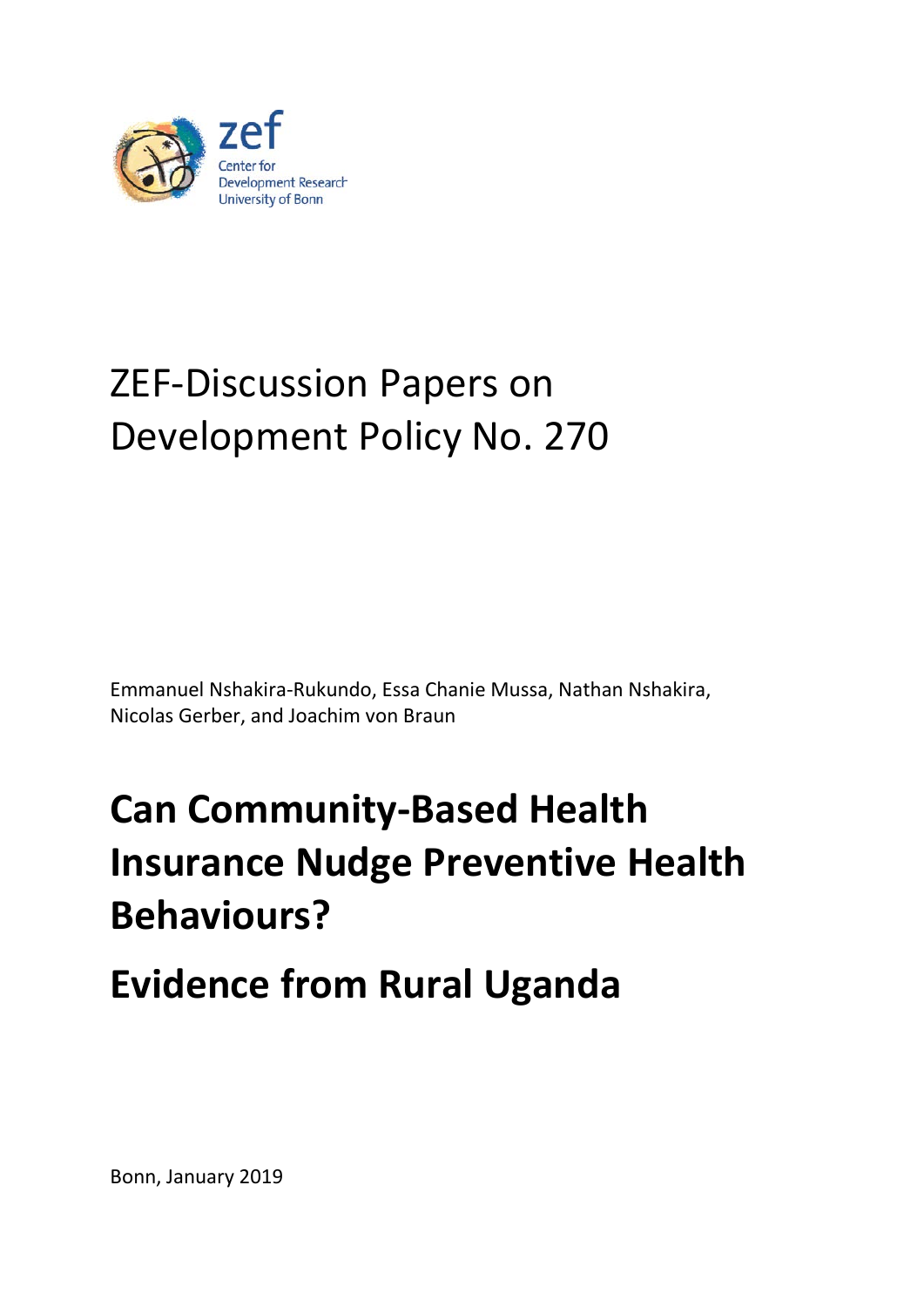The **CENTER FOR DEVELOPMENT RESEARCH (ZEF)** was established in 1995 as an international, interdisciplinary research institute at the University of Bonn. Research and teaching at ZEF address political, economic and ecological development problems. ZEF closely cooperates with national and international partners in research and development organizations. For information, see: www.zef.de.

**ZEF – Discussion Papers on Development Policy** are intended to stimulate discussion among researchers, practitioners and policy makers on current and emerging development issues. Each paper has been exposed to an internal discussion within the Center for Development Research (ZEF) and an external review. The papers mostly reflect work in progress. The Editorial Committee of the ZEF – DISCUSSION PAPERS ON DEVELOPMENT POLICY includes Joachim von Braun (Chair), Christian Borgemeister, and Eva Youkhana. Chiara Kofol is the Managing Editor of the series.

**Emmanuel Nshakira-Rukundo, Essa Chanie Mussa, Nathan Nshakira, Nicolas Gerber, and Joachim von Braun, Can Community-Based Health Insurance Nudge Preventive Health Behaviours? Evidence from Rural Uganda, ZEF – Discussion Papers on Development Policy No. 270, Center for Development Research, Bonn, January 2019, pp. 37.**

**ISSN: 1436-9931**

**Published by:** Zentrum für Entwicklungsforschung (ZEF) Center for Development Research Genscherallee 3 D – 53113 Bonn Germany Phone: +49-228-73-1861 Fax: +49-228-73-1869 E-Mail: zef@uni-bonn.de www.zef.de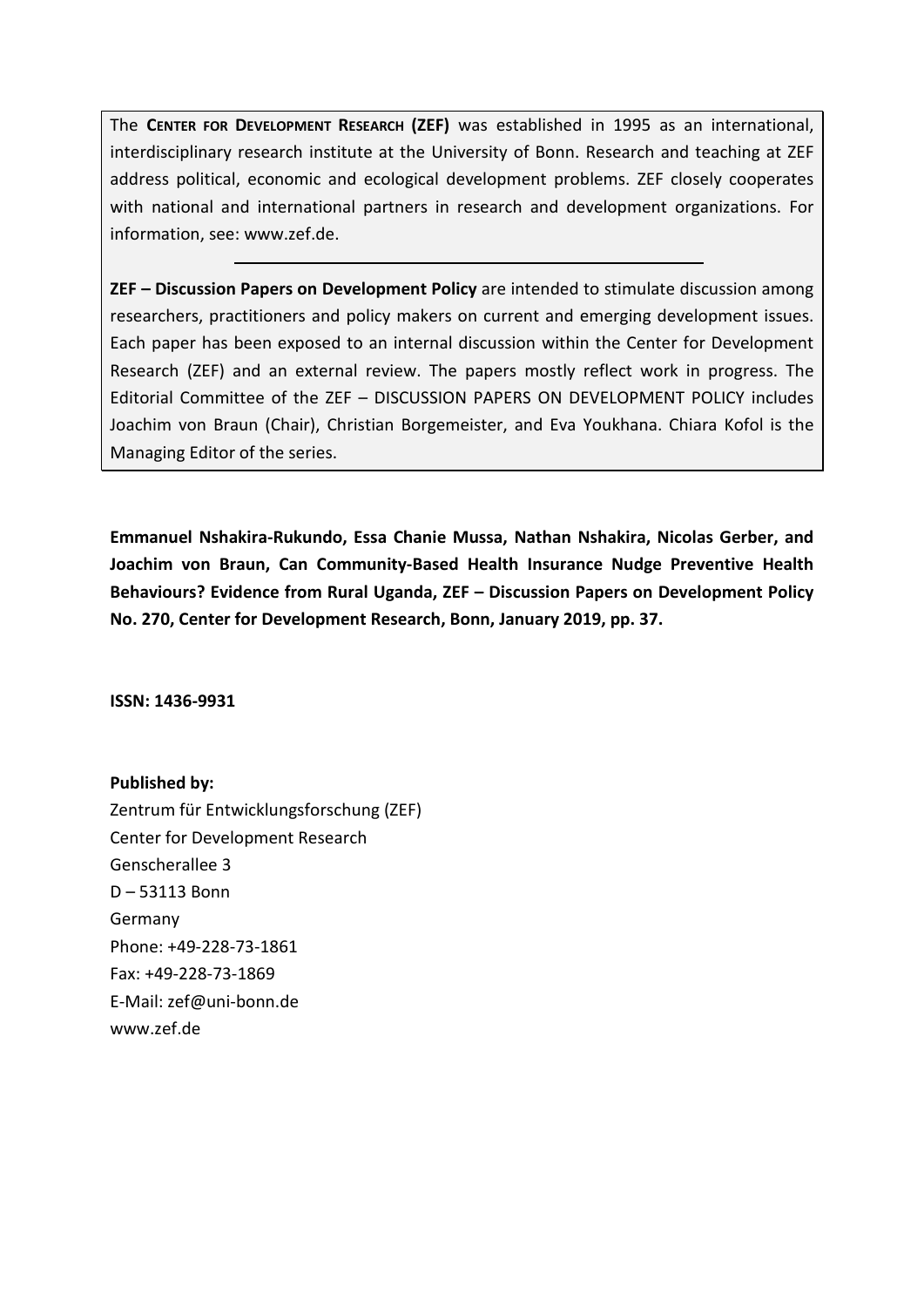### **The author[s]:**

**Emmanuel Nshakira-Rukundo**, Center for Development Research (ZEF), University of Bonn. Contact: erukundo@uni-bonn.de

**Essa Chanie Mussa**, Center for Development Research (ZEF), University of Bonn.

Contact: essachanie@gmail.com

**Nathan Nshakira**, Kabale University.

Contact: nnshakira@yahoo.co.uk

**Nicolas Gerber**, Center for Development Research (ZEF), University of Bonn.

Contact: ngerber@uni-bonn.de

**Joachim von Braun**, Center for Development Research (ZEF), University of Bonn.

Contact: jvonbraun@uni-bonn.de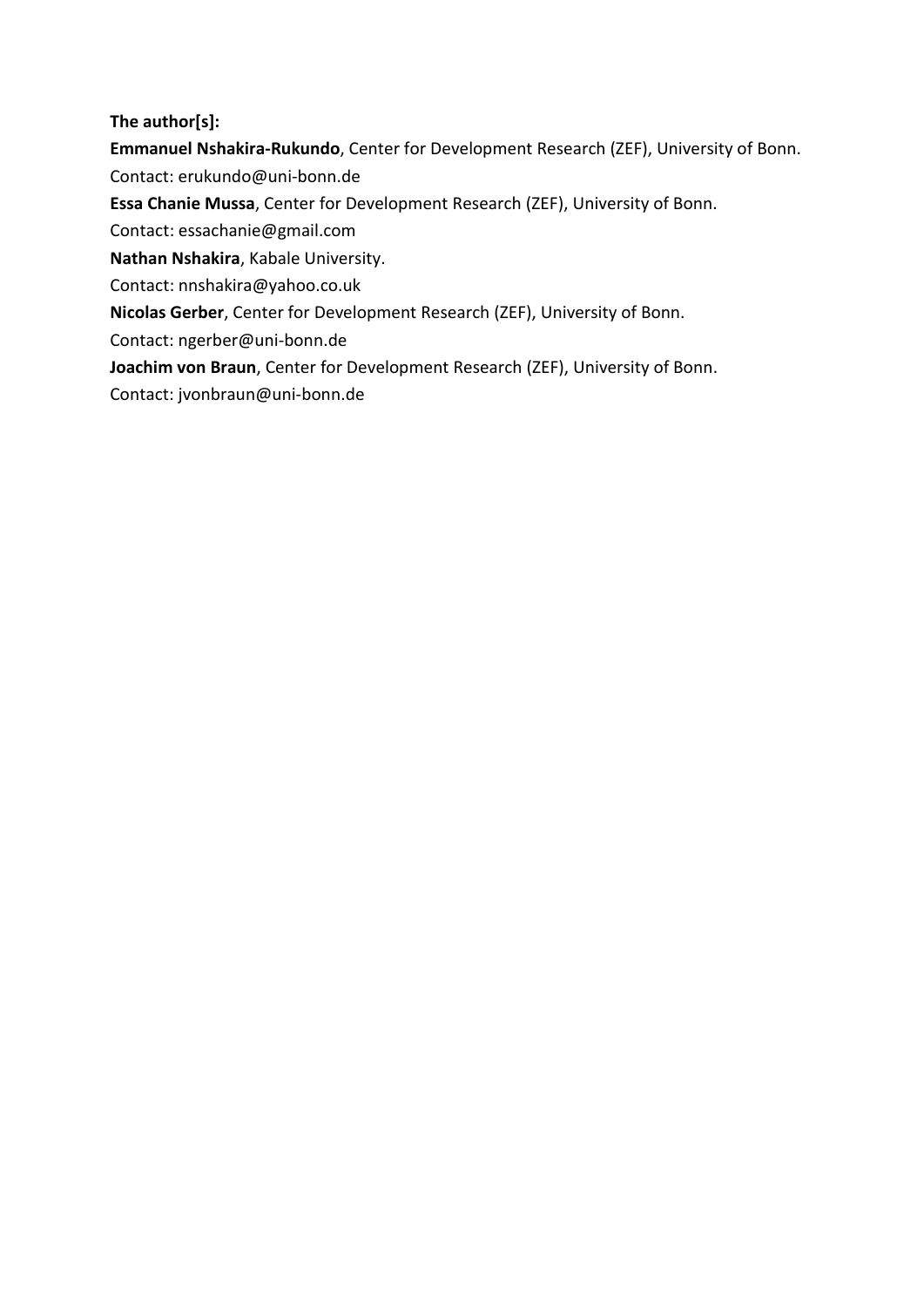# Acknowledgements

We thank Chaira Kofol, Christoph Kronenberg, Andrew Mirelman and the participants of the Royal Economic Society Conference 2018, Makerere University School of Public Health research seminar and ZEF Research Colloquiums for their insightful comments.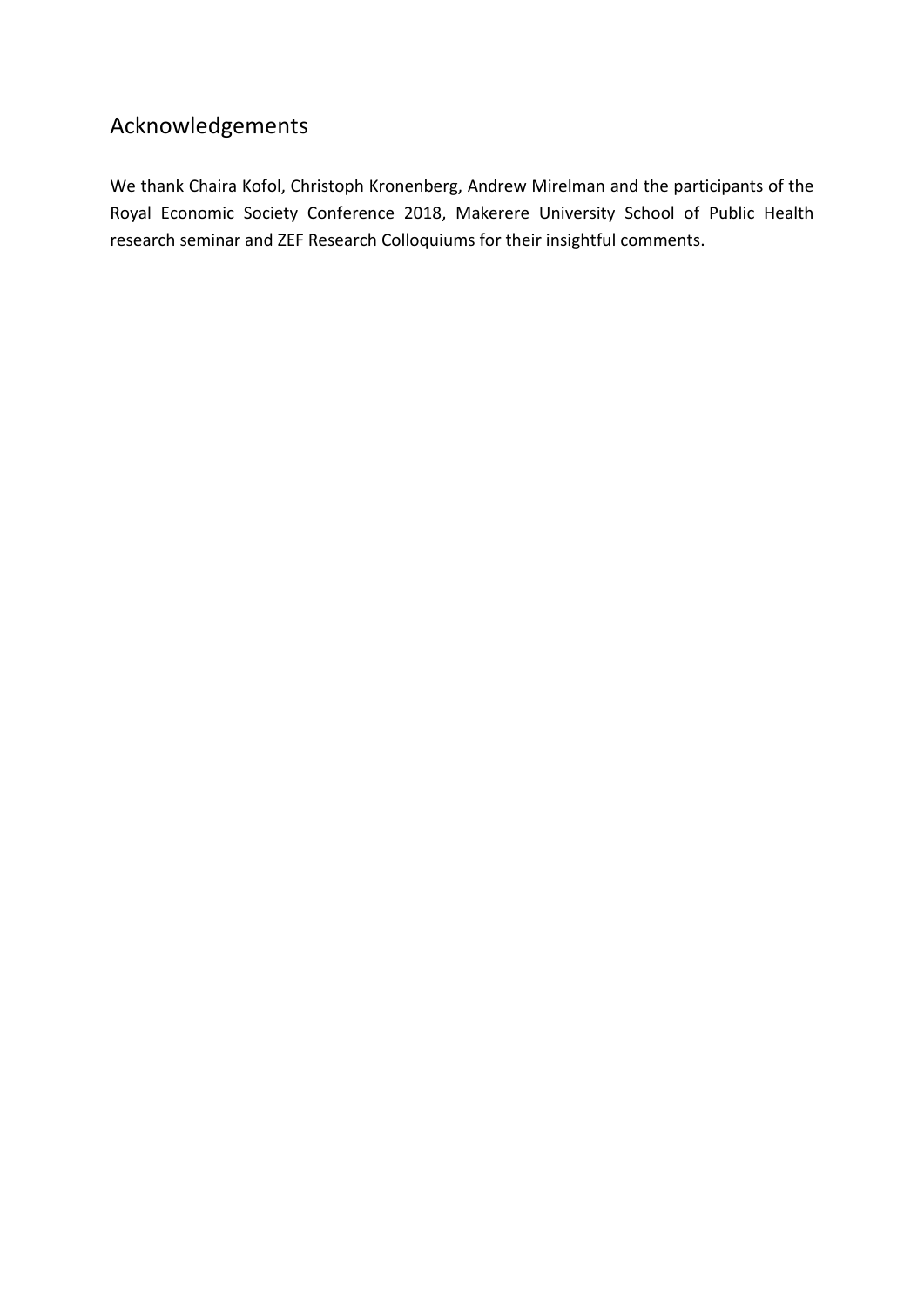# Abstract

Community-based health insurance (CBHI) schemes have emerged as strong pathways to universal health coverage in developing countries. Their examination has largely focussed on their impacts on financial protection and on the utilisation of curative health services. However, very little is known about their possible effect on utilisation of preventive health services and strategies and yet developing countries continue to carry a burden of easily preventable illnesses. To understand if this effect exists, we carry out a cross-sectional survey in communities served by a large CBHI scheme in rural south-western Uganda. We then apply inverse probability weighting of the propensity score to analyse quasiexperimental associations. We find that the probabilities for using long-lasting mosquito nets, vitamin A and iron supplementation and child deworming were significantly increased with participation in CBHI. We postulate that this effect is partly due to information diffusion and social learning within CBHI-participating burial groups. This work gives insight into the broader effects of CBHI in developing countries, beyond financial protection and utilisation of hospital-based services.

Keywords: Community-based health insurance, Preventive Health, Inverse Probability Weighting, Rural Uganda

JEL Codes: I130, I150, I100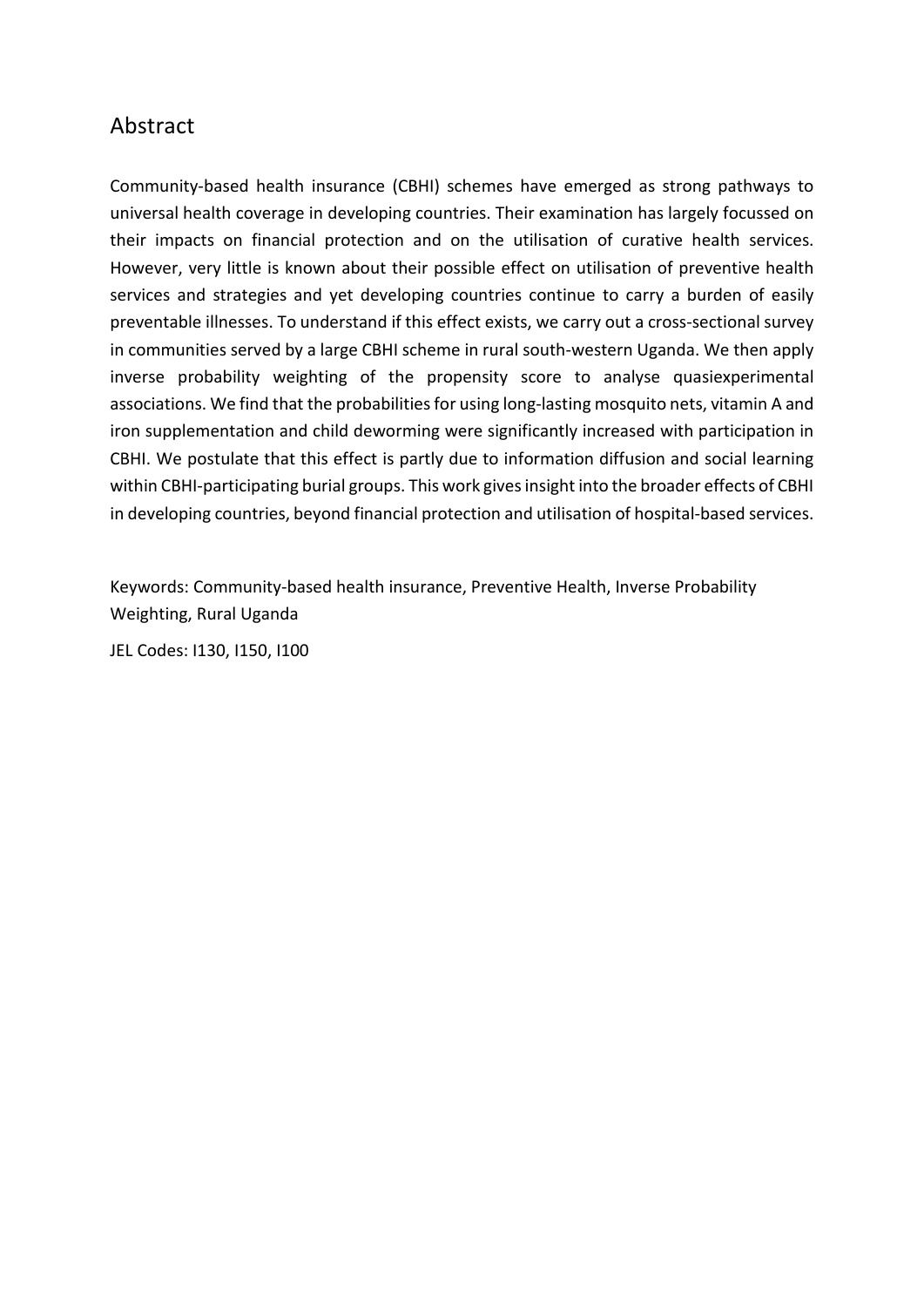# **1 Introduction: Community-based health insurance and preventive health**

Community-based health insurance (CBHI) schemes have been proposed as pathways to achieving universal health coverage in developing countries [\(Wang & Pielemeier,](#page-40-0) [2012;](#page-40-0) [WHO,](#page-40-1) [2010\)](#page-40-1) mainly through their contribution to financial protection [\(Borghi](#page-34-0) [et al.,](#page-34-0) [2013;](#page-34-0) [Devadasan, Seshadri, Trivedi, & Criel,](#page-35-0) [2013;](#page-35-0) [Habib, Perveen, & Khuwaja,](#page-35-1) [2016\)](#page-35-1) and improving health utilisation [\(Browne et al.,](#page-34-1) [2016;](#page-34-1) [Jutting,](#page-36-0) [2004;](#page-36-0) [Mebratie,](#page-37-0) [Sparrow, Alemu, & Bedi,](#page-37-0) [2013;](#page-37-0) [Ranson et al.,](#page-39-0) [2007\)](#page-39-0). However, developing countries continue to suffer from easily preventable communicable illnesses such as malaria, with an estimated 212 million infections in 2015 [\(WHO,](#page-40-2) [2016\)](#page-40-2) and diarrhoea, which accounted for over 36 million episodes and about 700,000 childhood deaths happened globally. Nearly 75 percent of diarrhoea mortality happened in only 15 low-income countries in sub-Saharan Africa and south-east Asia [\(Das, Salam, & Bhutta,](#page-34-2) [2014;](#page-34-2) [Fischer Walker et al.,](#page-35-2) [2013\)](#page-35-2).

A question that has been rarely asked, and for which evidence remains mixed is whether health insurance influences the uptake of preventive health strategies. This is especially important for developing countries such as Uganda, which is undergoing policy changes aimed at universal health coverage [\(Basaza, O'Connell, &](#page-33-0) Chapčáková, [2013;](#page-33-0) [Nabyonga Orem & Zikusooka,](#page-38-0) [2010\)](#page-38-0) and have a high burden of preventable illnesses. This question is important due to the unavoidable bottlenecks that hamper the effectiveness of preventive health strategies, such as timely immunisation, water treatment or the correct use of long-lasting insecticide-treated mosquito nets (LLIN). While many children die of vaccine-preventable illnesses [\(Rainey et al.,](#page-39-1) [2011\)](#page-39-1), timely immunisation remains a challenge in many developing countries [\(Ak](#page-33-1)[matov & Mikolajczyk,](#page-33-1) [2012\)](#page-33-1). Similarly, access to preventive treatment of malaria is accessed by a small section of those in need [\(WHO,](#page-40-2) [2016\)](#page-40-2) and over one billion people still practice open defecation [\(WHO,](#page-40-3) [2015\)](#page-40-3). Due to the low uptake of preventive strategies, a number of interventions have been designed and implemented to facilitate improvements. Yet as the literature in the next section shows, these interventions do not reach the target populations in desired proportions.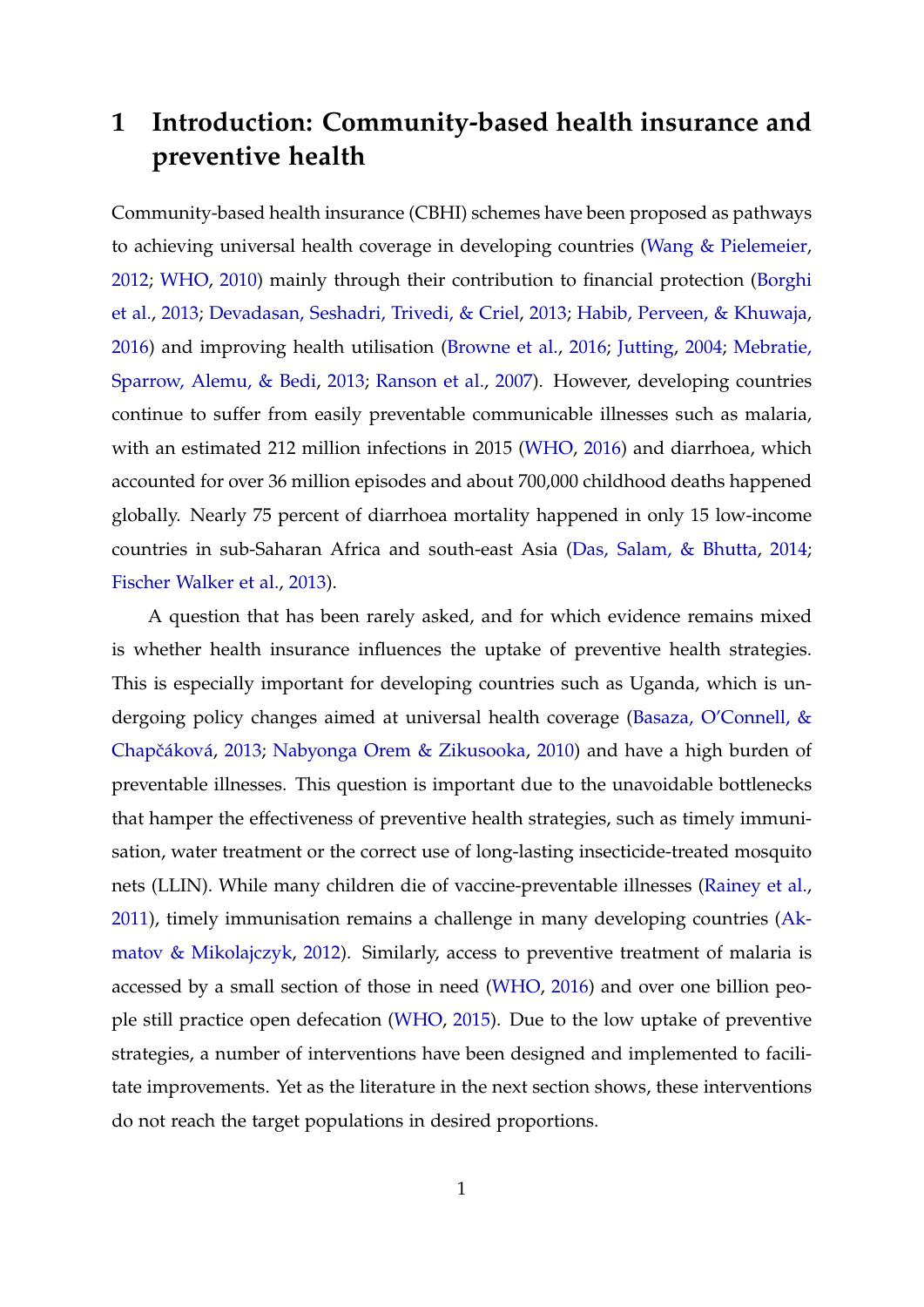The aim of this paper is to explore the possible usefulness of CBHI in inducing take-up of preventive health. By evaluating the scheme after two decades since it started, we are able to show medium and possible long-term effects of insurance on preventive health behaviour. Evaluating programmes after considerable time of implementation is important. For instance, in analysing the effect of another preventive health intervention – energy saving and smoke reducing cooking stoves in India, [Hanna, Duflo, and Greenstone](#page-35-3) [\(2016\)](#page-35-3) consider evaluating after four years a central contribution. The paper demonstrates that CBHI can effectively influence the uptake of preventive health interventions and strategies. In particular, the study found a significant average treatment effect of enrolment in CBHI corresponding to increasing the probability of using an LLIN, receiving iron and vitamin A supplementation and child deworming. Moreover, significant average treatment effects on the treated (ATET) were also found regarding four of the seven outcomes measured.

The rest of this paper is organised as follows. Section 2 explains our problem statement where we make a case for the importance of preventive health in developing countries and specifically on Uganda. We review the literature on interventions to nudge take-up of preventive interventions in the same section. Section three focuses on the theoretical framework using [Dupas](#page-35-4) [\(2011b\)](#page-35-4) model of investments in preventive health and section five gives the empirical framework of analysis, the inverse probability weighting. Section five provides the results of average treatment effects and average treatment effects on the treated. Section six and seven discuss the results and make concluding remarks respectively.

## **2 Preventive health in developing countries**

[Kenkel](#page-37-1) [\(2000\)](#page-37-1) defines the scope of preventive health as a range of services classified into three main categories, namely; primary prevention, secondary prevention, and tertiary prevention. Primary prevention refers to actions that reduce the occurrence or incidence of disease that include but not limited to vaccinations, clinical care, and advice (such as antenatal and postnatal services), nutrition and sanitation. Secondary prevention refers to actions to limit the health consequences of a disease such as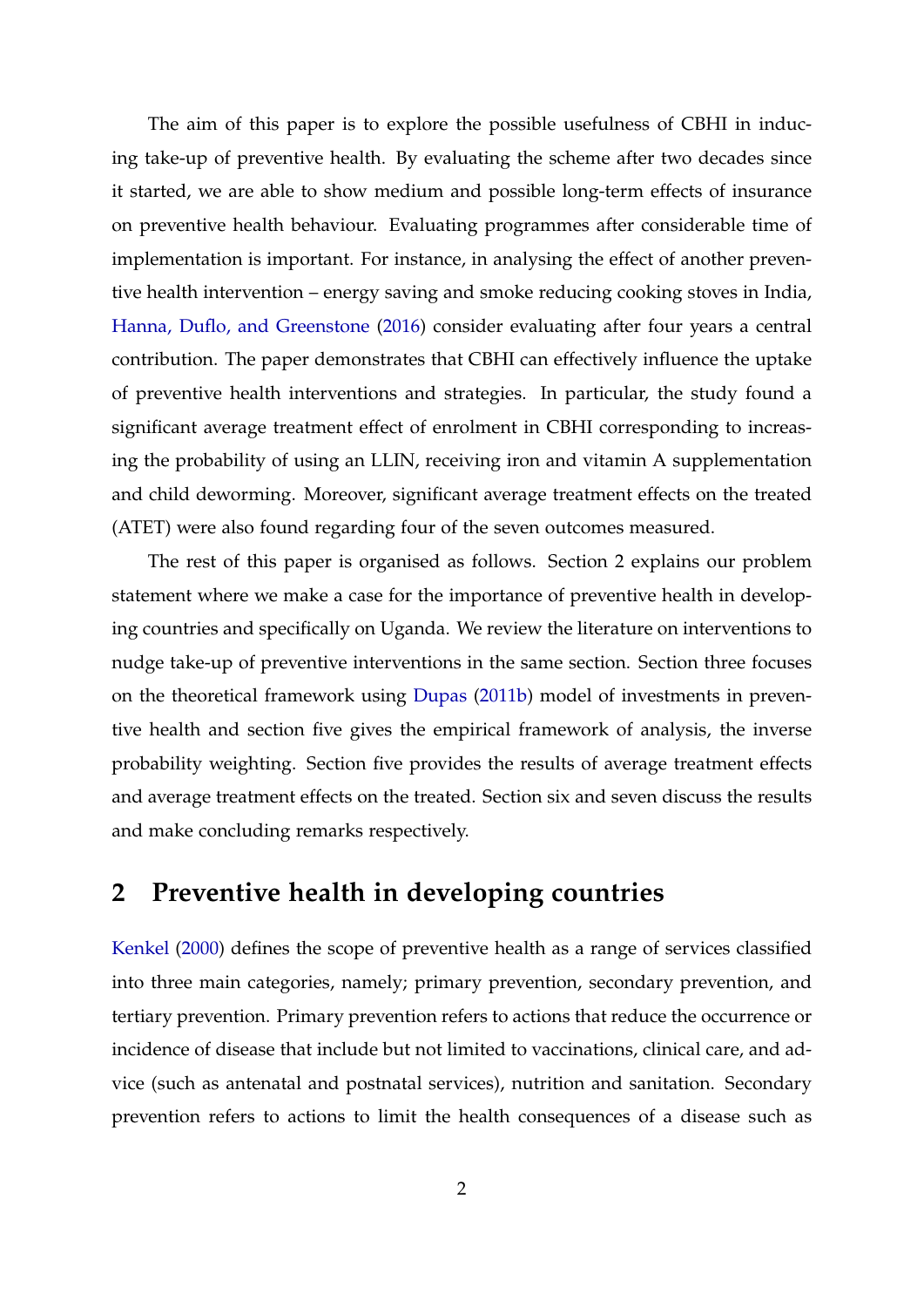screening for chronic illnesses which allow for early detection and management. Tertiary prevention refers to actions to reduce disability associated with chronic illnesses. For the purpose of this study, preventive health is narrowed to ex-ante services before the onset of detrimental health conditions [\(Kremer & Snyder,](#page-37-2) [2015\)](#page-37-2) and hence limited to only primary prevention in [Kenkel](#page-37-1) [\(2000\)](#page-37-1) scope of services. Such services include, for instance, sleeping under LLINs which prevent malaria, treating drinking water which prevents water-borne diseases, taking de-worming tablets which prevents intestinal worms and general immunisation which prevents diseases such as polio, measles, and tuberculosis. Also, these are services commensurate with prevention in developing countries in which the burden of diseases is skewed to communicable vector, air and water-borne diseases.

#### **2.1 Disease burden from preventable illnesses**

It is important to focus on preventive health because a large proportion of developing countries' disease burden is composed of such easily preventable illnesses. Statistics on the disease burden of preventable illnesses are astounding. For instance, while all the other regions have advanced in providing safe drinking water, 663 million people in Sub-Saharan Africa still lack access to safe drinking water [\(WHO,](#page-40-3) [2015\)](#page-40-3). An estimated 1 billion people around the world defecate openly, more than 60 percent of them in India [\(Burki,](#page-34-3) [2015\)](#page-34-3). Lack of access to safe water and sanitation facilities is one of the major causes of preventable illnesses such as diarrhoea and pneumonia [\(Pruss-Ustun & Corvalan,](#page-38-1) [2006\)](#page-38-1). It is estimated that in 2011, there were over 36 million episodes of diarrhoea accounting for 700,000 childhood deaths with nearly 75 percent of diarrhoea mortality happening in only 15 low-income countries. More than half of diarrhoea episodes happened in sub-Saharan Africa and south-east Asia [\(Das et al.,](#page-34-2) [2014;](#page-34-2) [Fischer Walker et al.,](#page-35-2) [2013\)](#page-35-2). Similarly, over 14 million episodes of sanitation-related pneumonia resulted in 1.3 million mortalities [\(Fischer Walker et](#page-35-2) [al.,](#page-35-2) [2013\)](#page-35-2) and diarrhoea fatalities are estimated between 700,000 [\(Fischer Walker et](#page-35-2) [al.,](#page-35-2) [2013\)](#page-35-2) and 840,000 [\(Pruss-Ustun et al.,](#page-38-2) [2014\)](#page-38-2).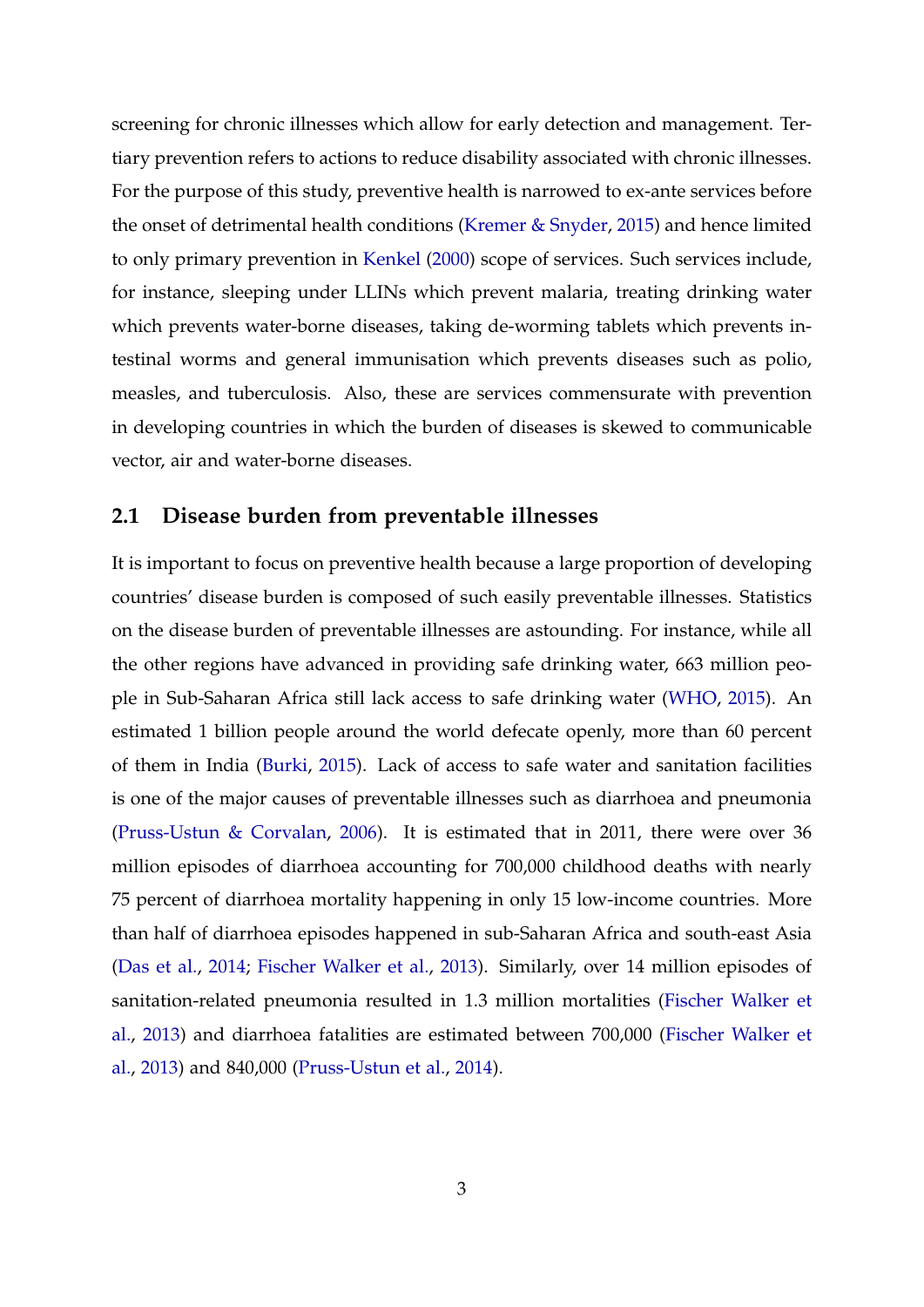A recent Malaria Status Report [\(WHO,](#page-40-2) [2016\)](#page-40-2) indicated that in 2015, 212 million cases were registered worldwide with an estimated mortality between 235,000 and 639,000 lives. 90 percent of morbidity and 92 percent of mortality is in sub-Saharan Africa. Another issue that has not received due focus and attention in prevention is the effect of indoor population from bio-fuels. This is associated with respiratory infections such as tuberculosis and asthma, which have a disproportional effect on women and children [\(Franklin,](#page-35-5) [2007;](#page-35-5) [Zar & Ferkol,](#page-40-4) [2014\)](#page-40-4). It is estimated by the World Health Organisation that about 1.6 million deaths accounting for about 38.5 million disability-adjusted life years are attributed to indoor smoke caused by the use of solid fuels [\(Torres-Duque, Maldonado, Pérez-Padilla, Ezzati, & Viegi,](#page-39-2) [2008\)](#page-39-2). Last but not the least, soil-transmitted helminthiasis and other worms also present a public health crisis with estimated infections in about 24 percent of the world's population or about 1.5 billion people [\(WHO,](#page-40-5) [2017\)](#page-40-5). This is an increase from 1.22 billion reported as the prevalence in the 1990s [\(de Silva et al.,](#page-34-4) [2003\)](#page-34-4). These are just some of the many examples of illnesses that are easily preventable and yet affecting a significant population in developing countries.

## **2.2 Preventive health in Uganda**

The provision of preventive health services in Uganda is synchronised with the current policy of free access to all health services in public health facilities [\(Naby](#page-38-3)[onga Orem et al.,](#page-38-3) [2005;](#page-38-3) [Nabyonga Orem, Mugisha, Kirunga, MacQ, & Criel,](#page-38-4) [2011\)](#page-38-4). Private-not-for-profit (PNFP) health facilities receive government subsidies for primary health, including the provision of preventive health services [\(Amone et al.,](#page-33-2) [2005;](#page-33-2) [Okwero, Tandon, Sparkes, McLaughlin, & Hoogeveen,](#page-38-5) [2010\)](#page-38-5). Services availability for the majority of preventive services is close to universal (MOH 2013). Moreover, products such as LLINs are highly subsidised or provided for free through donorsupported programmes [\(USAID,](#page-39-3) [2015\)](#page-39-3). Since preventive services are available and subsidised, it would be assumed that their utilisation is high. In fact, utilisation of such services is low. For instance, while LLIN ownership rates have increased substantially, evidence suggests that less than half of the households who owned an LLIN actually slept under one [\(Ahmed & Zerihun,](#page-33-3) [2010\)](#page-33-3). Malaria infection rates re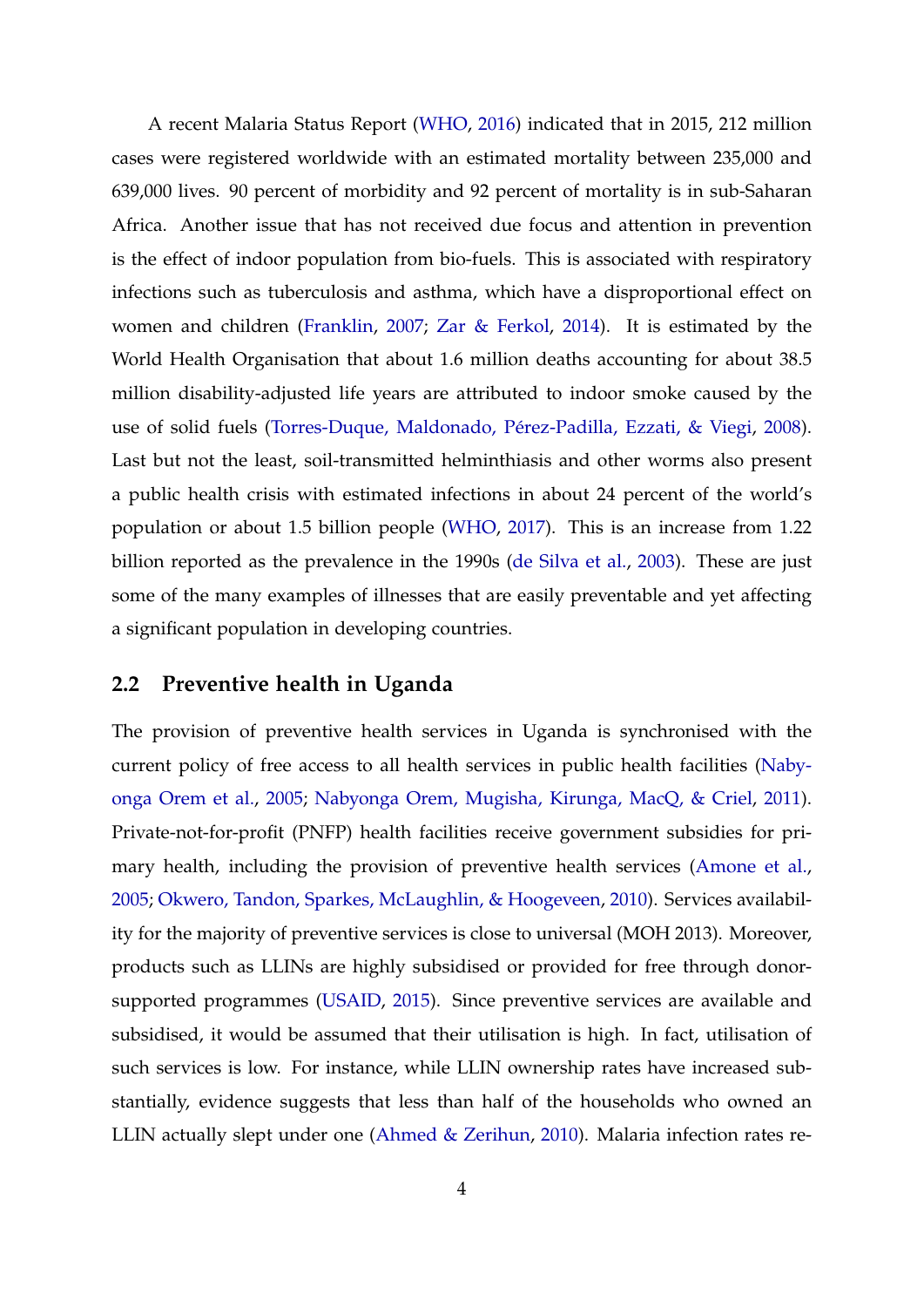main very high at 433 per 1000 people, leading to 15.8 million patients [\(MOH,](#page-38-6) [2016\)](#page-38-6). Only 59% of the population had a hand washing facility and 26% had an improved sanitation facility [\(UBOS & ICF,](#page-39-4) [2018\)](#page-39-4). Diarrhoea and pneumonia (and other acute respiratory infections) also pose a heavy disease burden for children accounting for 23% of under-five deaths [\(WHO,](#page-40-3) [2015\)](#page-40-3). Only 35% of the population has access to an improved sanitation facility [\(UBOS & ICF International,](#page-39-5) [2012\)](#page-39-5) and only 8% have hand washing facilities [\(WHO & UNICEF,](#page-40-6) [2015\)](#page-40-6). Over 90% of the population have constant exposure to biomass pollution leading to over 16 prevalence in chronic obstructive pulmonary disease [\(Van Gemert et al.,](#page-40-7) [2015\)](#page-40-7), which can be reduced significantly by adopting energy saving stoves. We highlight on some indicators of preventive health in the Uganda and in the region of focus in the table below.

**Table 1:** Some preventive health indicators for Kigezi region

|                      |      | 2011           | 2016   |         |  |
|----------------------|------|----------------|--------|---------|--|
|                      |      | Region Country | Region | Country |  |
| <b>LLIN</b>          | 89.4 | 80.0           | 77.8   | 74.0    |  |
| Hand washing         | 8.7  | 12.1           | 22.1   | 29.0    |  |
| Vitamin A supplement | 12.0 | 8.4            | 60     | 56.8    |  |
| Iron Supplement      | 11.9 | 6.5            | 4.7    | 7.1     |  |
| Deworming            | 73.2 | 60 7           | 52.7   | 50.0    |  |

Source: Demographic and Health Surveys 2011 & 2016. The differences between 2011 and 2016 survey might be the changes in sampling frames to include subregions.Western region in 2011 is divided into four regions - Bunyoro, Tooro, Ankole & Kigezi

This health situation landscape, therefore, calls for new, strategic and consistent as well as a re-invigoration of existing preventive interventions. Two dimensions of behaviour change effects are expected. The first dimension is with the utilisation of home-based preventive strategies such as water treatment, handwashing and using of long-lasting insecticide nets (LLINs). The second dimension is with the utilisation of clinically provided preventive services such as deworming or PCV vaccine. Though clinically provided preventive services are in principle free, they still require households to make an investment such as time and transport, to access the health facility or health outreach post in order to utilise them.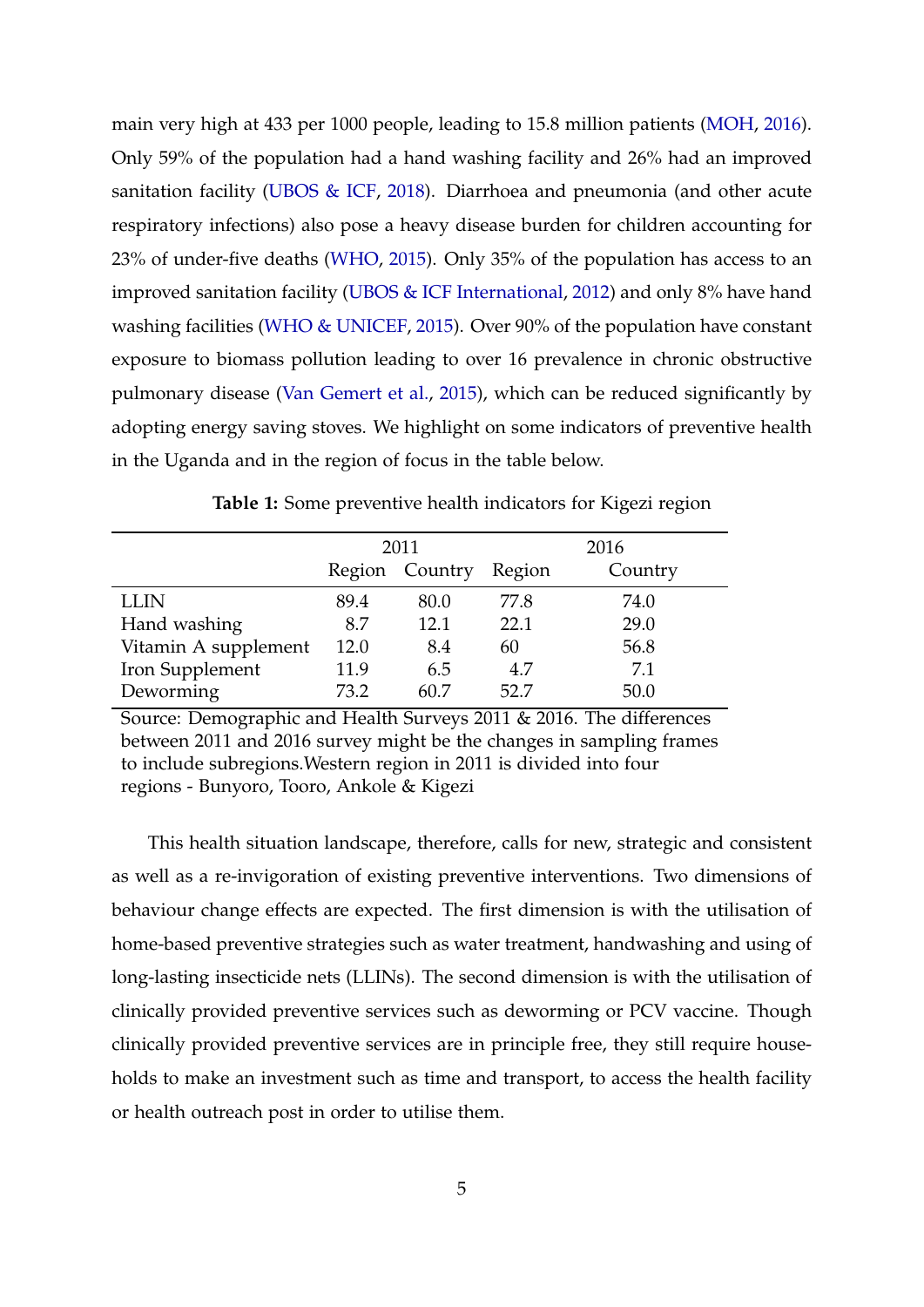### **2.3 Improving the uptake of preventive health interventions**

Interventions to nudge take-up of preventive health strategies can be categorised into two. The first category is price and demand instruments such as cash transfers, subsidies, vouchers or waivers [\(Cohen & Dupas,](#page-34-5) [2010;](#page-34-5) [Dupas,](#page-35-6) [2014;](#page-35-6) [Kremer & Miguel,](#page-37-3) [2007;](#page-37-3) [Van de Poel, Flores, Ir, O'Donnell, & Van Doorslaer,](#page-39-6) [2014\)](#page-39-6). the other category is education and social learning [\(Dupas,](#page-35-7) [2011a;](#page-35-7) [Jalan & Somanathan,](#page-36-1) [2008;](#page-36-1) [Luby et](#page-37-4) [al.,](#page-37-4) [2004;](#page-37-4) [Madajewicz et al.,](#page-37-5) [2007\)](#page-37-5). The general finding from both these categories of interventions is that take up of preventive strategies improves, albeit with significant unavoidable bottlenecks. The first category of interventions are not only riddled with errors and ethics of targeting [\(Devereux et al.,](#page-35-8) [2017;](#page-35-8) [Kidd,](#page-37-6) [2017;](#page-37-6) [Mishra & Kar,](#page-38-7) [2017\)](#page-38-7) but also lead to wastage [\(Cohen, Dupas, & Schaner,](#page-34-6) [2015;](#page-34-6) [McLean et al.,](#page-37-7) [2014\)](#page-37-7). Moreover, conditions on cash transfers and similar instruments sometimes limit access [\(Attanasio, Augsburg, Brugues, & Caeyers,](#page-33-4) [2015\)](#page-33-4). Education and social learning interventions are limited by short time frames in which deeply held beliefs are not changed [\(Glanz & Bishop,](#page-35-9) [2010;](#page-35-9) [Mobarak, Dwivedi, Bailis, Hildemann, & Miller,](#page-38-8) [2012\)](#page-38-8).

The central question of this study is whether participation in community-based health insurance can supplement other channels of nudging the utilisation of preventive health services - a possible behaviour change effect. Studying the effect of health insurance on health behaviour and health outcomes requires that three issues are understood. The first issue is that the primary role of health insurance is financial protection [\(Acharya et al.,](#page-33-5) [2013;](#page-33-5) [Cutler & Zeckhauser,](#page-34-7) [2000\)](#page-34-7) and due to this, improvements in health that are as a result of consuming more care are conventionally taken as moral hazard – the tendency to consume more health care because one does not directly pay the cost [\(Ehrlich & Becker,](#page-35-10) [1972;](#page-35-10) [Pauly,](#page-38-9) [1974\)](#page-38-9). However, the second issue is that not always the case that increasing health service utilisation is moral hazard [\(Mendoza,](#page-37-8) [2016;](#page-37-8) [Seog,](#page-39-7) [2012\)](#page-39-7) and so it is important to separate moral hazard induced service utilisation from the positive effect of insurance from service utilisation.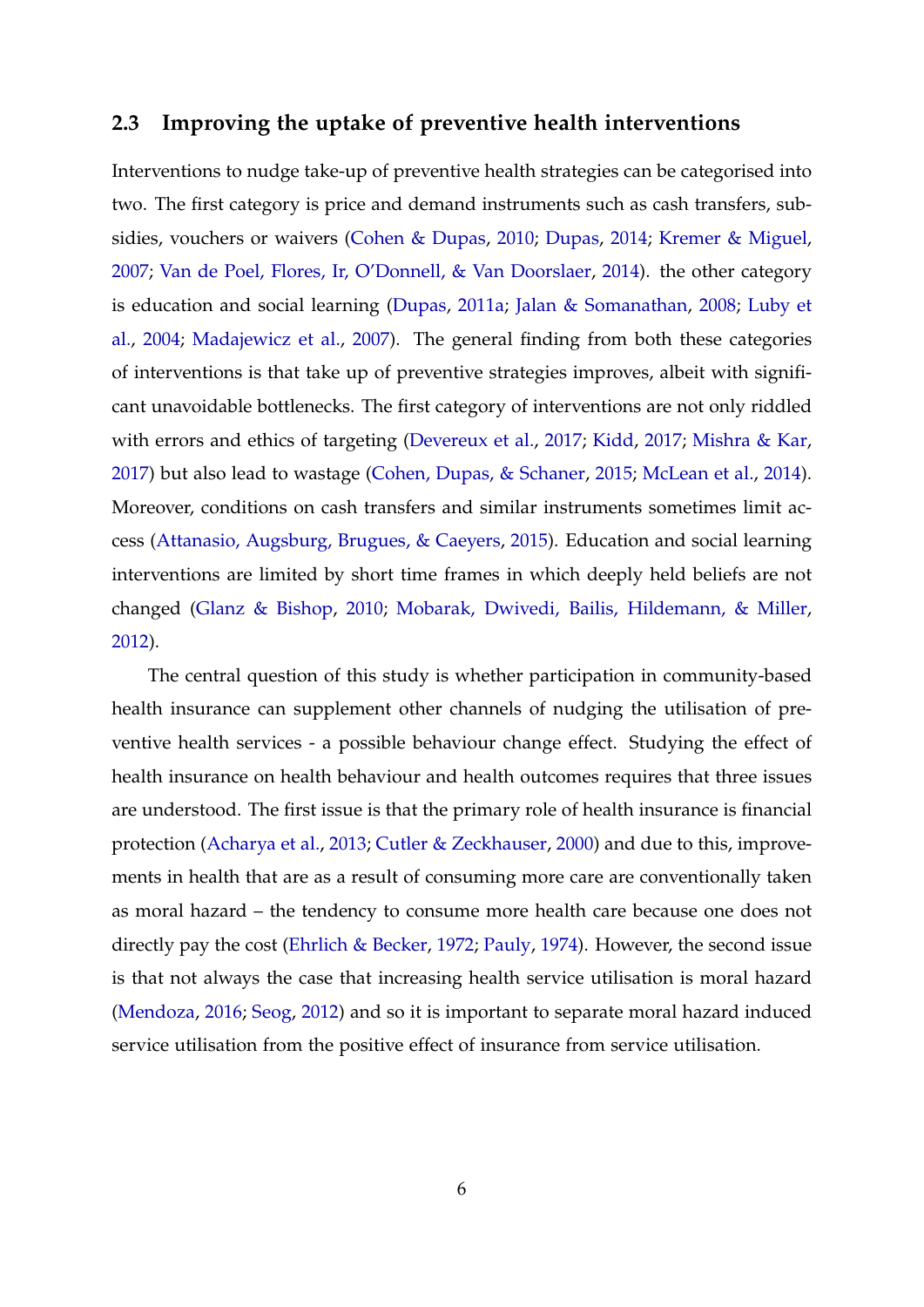[Grignon](#page-35-11) [\(2014\)](#page-35-11) provides a framework in which this separation can be made. He introduces the concepts of need and preference, where need is not moral hazard while preference is. A situation would be inferred as a preference in consumption of health services only when an individual simply feels that because of the subsidised health costs or income effect from being insured [\(Nyman,](#page-38-10) [2001\)](#page-38-10), prefers to consume more health care. One example can be teeth whitening or beautification surgeries. On the other hand, [Grignon](#page-35-11) [\(2014\)](#page-35-11) suggests that needed care is the type which is clinically necessary to maintain health, for instance, routine dental check-up and mammography screening. It is our understanding that preventive health treatments fall within needed care rather than preferred care. And when preventive health practices reduce both the probability of illness, insurance can be complementary to both treatment and prevention [\(Barigozzi,](#page-33-6) [2004\)](#page-33-6). In this regard, there are a number of studies that analyse the effects of health insurance on different health outcomes in developing countries.

Few studies, majority of them from Latin America, have researched this relationship with mixed findings. [Giedion et al.](#page-35-12) [\(2010\)](#page-35-12) found an 8 percentage point increase in child immunisation and 6 percentage point increase in antenatal visits for mothers enrolled in the subsidised insurance program for the poor in Colombia. They also find that enrolment in the contributory health insurance was associated with increasing preventive dental check-ups by up to 45.6 percentage points among the self-employed households. Still, in Colombia, [Miller, Graefe, and De Jong](#page-38-11) [\(2013\)](#page-38-11) found that utilisation of a preventive physician visit increased by 29 percentage points while the number of growth monitoring assessments increased by 1.5 times more, associated with enrolment in the public health insurance for the poor. Other studies have also found effects regarding full immunisation and growth monitoring [\(Bitrán,](#page-34-8) [Muñoz, & Prieto,](#page-34-8) [2010;](#page-34-8) [Cercone, Pinder, Jimenez, & Briceno,](#page-34-9) [2010\)](#page-34-9). Studies in Mexico however, seem to indicate a mixed picture. Insured adults were more likely to use preventive screening for hypertension, cholesterol, and cancer [\(Pagan, Puig, & Soldo,](#page-38-12) [2007;](#page-38-12) [Rivera-Hernandez & Galarraga,](#page-39-8) [2015\)](#page-39-8) but other researchers do not find this evidence [\(King et al.,](#page-37-9) [2009;](#page-37-9) [Spenkuch,](#page-39-9) [2012\)](#page-39-9). In Africa, two studies in Ghana further provide a mixed picture. [Gajate-Garrido and Ahiadeke](#page-35-13) [\(2015\)](#page-35-13) found improvements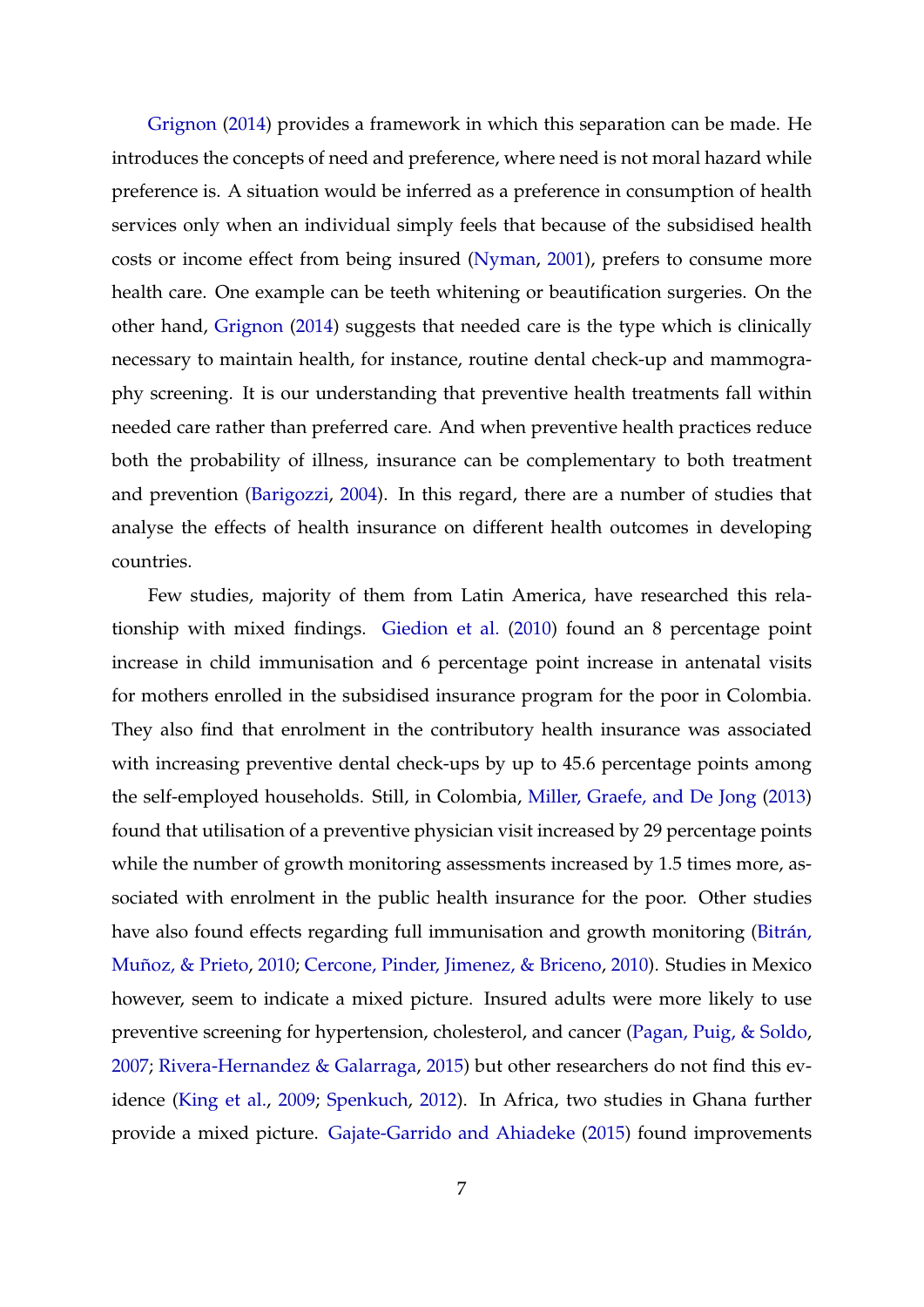in anti-malarial treatment associated with CBHI participation but [Yilma, Van Kem](#page-40-8)[pen, and De Hoop](#page-40-8) [\(2012\)](#page-40-8) found an opposite reduction in the use of LLINs for insured households. However, studies in Nigeria have indicated a sustained effect on blood pressure among CBHI participating households [\(Hendriks et al.,](#page-36-2) [2016,](#page-36-2) [2014\)](#page-36-3). By and large, there is still a dearth of evidence on the effect of insurance on preventive health and it is hoped that this paper shades more light on the issue.

#### **2.4 Our contribution to literature**

We aim to make a twofold contribution to literature. The first contribution is to utilise the opportunity of evaluating a community self-sustaining insurance scheme that has been in operation for close to two decades. The time factor is important for health insurance evaluations [\(Victora & Peters,](#page-40-9) [2009\)](#page-40-9) as well as broader development economics evaluations. Evaluations after a considerably longer time of implementation are encouraged because treatment effects might change as has been seen in the case of cooking stoves on mothers in India [\(Hanna et al.,](#page-35-3) [2016\)](#page-35-3). It has therefore been suggested that sufficient time for evaluating health intervention should be between 5 and 7 years [\(Bryce & Victora,](#page-34-10) [2005\)](#page-34-10).

The second distinction relates to the type of scheme we study. Our case study scheme is different from other CBHI schemes in two distinct ways. The first distinction relates to the centrality of community in the scheme. The foundations of these CBHI are in kin-associated burial groups, which have existed in the area for a long time [\(Katabarwa, Mutabazi, & Richards,](#page-36-4) [1999\)](#page-36-4). Moreover, these kin-related groups are central to the permeation of preventive health knowledge [\(Katabarwa et al.,](#page-36-5) [2010;](#page-36-5) [Katabarwa, Mutabazi, & Richards,](#page-36-6) [2000;](#page-36-6) [Katabarwa, Richards, & Rakers,](#page-37-10) [2004\)](#page-37-10). And yet, to the best of our knowledge, we do not find any studies that make this connection between these kinds of CBHI and preventive health endeavors. While our study does not delve deeper into the social networks and capital in these groups, we assume this feature makes them distinct from a host of many other schemes in sub-Saharan Africa and elsewhere which are not based on such kin relationships. The second distinction of the scheme is that it is solely community owned and financed, and does not have any subsidisation from any government or non-government institution on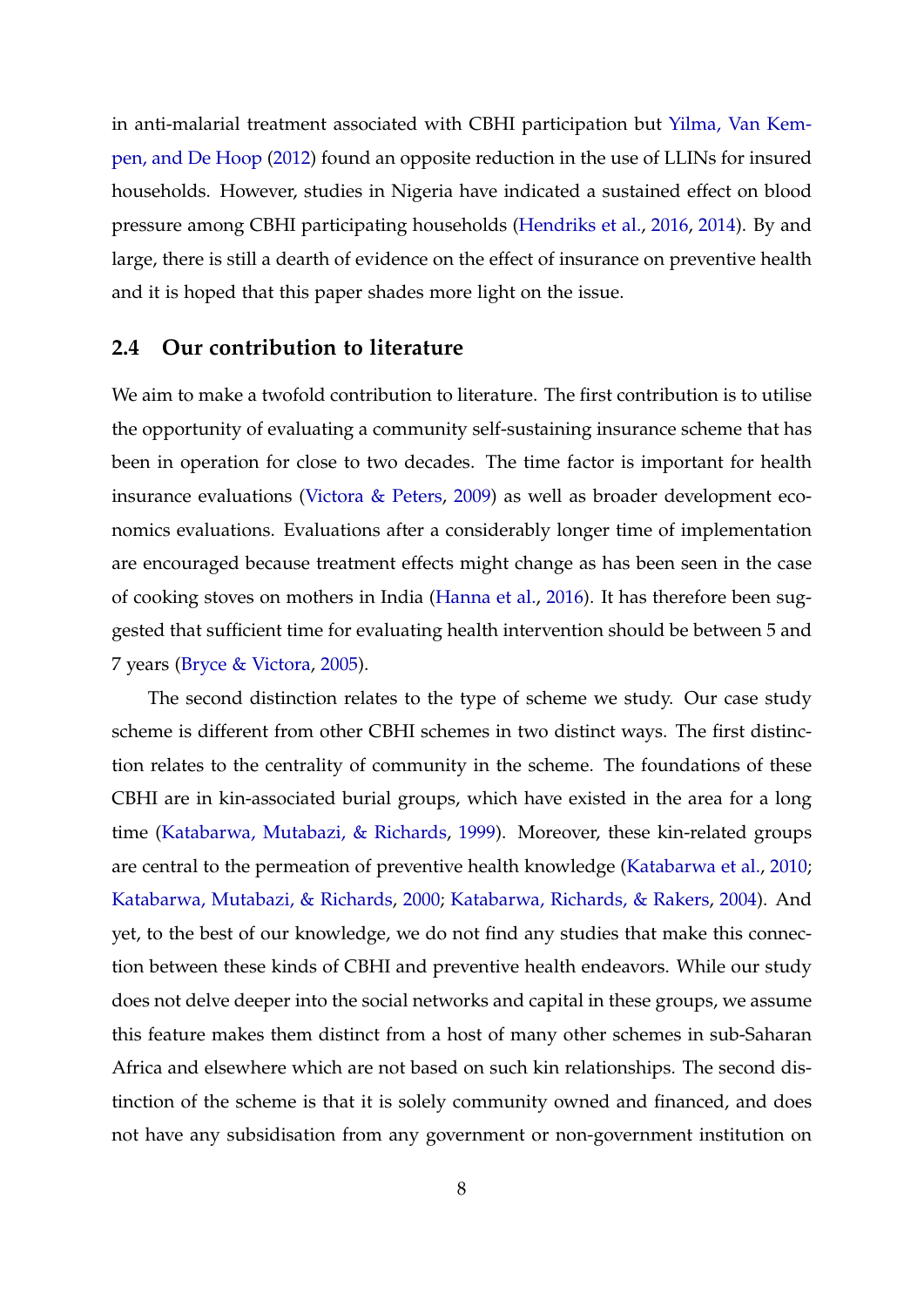its premiums. This makes it unique in that schemes in other countries are subsidised by the government or donors and therefore the actual premiums are not fully paid by the insured individuals. We therefore contribute to preventive health literature in this manner by studying the effect of CBHI on seven practices and treatments that enhance health through prevention. Moreover, for some practices such as long-lasting insecticide nets (LLIN), we go a step further simply knowing if a household owned one, but if it was actually used the night immediate before the survey.

## **3 Theoretical Model of Preventive Health**

Joining and remaining in insurance can be taken as an investment which has income returns in form of lower prices for health services in the instance of sickness [\(Ny](#page-38-10)[man,](#page-38-10) [2001\)](#page-38-10). We therefore use a model of health investments by [Dupas](#page-35-4) [\(2011b\)](#page-35-4) as a pathway through which insurance membership nudges preventive health behaviour. We consider that a household maximises utility expressed in a function such as:

$$
\sum_{i=1}^{T} E_t \left(\frac{1}{1+\sigma}\right)^t U_t + B\left(A_{T+1}\right),
$$

where  $\sigma$  is a discount rate, B is a bequest rate (a starting point value of wealth as suggested in [Mitchell and Carson](#page-38-13) [\(1985\)](#page-38-13)), *A* are the asset holding and *U<sup>t</sup>* (Utility) is given by

$$
U_t = U(H_t, C_t, L_t),
$$

Where *H<sup>t</sup>* denotes the stock of health of a household, *C<sup>t</sup>* is the consumption of other goods and *L<sup>t</sup>* denotes leisure. The health stock is a commodity that households value and have a certain degree of control over. For instance, a household might decide to immunize their children, seek health care from any provider of choice or invest in any other preventive health technology. As [Dupas](#page-35-4) [\(2011b\)](#page-35-4) provides, a household can make either preventive health investments/decisions which reduce the susceptibility of a health shock or sickness. A household can also make remedial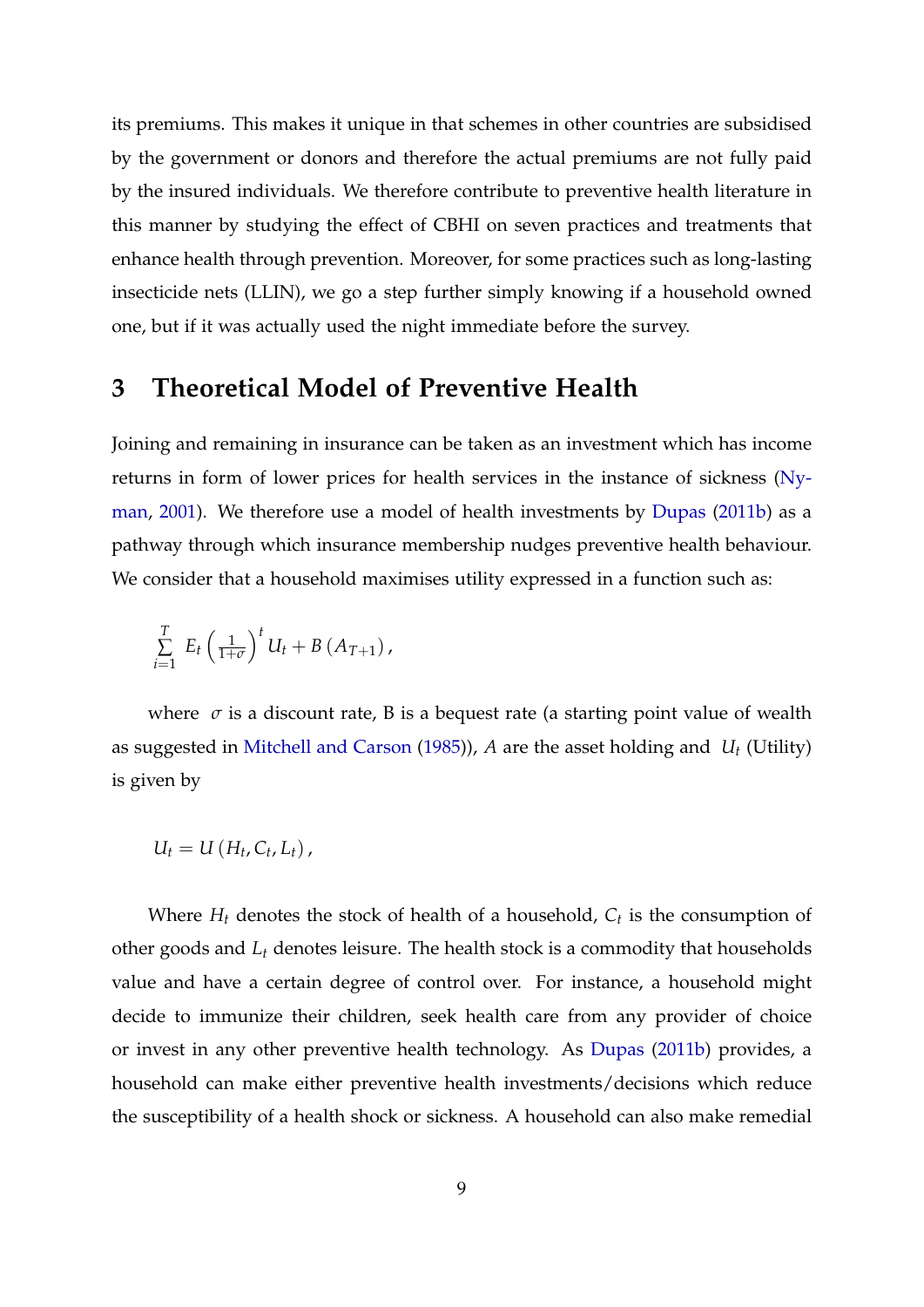investments such as seeking tertiary care. If remedial health investments are not undertaken household health stock remains permanently diminished after a health shock. The household health stock evolves over time as follows:

$$
H_t = H_{t-1} + \pi_t min \ (remedy_t - shock_t, 0),
$$

Where *π<sup>t</sup>* is the probability of an illness or other health shock is at a time *t; shock<sup>t</sup>* is the severity of the shock and *remedy<sup>t</sup>* measures the adequacy of the response to the shock (that is; how much the remedial investment mitigates the loss caused by the health shock). As Dupas further provides, the probability of the shock *π<sup>t</sup>* is endogenous because it depends on the preventive investment being made up to time *t* − 1 which can be denoted as *preventt*−1. It also depends on a random variable  $\epsilon_t$ , which is independently and identically distributed for all  $t$  and captures the fact that the health shock is subject to randomly varying threats outside the household's control. For example, the likelihood of malaria might depend not only on the household's use of mosquito nets but also rainfall intensity. This can be formally presented as:

$$
\pi_t = \pi \left( \text{prevent}_t, \epsilon_t \right).
$$

This implies that the health shock will depend first on how much the household previously invested in preventive strategies and, second, on the adequacy of response to those shocks that did occur. If the response to the shock is inadequate ( *remedyt<shockt*), then the health shock carried forward to the next period is reduced. Households have the following budget constraint:

$$
p_c C_t + p_p \text{prevent}_t + \text{remedy}_t = w(\bar{T} - L_t) + rA_t + W_t,
$$

Where the  $p's$  denote prices,  $w$  the wage,  $\bar{T}$  the total time endowment and  $W$ represents the unearned income such as remittances. In this model, some of the health investments might be time investments, for instance, travelling to the health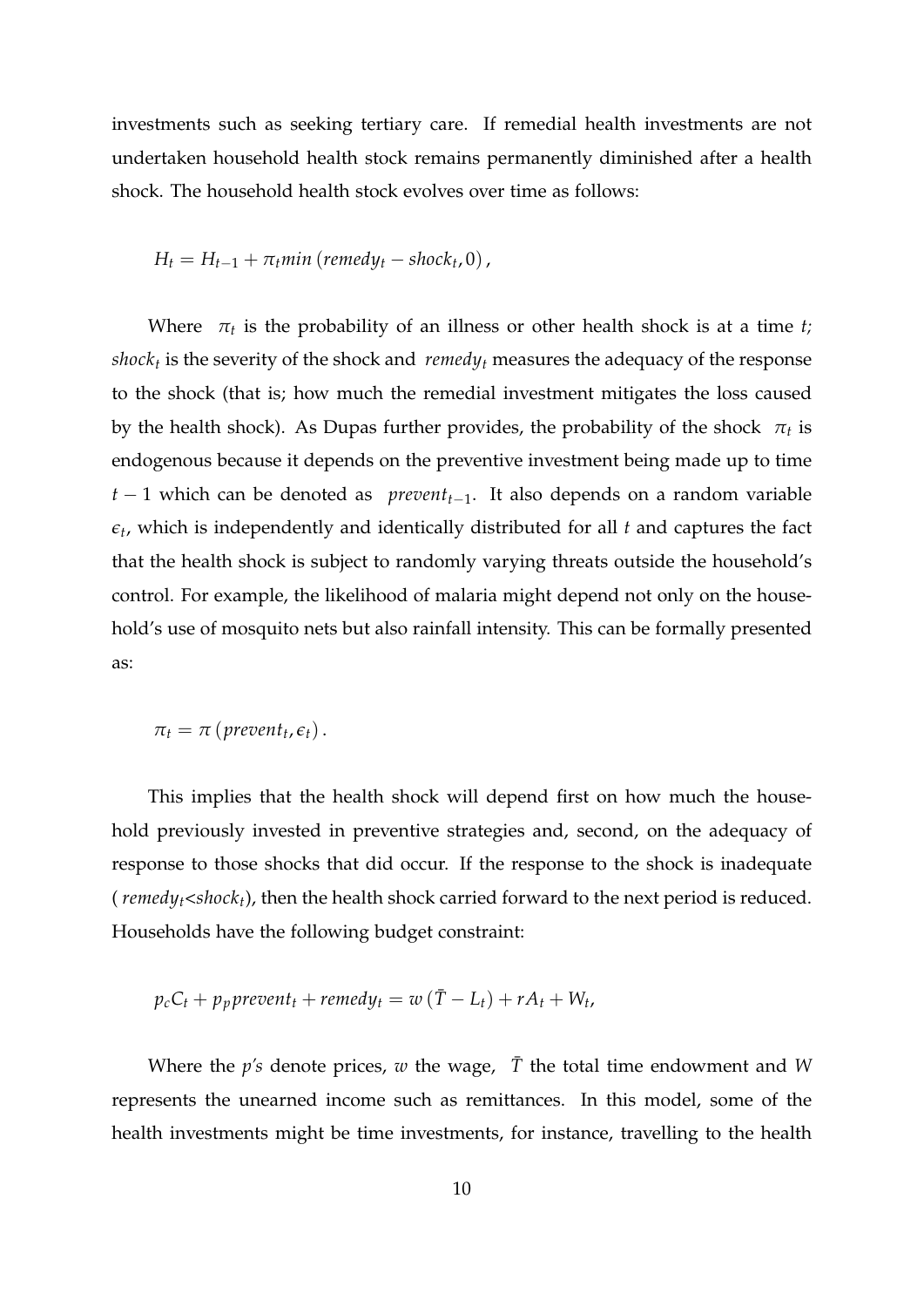centre and waiting time, in which case, their price is the opportunity cost of time. At each period, after having observed whether a health shock has occurred and the unearned income, the households choose the levels of preventive investment, remedial investment, household consumption, and leisure to make. This model indicates that while preventive health investments in one period enter utility in the immediate future period, remedial (curative) health investments enter directly in the utility of the current period. This implies that preventive health investments decrease faster with the discount rate than remedial investments. As [Dupas](#page-35-4) [\(2011b\)](#page-35-4) submits, while this model is simplified, it, however, gives us a basis to understand the key determinants of households' health investment decisions. As discussed in the literature review above, some key issues that affect these decisions at the household level are the level of information, financial constraints. The literature discussed basically looks at these two broad issues - information access and financial constraints.

While the review by [Dupas](#page-35-4) [\(2011b\)](#page-35-4) review touches on the effect of social learning as a way in which information spreads in networks, the studies reviewed do not look at the effect of membership in a socially-controlling community organisation in which norms, practices, loyalty and expectation of mutual support are held in high regard. This is the addition we bring to this literature by studying the effect of membership in an organically formed community health insurance scheme.

# **4 Empirical Strategy**

## **4.1 The Data: Kisiizi Community-based Health Insurance Scheme**

The data used for this study is from a cross-sectional survey undertaken in the districts of Kabale and Rukungiri in south-western Uganda between August 2015 and April 2016. Specifically, the survey was carried out in 14 villages in two sub-counties served by Kisiizi hospital, a rural community hospital which operates the Kisiizi CBHI. Kisiizi CBHI started in 1997 and is currently the largest CBHI scheme in Uganda, providing coverage to over 7,200 households with over 42,000 individuals. The scheme and hospital do not have a comprehensive way in which they limit selfselection and moral hazard from pre-existing health conditions. Instead, it has two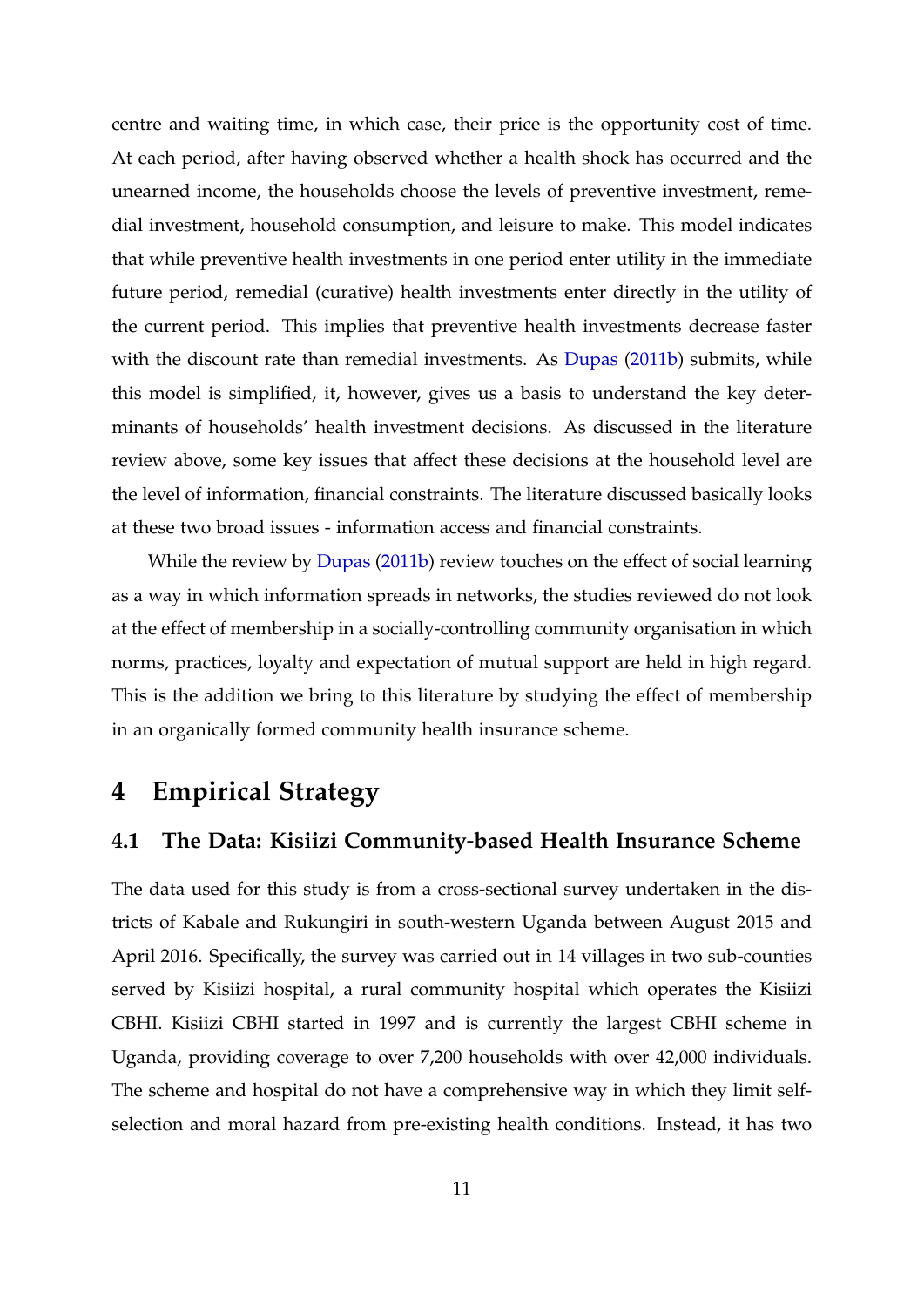main features regarding enrolment and coverage for members. The first one is that membership in the scheme is at two levels, that is; household level and group level. At the household level, the scheme implements a "full household enrolment" policy such that for a household to be a member, all the known members of the household have to be registered too. In principle, it is not accepted that some members of the household are insured while others are not.

The second level of enrolment is a group. Households do not insure as single households but rather as groups. This originates from how the scheme was founded, building on existing informal insurance mechanisms that existed in form of burial groups. A household, therefore, has to be part of a burial group to qualify for enrolment. For a burial society to be registered in insurance, two conditions have to be met. The first condition is that the group has to have at least 30 households. For these smaller groups, all the households in the group have to subscribe. The second condition pertains to larger groups. In these larger groups, some with more than 100 households, at least 50% of households have to subscribe and all members of the subscribing households are required to enrol. Most of the groups in insurance had over 95% of all households registered in insurance. Households pay premiums ranging from Uganda shillings 10,000 per person for households of 8 to 12 members to 28,000 for households of 2 people. an equivalent of \$4 to \$8 per individual, depending on household size $1$ 

Another important feature of this scheme is the timing of coverage. In order to further control moral hazard and adverse selection, members are fully covered once they have been in insurance for at least one year. Insurance covers only 10 percent of health costs when a member uses hospital services within a year of enrolling. These kinds of strategies to limit adverse selection have been applied in other community insurance scheme but for this scheme, waiting time to full coverage is generally more

<sup>&</sup>lt;sup>1</sup>This is equivalent to about \$3 to \$8 using the average annual exchange rate of US\$ 1=3400 UGX in 2015. According to the 2012 National Household Survey [\(UBOS,](#page-39-10) [2014\)](#page-39-10) average annual household incomes for Kigezi region were Uganda shillings 4.1 million, derived from reported monthly income of Uganda shillings 343,000. This implies that total premiums for a household of 11 members would be 2.4 percent of total annual household income and 1.4 percent of household income for a household of 2 members. Using the 2016 survey [\(UBOS,](#page-39-11) [2017\)](#page-39-11), annual premiums are equivalent to 1.8 percent of average annual household incomes for a 11 member household and 1 percent for a 2 member household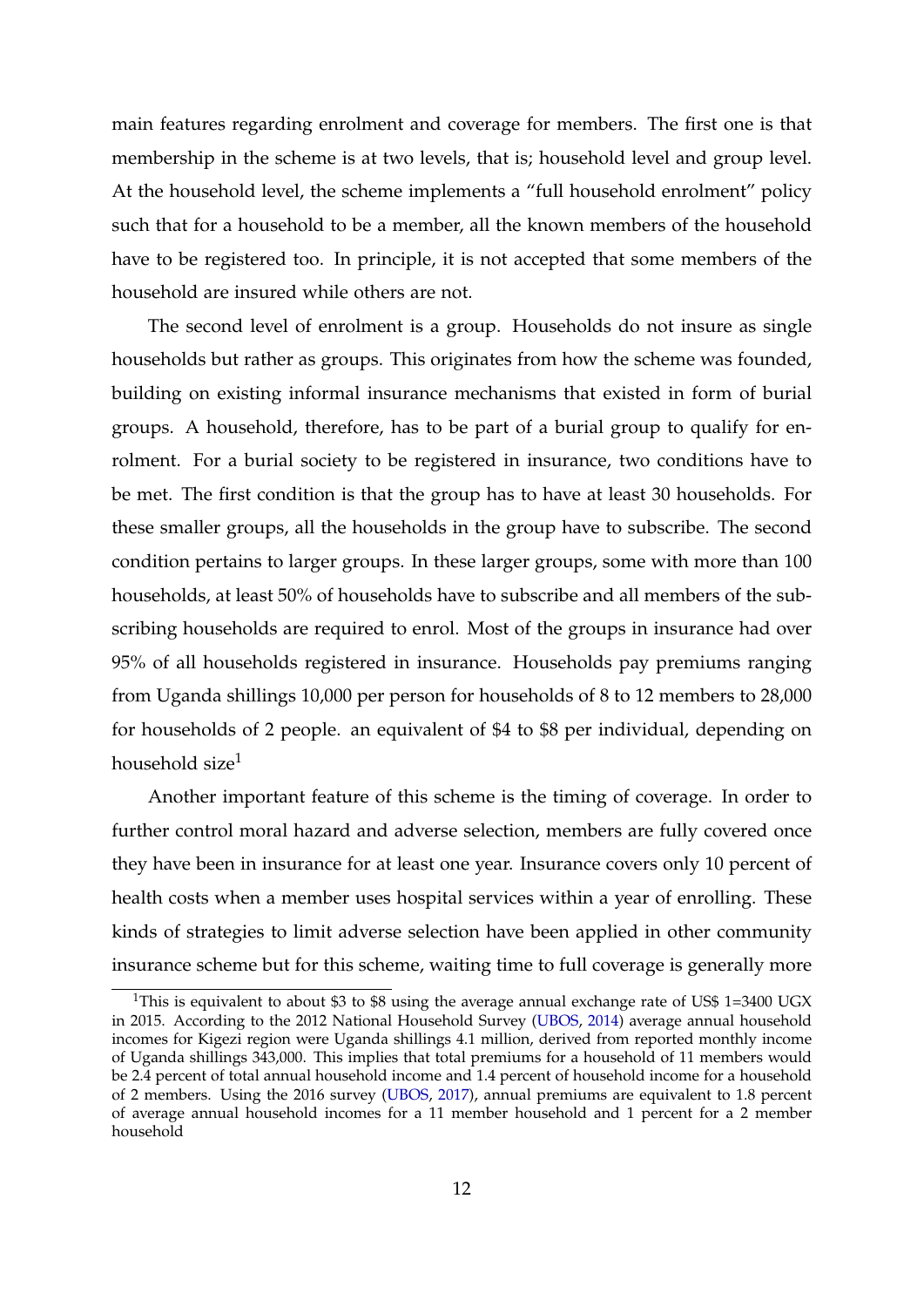conservative. For instance in a Nigerian scheme, enrolled people wait for about 36 days before they can be covered by insurance [\(Bonfrer, Van De Poel, Gustafsson-](#page-34-11)[Wright, & van Doorslaer,](#page-34-11) [2015\)](#page-34-11). Typically, insurance covers basic primary care, maternity care, surgeries, and outpatient and inpatient services. Outpatient services for chronic illnesses and substance abuse related illnesses and injuries are excluded.

In partnership with this scheme staff and burial group leaders, we used a multistage simple random sampling and surveyed 464 households in the fourteen villages. The survey modules included a household demographic module which collected information on household occupancy; a child and maternal health module which collected information on health care seeking behaviour for mothers and children; a nutrition module which collected information on household food availability and intake. The survey collected detailed information on household social and economic welfare using durable assets holdings and other endowments in agriculture, water and sanitation, and housing. The health insurance and social connectivity modules collected information regarding household insurance status, group membership and participation, and knowledge of insurance such as premiums and benefits package. In line with emerging tools for understanding enrolment in community insurance in sub-Saharan Africa, the survey incorporated a detailed module on perceptions about several aspects of health insurance.

Ethical approvals for data collection were conducted by the Mengo Hospital Research and Ethics Review Committee and an ethical certificated was provided by the Uganda National Council of Science and Technology (Reference Number SS-39369). Further ethical reviews were undertaken by the Centre for Development Research, University of Bonn research committee and the local research partner, Kisiizi Hospital Research Committee. The research was carried out in the full knowledge of the district administration health teams, local government authorities, village leaders and verbal consent was obtained from the respondents.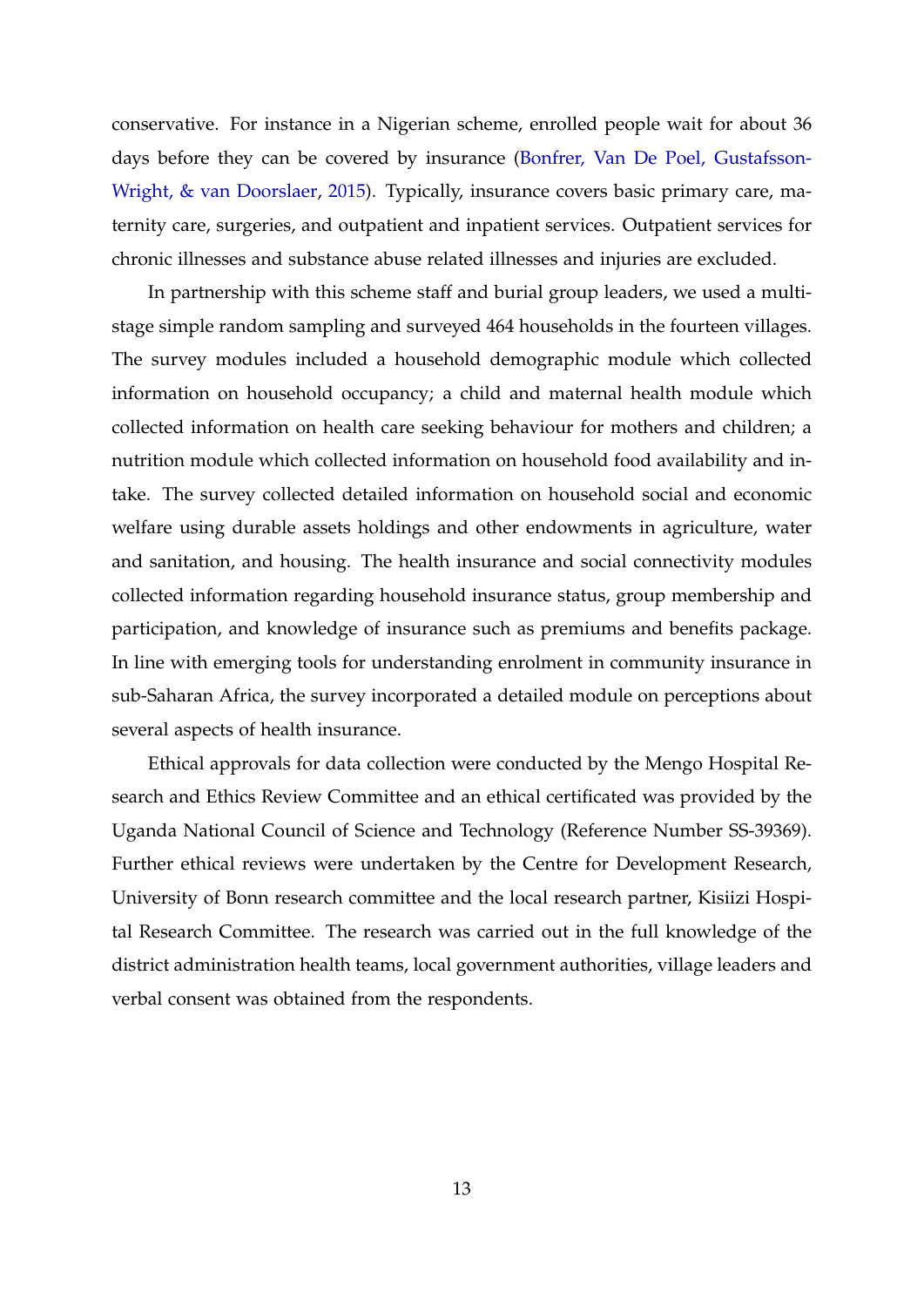## **4.2 Inverse probability weighting of the propensity score**

In the absence of experimental or longer observation time frame for quasi-experimental analysis, to understand the relationships of interest, we use inverse probability weighting (IPW) on the propensity score. IPW is a variant of propensity score matching techniques which provide robust quasi-experimental associations after controlling for observed determinants of the treatment [\(Austin,](#page-33-7) [2011;](#page-33-7) [Austin & Stuart,](#page-33-8) [2015\)](#page-33-8). IPW is preferred over the conventional propensity score matching techniques because it is doubly robust. It's doubly robust nature allows for estimating both the propensity score model as well as the regression model [\(Austin,](#page-33-9) [2010\)](#page-33-9). Moreover, IPW does not only remove bias in treatment assignment but also removes differences in the covariates [\(Hirano, Imbens, & Ridder,](#page-36-7) [2003\)](#page-36-7). Two conditions must be fulfilled for IPW to be unbiased. The first is that the treatment selection model is well fit. The second is that the treatment group and control group are well balanced and bias is effectively removed [\(Austin & Stuart,](#page-33-8) [2015\)](#page-33-8). IPW can be applied on both pane data (for instance [\(Huber,](#page-36-8) [2014\)](#page-36-8)) as well as cross-sectional anaylsis like ours (for instance, [\(Djimeu,](#page-35-14) [2014;](#page-35-14) [Hirano & Imbens,](#page-36-9) [2001;](#page-36-9) [Woode,](#page-40-10) [2017\)](#page-40-10)) to get consistent and efficient results.

The econometric analytical approach used is from [Hirano and Imbens](#page-36-9) [\(2001\)](#page-36-9) who apply the approach on data assessing the effect of right heart catheterisation on patient survival. For our case, the summary of their framework is given in a weighted least squares regression given as:

$$
Y_i = \alpha_0 + \tau * T_i + \beta_1 Z_i + \beta_2 (Z_i - (\bar{Z}_i)) * T_i + \epsilon_i
$$

Where  $Y_i$  is the preventive health outcome (use of long-lasting insecticide treated mosquito net (LLIN) the previous night, water treatment, handwashing facility, vitamin A supplementation, iron supplementation, child deworming and pneumococcal conjugate vaccine (PCV) for child pneumonia).  $T_i$  is the treatment dummy that indi-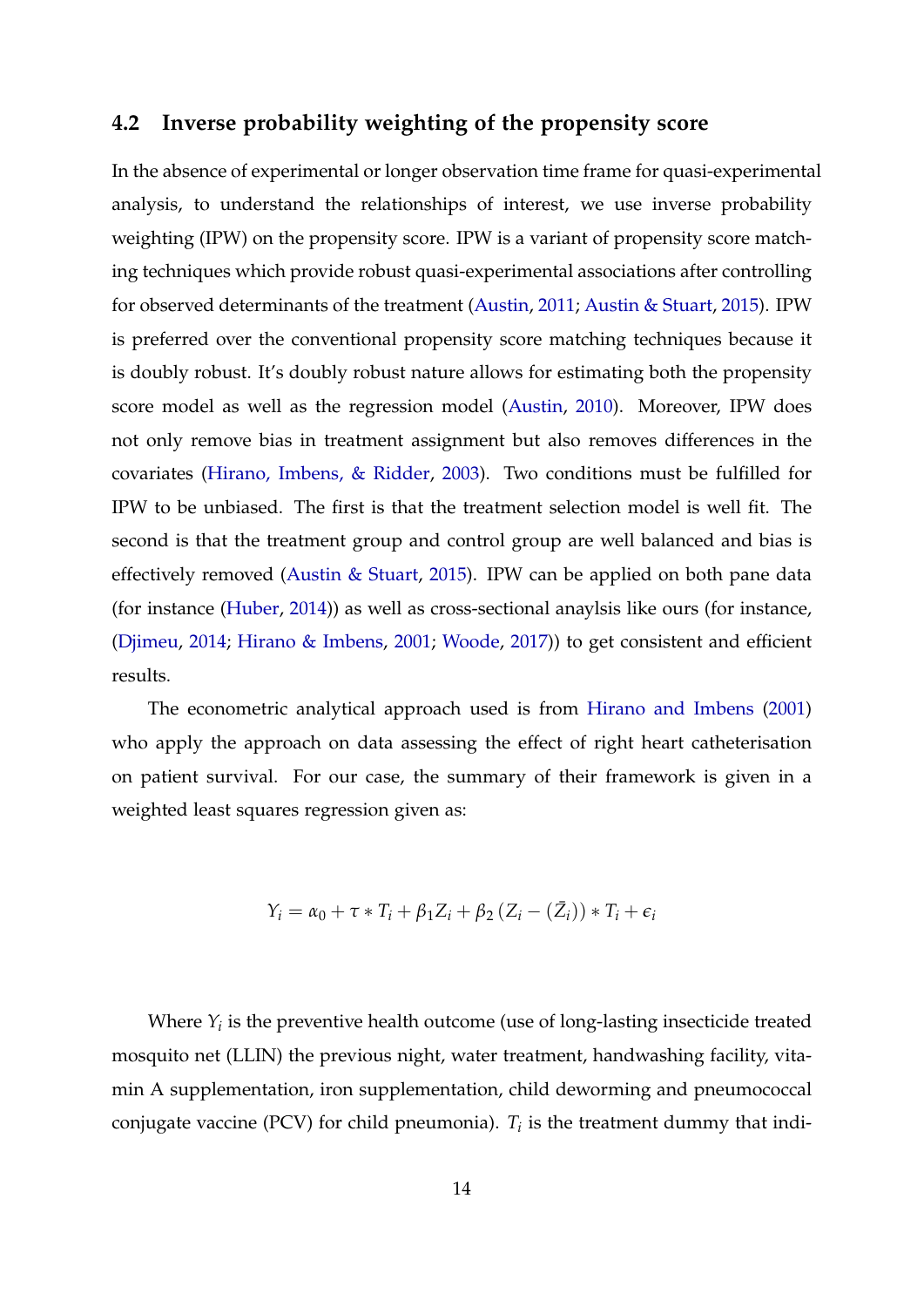cates whether a households was enrolled in CBHI or not, *Z<sup>i</sup>* is a vector of covariates in the model and the error term is given by  $\epsilon_i$ . All covariates are weighted by the inverse of the probability of receiving the treatment, given by the term  $(Z_i - (\bar{Z}_i)) * T_i$ . Accordingly, the inverse probability weights are equivalent to:

$$
\omega(t,z) = t + (1-t) * \frac{(\hat{\epsilon}(z))}{1 - \hat{\epsilon}(z)}
$$

This main estimation is undertaken in [StataCorp](#page-39-12) [\(2015\)](#page-39-12) treatment effects framework. The output in this framework also indicates the potential outcomes, which refers to the prevalence level of the outcomes at the mean, without treatment. An important ingredient in attaining efficient estimates is in the selection and balancing diagnostics for the observables. In order to attain covariate balancing, we again use weighted least squares regressions for each covariate and the CBHI status weighted by the inverse probability weight following [Guo and Fraser](#page-35-15) [\(2015\)](#page-35-15). Results are shown in Table 2 below.

## **5 Results**

#### **5.1 Descriptive results**

Twenty-eight base variables were included in the treatment selection model of CBHI participation. Table 3 shows summary statistics of all base variables, the treatment, and the outcomes. 43.8 percent of the respondents were enrolled in CBHI and the mean age of the children in the sample was 30.2 months. Slightly over 55 percent of the children were born in a health facility. 48 percent of the children were male. The mean age of the mothers was 30.2 years. Mother's and father's education were merged into one indicator of parental education where we assign 1 if one of the parents had attended some secondary level education and 0 otherwise. 30.4 percent of the households had at least one parent with some secondary level education. Slightly more than half of all the respondents identified as Catholics.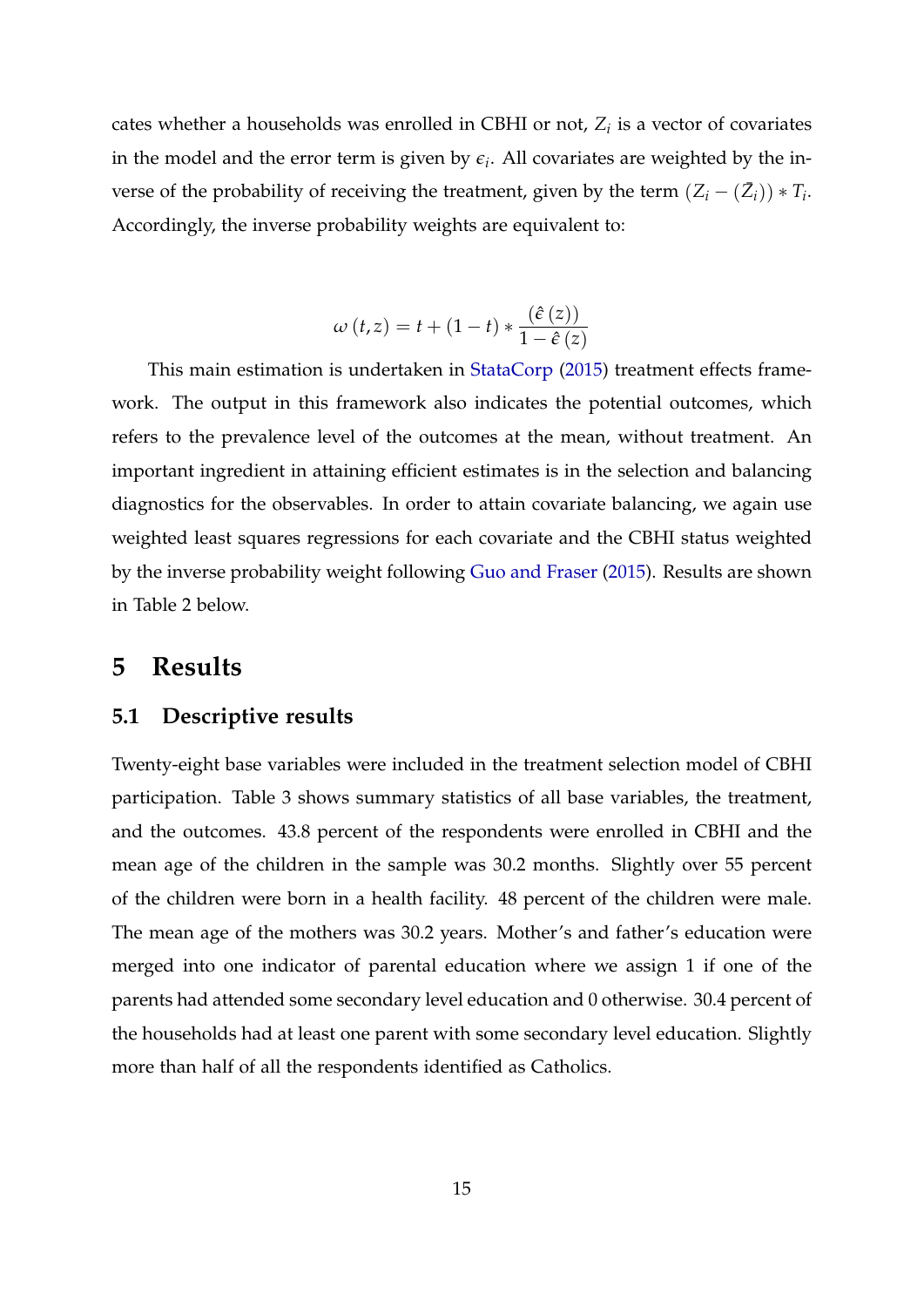| <b>VARIABLES</b>                    | <b>CBHI</b> | <b>SE</b> | Constant    | <b>SE</b> | R-squared /<br>Pseudo R-squared |
|-------------------------------------|-------------|-----------|-------------|-----------|---------------------------------|
|                                     |             |           |             |           |                                 |
| Child age (months)                  | $-1.285$    | (2.299)   | 30.410***   | (1.555)   | 0.002                           |
| Mother's age (years)                | $-0.293$    | (1.051)   | 29.700***   | (0.832)   | 0.000                           |
| Child's birth weight                | $-0.054$    | (0.095)   | 3.217***    | (0.077)   | 0.003                           |
| Child is male                       | 0.313       | (0.417)   | $-0.454$    | (0.288)   | 0.004                           |
| Parent attended secondary school    | 0.307       | (0.476)   | $-1.085***$ | (0.252)   | 0.000                           |
| Delivered in a health facility      | 0.043       | (0.442)   | 0.353       | (0.323)   | 0.000                           |
| Catholic                            | $-0.003$    | (0.445)   | 0.165       | (0.304)   | 0.000                           |
| Wealth index                        | 0.192       | (0.207)   | $-0.109$    | (0.090)   | 0.006                           |
| Has neighbour in CBHI               | $-0.084$    | (0.539)   | 0.958***    | (0.242)   | 0.000                           |
| Casual employment (man)             | 0.132       | (0.396)   | $-0.868***$ | (0.303)   | 0.000                           |
| Casual employment (woman)           | $-0.127$    | (0.500)   | $-2.429***$ | (0.252)   | 0.000                           |
| Household diet diversity score      | $-0.108$    | (0.326)   | 4.524***    | (0.284)   | 0.002                           |
| Household size                      | 0.342       | (0.327)   | 5.638***    | (0.186)   | 0.007                           |
| Postnatal visit                     | 0.100       | (0.405)   | 1.786***    | (0.282)   | 0.000                           |
| <b>IPTP</b> for malaria             | 0.235       | (0.430)   | $2.880***$  | (0.269)   | 0.000                           |
| ANC essential components            | 0.230       | (0.425)   | 0.0207      | (0.316)   | 0.000                           |
| Size of funeral group (log)         | $-0.007$    | (0.094)   | 4.028***    | (0.088)   | 0.000                           |
| Village funeral groups (log)        | 0.077       | (0.172)   | 1.567***    | (0.102)   | 0.003                           |
| Access to information               | 0.089       | (0.087)   | $0.620***$  | (0.069)   | 0.008                           |
| Perceptions index                   | 0.011       | (0.482)   | 0.11        | (0.353)   | 0.000                           |
| Leader influence                    | $0.642**$   | (0.301)   | $-0.162$    | (0.269)   | 0.040                           |
| Social connectivity                 | $-0.057$    | (0.282)   | 0.265       | (0.259)   | 0.001                           |
| Know traditional birth attendant    | 0.421       | (0.410)   | $-0.316$    | (0.285)   | 0.000                           |
| Know CBHI premium                   | 0.395       | (0.525)   | 0.349       | (0.277)   | 0.000                           |
| Waiting time (hours)                | 0.381       | (0.298)   | 1.302***    | (0.204)   | 0.012                           |
| Village has a TBA                   | 0.112       | (0.358)   | 1.374***    | (0.267)   | 0.000                           |
| Village has a health centre         | 0.186       | (0.450)   | $-0.844***$ | (0.253)   | 0.000                           |
| Village has a school                | 0.067       | (0.438)   | 0.429       | (0.342)   | 0.000                           |
| Village economy - banana            | $-0.108$    | (0.460)   | $-0.717*$   | (0.368)   | 0.000                           |
| Village economy - pastoral          | $-0.506$    | (0.760)   | $-1.614***$ | (0.221)   | 0.000                           |
| Distance to nearest health facility | $-0.048$    | (0.708)   | 3.739***    | (0.234)   | 0.000                           |

#### **Table 2:** Covariate balancing with weighted least squared regressions

Robust standard errors. Each variable is an individual weighted least square (if continuous) or weighted logit (if dummy) regression. R-squared & Pseudo R-Squared for the respective models \*\*\* p<0.01, \*\* p<0.05, \* p<0.1

Principal Components Analysis [\(Vyas & Kumaranayake,](#page-40-11) [2006\)](#page-40-11) was used to develop six continuous variables, indices for household wealth, perceptions on health insurance in four dimensions (premiums, management of the scheme, health beliefs and influence from leaders). The variable access to information is a dummy that measures if a household listened to radio daily or had a television, or read a newspaper at least once in the week. Households had an average size of 6 members and almost 70 percent of the households knew at least one neighbour participating in CBHI. 53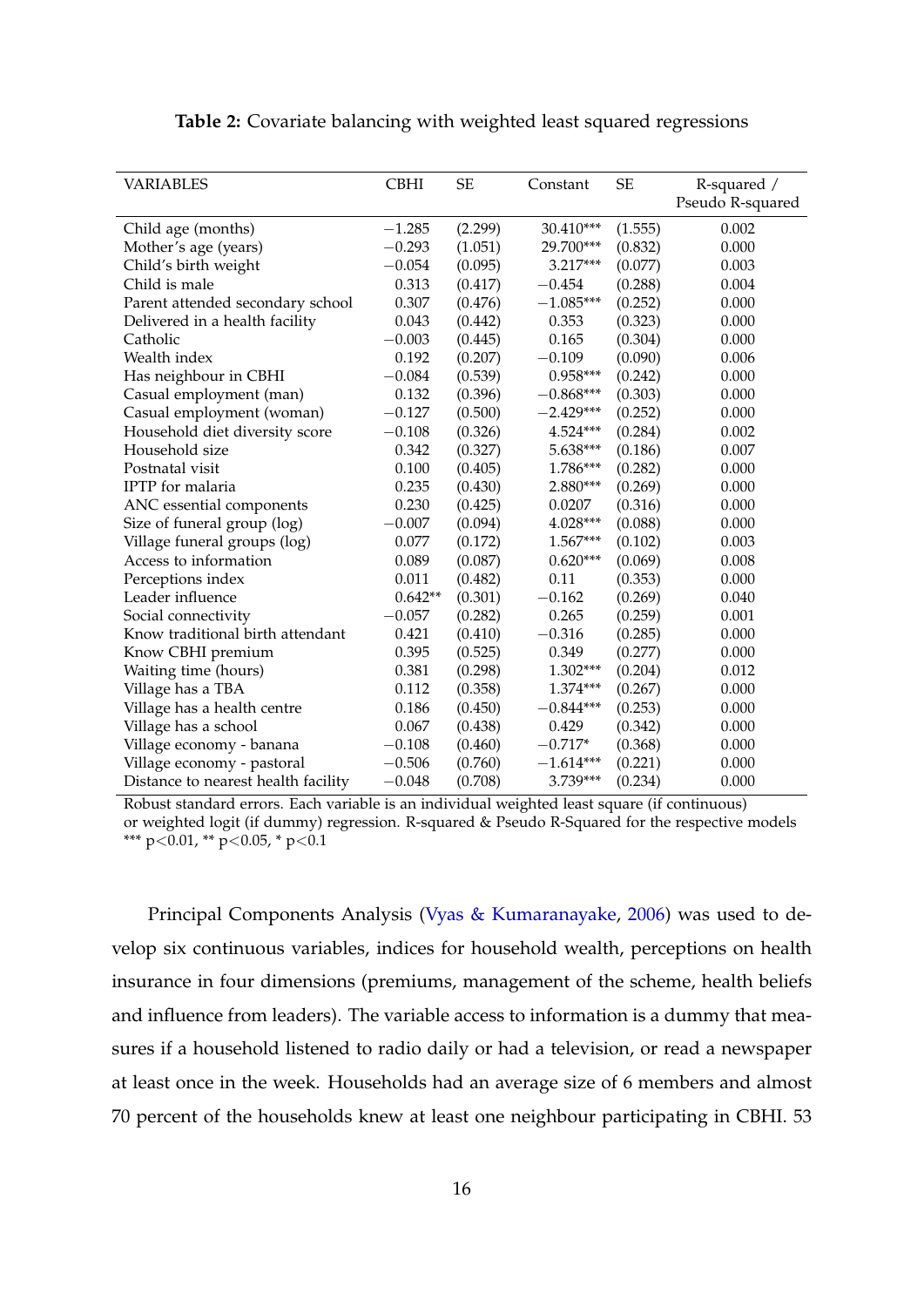percent knew actual annual premiums. The average waiting time at a health facility was close to 1.5 hours. In 35 percent of the households, husbands were in unstable casual employment while in only 10 percent, wives casually employed. 52.8 percent of the mothers had had an interface with a traditional birth attendant. Burial group size ranged from 18 to 200 households with the average burial group having 72 households while each village had about 6 burial groups.

Nineteen percent of the respondents were in villages which were predominantly livestock villages and about 26 percent were in predominantly banana cultivating villages. The average distance from a village to the nearest health centre, calculated on a motor vehicle usable road, was 4 kilometres. 40 percent of the respondents were from villages with a health centre and 63 percent from a village with a school. For the outcomes of focus, 44.2 percent of the households reported sleeping under an LLIN. Water was classified as treated if a respondent reported using any of the households' water treatment techniques such as sedimentation, disinfection or filtration, in line with [WHO](#page-40-12) [\(2013\)](#page-40-12). 53 percent of the households reported using at least one water treatment technique. Only 12 percent of the households had a handwashing facility at their toilets. 77.2, 74.1, 10.1 and 30.2 percent of the sampled children were reported to have received Vitamin A supplementation, deworming, iron supplementation and PCV vaccination respectively.

### **5.2 Empirical results**

In this section, we first show the results of a logit regression that predicts the probability of selecting into CBHI. We use this model to generate the propensity scores. In order to ascertain that the propensity score model is well fit, we present several post-estimation checks including the variance information factor, the goodness of fit and the link test. In these results, we show that household wealth, being a Catholic (which was the dominant faith), husband's casual employment, receiving all four essential components of antenatal care, access to information and knowledge of CBHI premiums were all positively associated with enrolling in CBHI. However, child's age, women's employment in casual work, living in a village that had a traditional birth attendant or a pastoralist village were negatively associated with enrolment.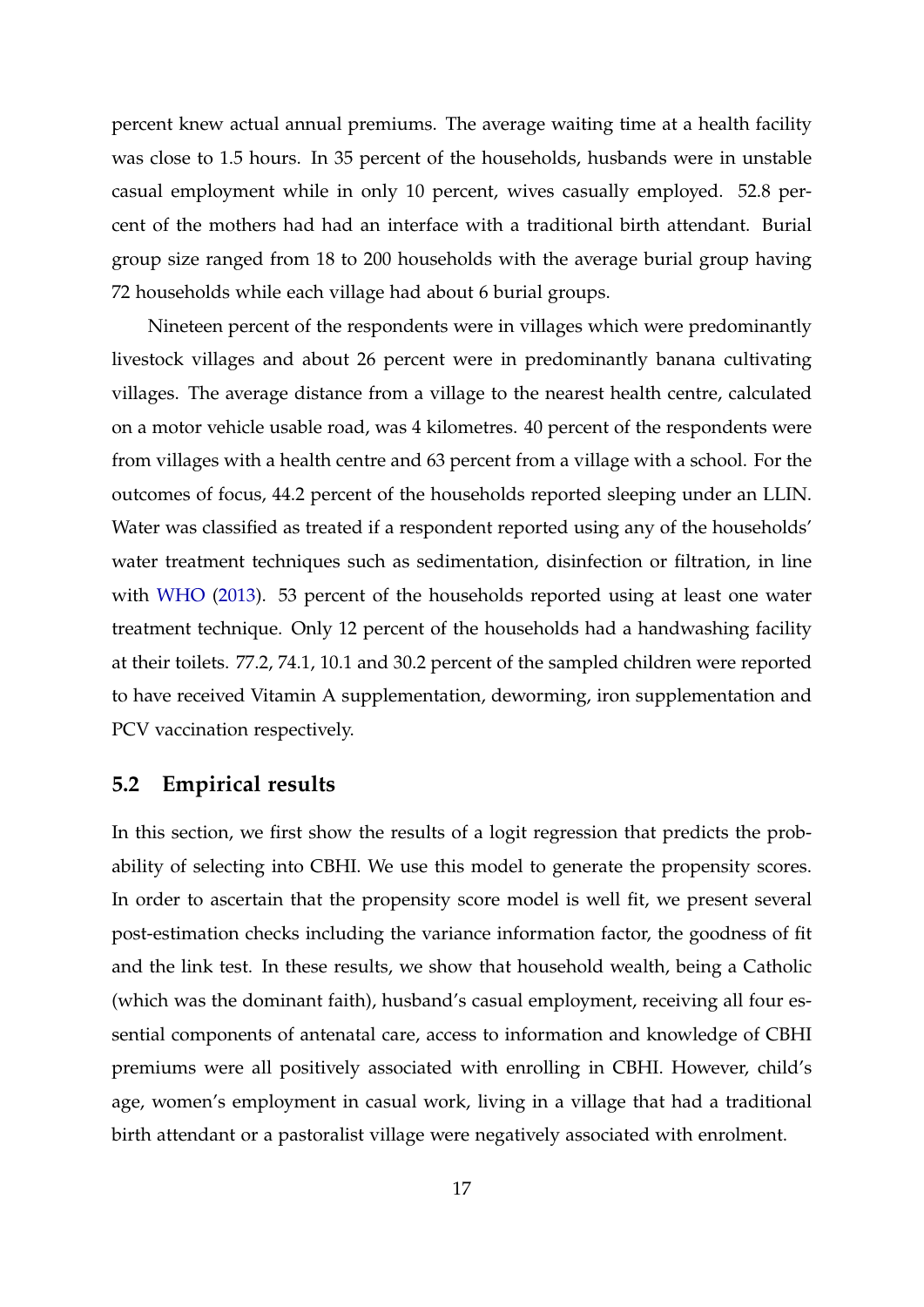| Variable                                  | Mean        | Min              | Max            | <b>SD</b> |
|-------------------------------------------|-------------|------------------|----------------|-----------|
| <b>CBHI</b> Participation                 | 0.438       | $\overline{0}$   | $\overline{1}$ | 0.497     |
| Child's age (in months)                   | 30.202      | 5.550            | 60.580         | 15.152    |
| Mother's age (in years)                   | 30.204      | 14.010           | 56.540         | 7.164     |
| Birthweight                               | 3.165       | 2.00             | 5.60           | 0.479     |
| Child is male                             | 0.481       | $\boldsymbol{0}$ | $\mathbf{1}$   | 0.500     |
| Parental (some) secondary education       | 0.304       | $\overline{0}$   | $\mathbf{1}$   | 0.460     |
| Health facility delivery                  | 0.554       | $\overline{0}$   | $\mathbf{1}$   | 0.498     |
| Catholic                                  | 0.504       | $\overline{0}$   | $\mathbf{1}$   | 0.501     |
| Wealth index                              | 8.94e-10    | $-1.754$         | 8.365          | 1.344     |
| Neighbour in CBHI                         | 0.692       | $\theta$         | 1              | 0.462     |
| Husband employment - casual               | 0.351       | $\overline{0}$   | $\mathbf{1}$   | 0.478     |
| Mother employment - casual                | 0.101       | $\theta$         | $\mathbf{1}$   | 0.302     |
| Household diet diversity score            | 4.080       | $\overline{0}$   | 8              | 1.280     |
| Household size                            | 5.679       | $\overline{2}$   | 15             | 2.175     |
| Burial group size                         | 71.366      | 18               | 200            | 26.054    |
| Postnatal care visit                      | 0.827       | $\overline{0}$   | $\mathbf{1}$   | 0.378     |
| <b>IPTP</b> dose                          | 0.922       | $\overline{0}$   | $\mathbf{1}$   | 0.268     |
| <b>Essential ANC services</b>             | 0.407       | $\boldsymbol{0}$ | $\mathbf{1}$   | 0.492     |
| Number of burial groups in the village    | 5.601       | $\mathbf{1}$     | 10             | 3.349     |
| Perception of premiums                    | 1.71e-09    | $-2.041$         | 3.447          | 1.249     |
| Perception of insurance management        | $-1.82e-08$ | $-5.579$         | 2.431          | 1.477     |
| Health beliefs & perceptions              | 1.98e-09    | $-1.572$         | 5.435          | 1.127     |
| Perception of social (leader's) influence | $-6.79e-09$ | $-5.006$         | 2.014          | 1.506     |
| Access to Information                     | 0.599       | $\overline{0}$   | $\mathbf{1}$   | 0.491     |
| Interface with TBA                        | 0.528       | $\overline{0}$   | $\mathbf{1}$   | 0.500     |
| Knows premium                             | 0.528       | $\overline{0}$   | $\mathbf{1}$   | 0.500     |
| Waiting time (minutes)                    | 1.477       | 0.083            | 9              | 1.814     |
| Village has TBA                           | 0.752       | $\overline{0}$   | $\mathbf{1}$   | 0.432     |
| Village has health centre                 | 0.401       | $\overline{0}$   | $\mathbf{1}$   | 0.491     |
| Village has school                        | 0.634       | $\theta$         | $\mathbf{1}$   | 0.482     |
| Village economic activity - banana        | 0.261       | $\overline{0}$   | $\mathbf{1}$   | 0.440     |
| Village economic activity - pastoralism   | 0.192       | $\overline{0}$   | $\mathbf{1}$   | 0.394     |
| Distance to nearest health facility (kms) | 4.001       | $\overline{0}$   | 11.500         | 2.919     |
| N                                         |             | 464              |                |           |

**Table 3:** Descriptive results

The number of burial groups in the village was associated with enrolment but households belonging to larger size burial groups were less likely to enrol. Households that reported feeling more influence from leaders on household insurance participation decisions were more likely to enrol.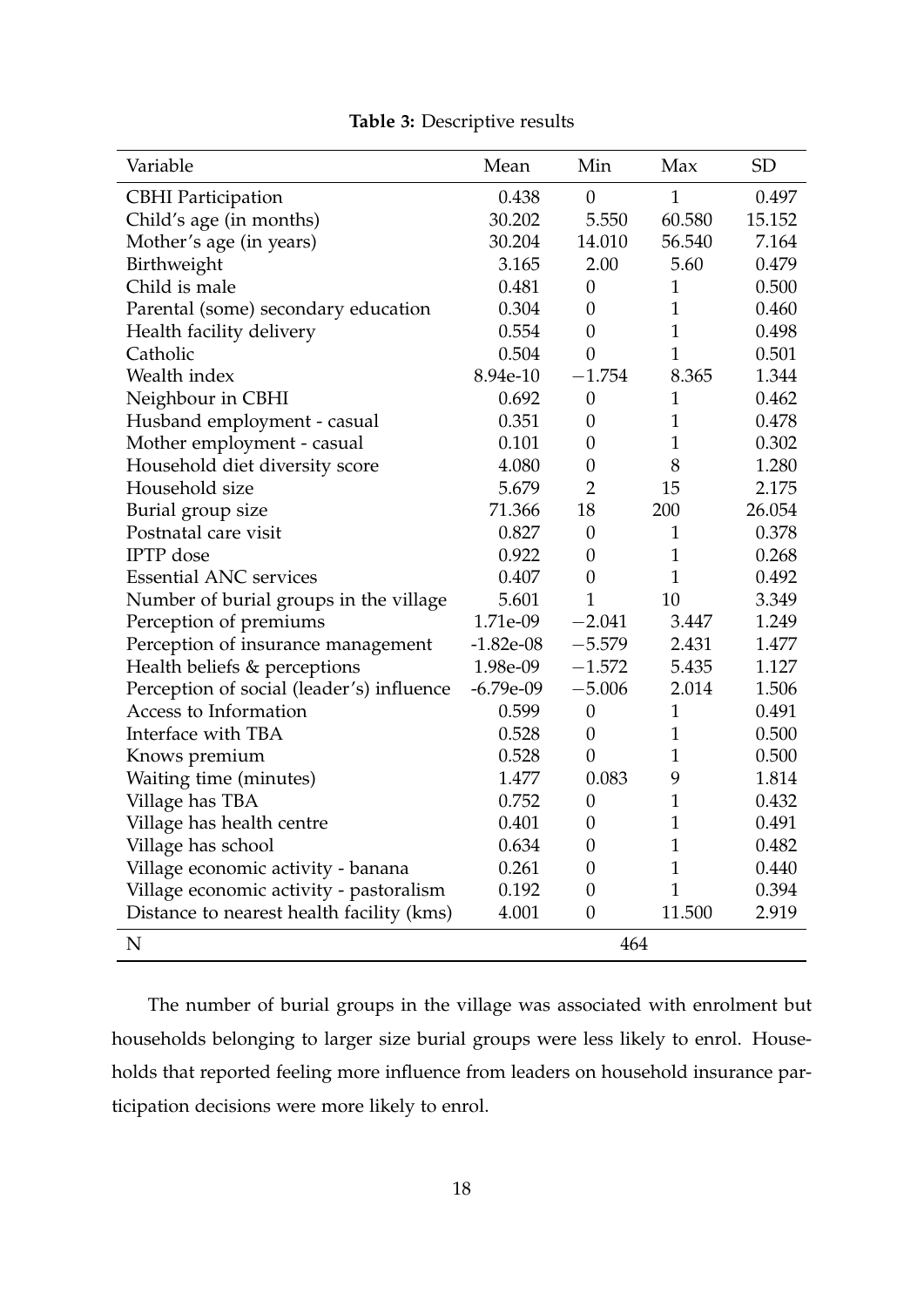| Variable                  | Mean  | Min              | Max | SD    |
|---------------------------|-------|------------------|-----|-------|
| <b>Used LLIN</b>          | 0.442 | $\left( \right)$ |     | 0.497 |
| Household water treatment | 0.528 | $\Omega$         |     | 0.499 |
| Handwashing facility      | 0.120 | $\left( \right)$ |     | 0.313 |
| Vitamin A supplement      | 0.772 | $\left( \right)$ | 1   | 0.420 |
| Deworming                 | 0.741 | $\Omega$         | 1   | 0.438 |
| Iron supplement           | 0.101 | $\Omega$         |     | 0.302 |
| PCV vaccine               | 0.302 | $\Omega$         |     | 0.460 |
|                           |       |                  | 464 |       |

**Table 4:** Descriptive results: Outcomes

#### **5.2.1 Average Treatment Effect of participation in CBHI**

Results of the average treatment effects (ATE) presented in indicate that enrolling in CBHI was positively associated with all the seven measured outcomes and a significant association was present in four of the seven outcomes. The outcomes can be categorized into two ways; (1) home-based preventive health practices, namely use of LLIN, water treatment, and handwashing shown in models 1-3 and (2) facility-based preventive health interventions, namely, vitamin A supplement, iron supplement, deworming and PCV vaccine, in models 4 through 7.

Starting with the home-based preventive health practices, results indicate that compared to households not in CBHI, the probability of using LLIN increased by 23.6 percentage points if the households enrolled in CBHI. The probability of water treatment increased by 10 percentage points but was not statistically significant. We observe a negative association of CBHI participation and handwashing, though not statistically significant too.

Regarding the treatment effects on facility-based preventive health interventions, positive associations were observed in all the measured outcomes. It was observed that CBHI participation increased the probability of taking vitamin A supplements by 19 percentage points while that of iron supplementation increased by 9 percentage points. The largest impact of facility-related outcomes is observed in deworming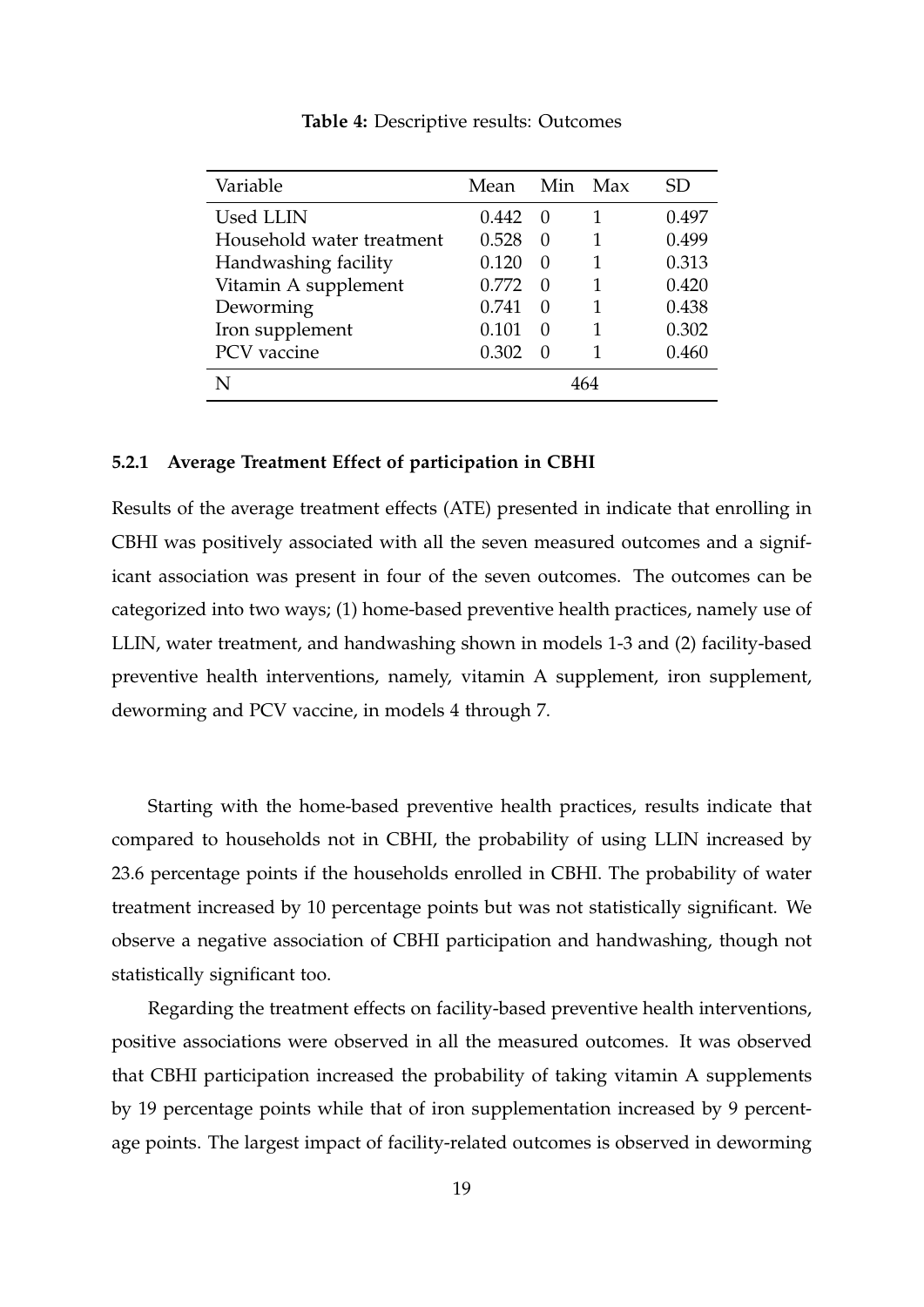| <b>VARIABLES</b>                           | Coef        | <b>SE</b> |          | 95% CI                       |          |
|--------------------------------------------|-------------|-----------|----------|------------------------------|----------|
| Child age (months)                         | $-0.029**$  | (0.012)   | $-0.053$ | $\qquad \qquad \blacksquare$ | $-0.005$ |
| Mother's age (years)                       | 0.038       | (0.033)   | $-0.026$ | $\qquad \qquad \blacksquare$ | 0.103    |
| Child's birthweight                        | $-0.236$    | (0.364)   | $-0.950$ | $\qquad \qquad \blacksquare$ | 0.478    |
| Child is male                              | 0.347       | (0.332)   | $-0.304$ | $\qquad \qquad \blacksquare$ | 0.997    |
| Parent attended secondary school           | $-0.408$    | (0.488)   | $-1.364$ | $\qquad \qquad \blacksquare$ | 0.549    |
| Delivered in a health facility             | 0.173       | (0.385)   | $-0.582$ | $\overline{\phantom{a}}$     | 0.927    |
| Catholic                                   | $0.818**$   | (0.383)   | 0.066    | $\overline{\phantom{a}}$     | 1.569    |
| Wealth index                               | $0.610***$  | (0.231)   | 0.157    | $\overline{\phantom{a}}$     | 1.063    |
| Wealth index squared                       | $-0.118**$  | (0.058)   | $-0.232$ | $\overline{\phantom{a}}$     | $-0.003$ |
| Has neighbour in CBHI                      | 0.621       | (0.467)   | $-0.294$ | $\qquad \qquad -$            | 1.536    |
| Casual employment (man)                    | $0.981**$   | (0.424)   | 0.150    | $\overline{\phantom{a}}$     | 1.811    |
| Casual employment (woman)                  | $-1.232*$   | (0.633)   | $-2.473$ | $\qquad \qquad -$            | 0.009    |
| Household diet diversity score             | $-0.129$    | (0.152)   | $-0.427$ | $\overline{\phantom{a}}$     | 0.169    |
| Household size                             | $-0.089$    | (0.103)   | $-0.291$ | $\qquad \qquad \blacksquare$ | 0.113    |
| Postnatal visit                            | 0.634       | (0.481)   | $-0.309$ | $\overline{\phantom{a}}$     | 1.576    |
| IPTP for malaria                           | $-0.194$    | (0.539)   | $-1.251$ | $\qquad \qquad -$            | 0.863    |
| ANC essential components                   | $0.659*$    | (0.400)   | $-0.125$ | $\overline{\phantom{a}}$     | 1.443    |
| Size of funeral group (log)                | $-1.478***$ | (0.483)   | $-2.424$ | $\overline{\phantom{0}}$     | $-0.532$ |
| Village funeral groups (log)               | $0.756**$   | (0.382)   | 0.007    | $\overline{\phantom{a}}$     | 1.504    |
| Access to information                      | $0.930***$  | (0.354)   | 0.236    | $\blacksquare$               | 1.625    |
| Perceptions on scheme management           | 0.008       | (0.154)   | $-0.293$ | $\qquad \qquad \blacksquare$ | 0.309    |
| Perceptions on premiums                    | $-0.308$    | (0.200)   | $-0.699$ | $\qquad \qquad \blacksquare$ | 0.084    |
| Health beliefs & perceptions               | 0.047       | (0.194)   | $-0.335$ | $\overline{\phantom{a}}$     | 0.428    |
| Perceptions on social (leader's) influence | $0.295*$    | (0.152)   | $-0.003$ | $\qquad \qquad \blacksquare$ | 0.593    |
| Social connectivity                        | 0.271       | (0.167)   | $-0.055$ | $\qquad \qquad \blacksquare$ | 0.598    |
| Know premiums                              | 3.009***    | (0.378)   | 2.267    | $\overline{\phantom{a}}$     | 3.751    |
| Know traditional birth attendant           | $-0.767$    | (0.483)   | $-1.714$ | $\qquad \qquad -$            | 0.180    |
| Waiting time at facility (hours)           | $-0.018$    | (0.101)   | $-0.215$ | $\overline{\phantom{a}}$     | 0.179    |
| Village has a traditional birth attendant  | $-1.163*$   | (0.605)   | $-2.350$ | $\overline{\phantom{a}}$     | 0.023    |
| Village has a health centre                | $-0.184$    | (0.717)   | $-1.589$ | $\overline{\phantom{a}}$     | 1.221    |
| Village has a school                       | $-0.090$    | (0.618)   | $-1.300$ | $\qquad \qquad \blacksquare$ | 1.120    |
| Village economy - banana cultivation       | $-0.920$    | (0.591)   | $-2.080$ |                              | 0.239    |
| Village economy - pastoralism              | $-2.374***$ | (0.874)   | $-4.087$ |                              | $-0.662$ |
| Distance to nearest health facility        | $0.188*$    | (0.105)   | $-0.018$ | $\overline{\phantom{a}}$     | 0.394    |
| Constant                                   | 3.192       | (2.808)   | $-2.311$ |                              | 8.695    |
| Pseudo R-squared                           | 0.5941      |           |          |                              |          |
| Mean VIF                                   | 8.72        |           |          |                              |          |
| Link test (hat square)                     | $-0.059$    | 0.040     | $-0.138$ |                              | 0.020    |
| Pearson $\chi^2$ goodness of fit (p-value) | 0.4021      |           |          |                              |          |
| Observations                               |             | 458       |          |                              |          |
| $D - 1 - \cdots$                           |             |           |          |                              |          |

**Table 5:** Logistic regression for determinants of CBHI enrolment

Robust standard errors in parentheses. \*\*\* p<0.01, \*\* p<0.05, \* p<0.1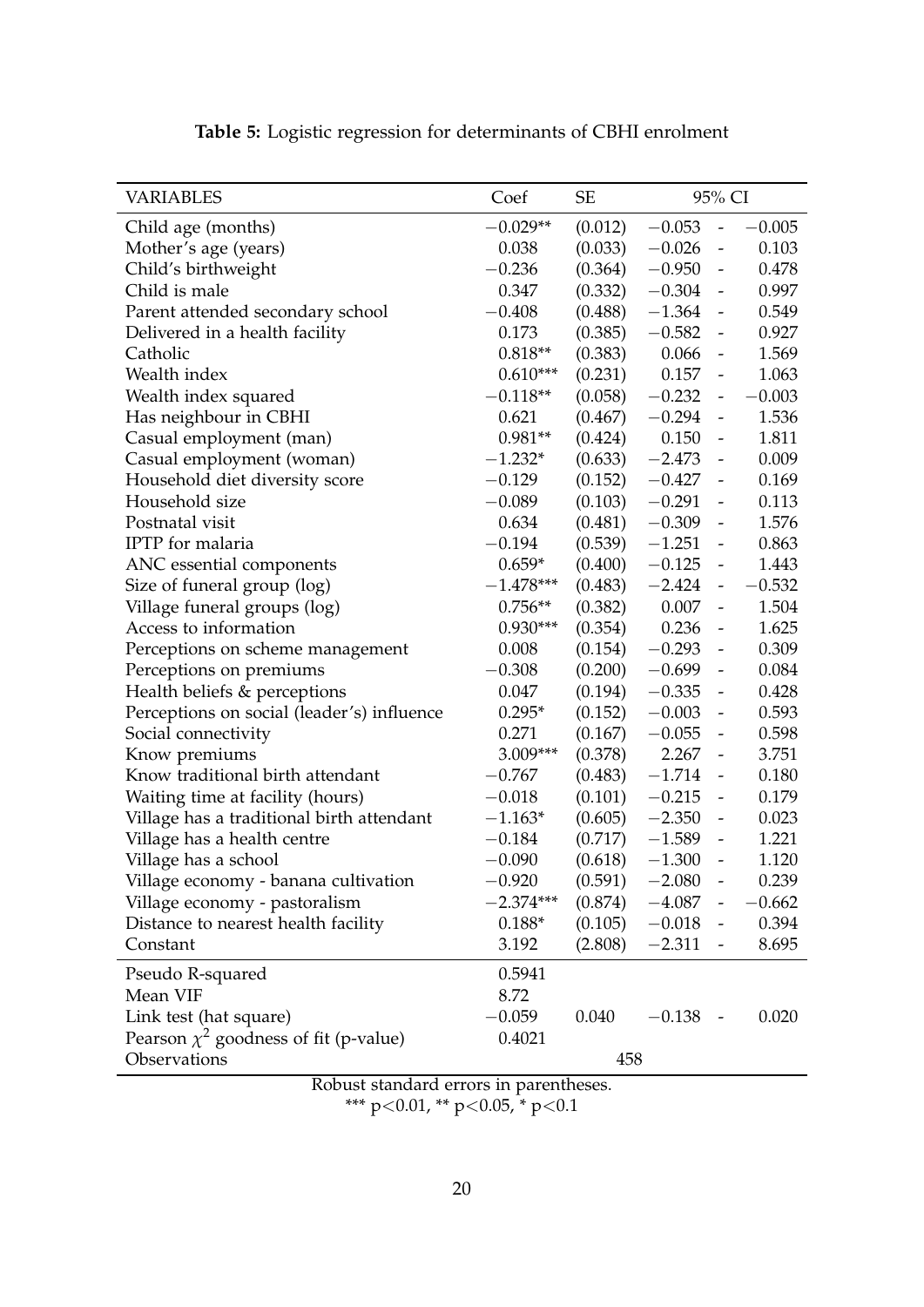|                            | (1)<br><b>LLIN</b>           | (2)<br>Water<br>treatment    | (3)<br>Hand<br>washing      | $\left( 4\right)$<br>Vitamin A<br>supplement | (5)<br>Iron<br>supplement    | (6)<br>Deworming             | (7)<br><b>PCV</b>            |
|----------------------------|------------------------------|------------------------------|-----------------------------|----------------------------------------------|------------------------------|------------------------------|------------------------------|
| ATE                        | $0.236**$<br>(0.094)         | 0.100<br>(0.086)             | $-0.062$<br>(0.084)         | $0.190**$<br>(0.092)                         | $0.090*$<br>(0.050)          | $0.240***$<br>(0.085)        | 0.023<br>(0.059)             |
| Potential<br>Outcomes<br>N | $0.282***$<br>(0.048)<br>458 | $0.554***$<br>(0.063)<br>458 | $0.157**$<br>(0.069)<br>458 | $0.628***$<br>(0.079)<br>458                 | $0.068***$<br>(0.022)<br>458 | $0.605***$<br>(0.077)<br>458 | $0.215***$<br>(0.037)<br>458 |
|                            |                              |                              |                             | Dobust standard swew in naventhoses          |                              |                              |                              |

**Table 6:** Average Treatment Effect of CBHI participation

Robust standard errors in parentheses. \*\*\* p<0.01, \*\* p<0.05, \* p<0.1

where a 24 percentage points increase in the probability of deworming was observed once a child's household joined CBHI. In the same direction, the probability for receiving PCV increased by 2.3 percentage points but was not statistically significant. However, we find a negative effect of CBHI participation and receiving PCV for pneumonia, equivalent to a reduction in the probability by 10.6 percentage points.

The effect of CBHI enrolment can be intuitively presented as a proportion of the potential outcome that CBHI participation induces. These results of the differences in point estimates are presented in Table 7 below

|                        | Diff in Coeff SE |         |          | 95 % CI |       |
|------------------------|------------------|---------|----------|---------|-------|
| <b>LLIN</b>            | $0.836**$        | (0.419) | 0.015    |         | 1.657 |
| <b>Water Treatment</b> | 0.181            | (0.172) | $-0.155$ |         | 0.518 |
| Handwashing            | $-0.396$         | (0.386) | $-1.153$ |         | 0.360 |
| Vitamin A              | $0.302*$         | (0.183) | $-0.056$ |         | 0.660 |
| Iron supplement        | 1.322            | (0.971) | $-0.581$ |         | 3.225 |
| Deworming              | $0.397**$        | (0.188) | 0.028    |         | 0.766 |
| <b>PCV</b>             | 0.110            | (0.290) | $-0.459$ |         | 0.678 |

**Table 7:** Percentage size of the ATE

Robust standard errors in parentheses.

\*\*\*  $p<0.01$ , \*\*  $p<0.05$ , \*  $p<0.1$ 

The study findings indicate that an increase in the probability of using LLINs was equivalent to 84.6 percent of the potential outcomes, once a household adopts CBHI. Summary results indicated that while there were no significant differences in LLIN ownership among treated and control households, CBHI participating households reported more LLIN usage (55.2 percent) compared to control households (35.6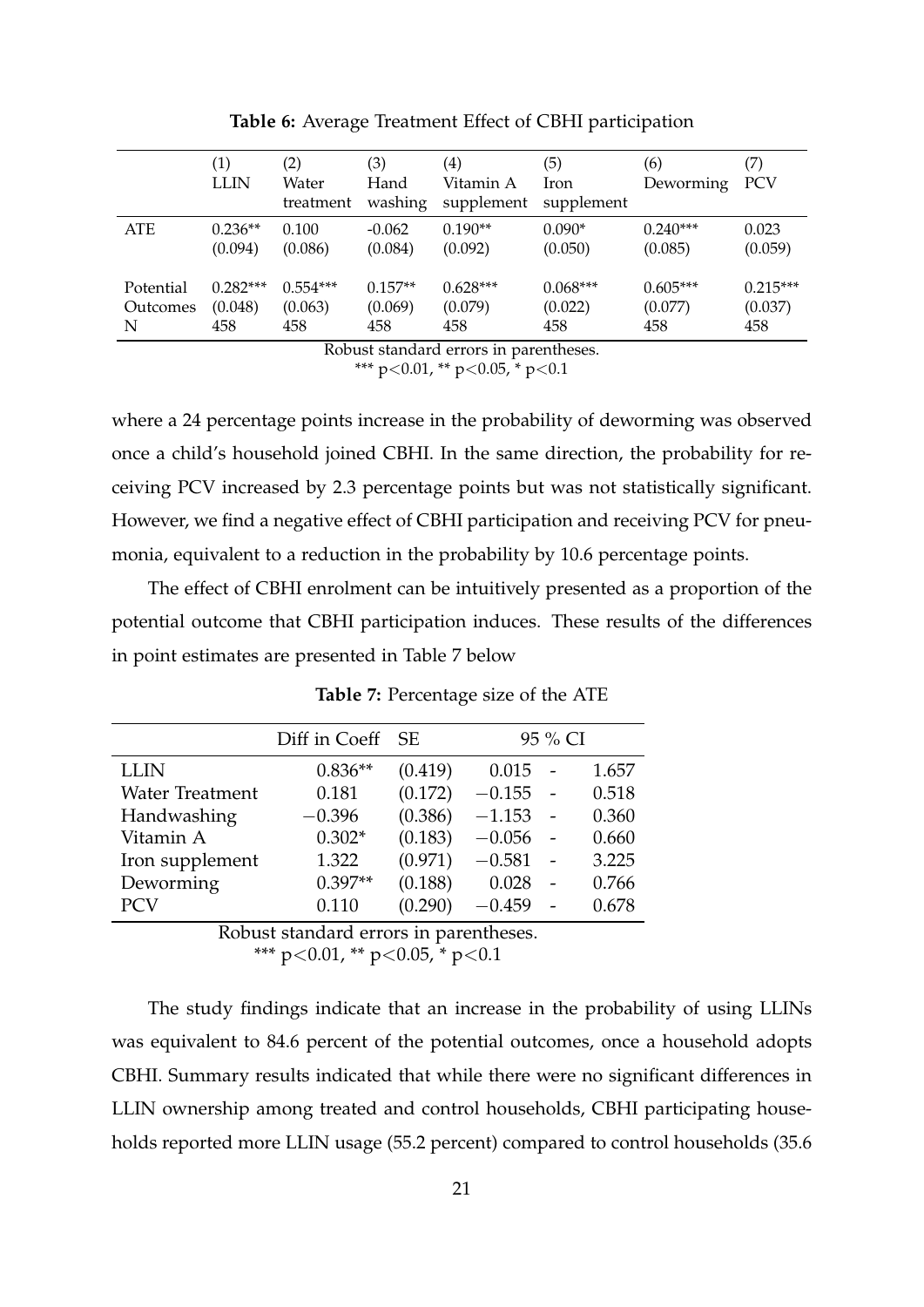percent). Without CBHI, the probability of a household to practice some form of water treatment was only 52.3 percent and CBHI participation increased this probability by 10 percentage points: equivalent to an 18.1 percent improvement.

In an alternate direction, while the ATE for handwashing was not statistically significant, a 6.2 percentage point reduction in the probability of owning a handwashing facility was equivalent to 39.6 percent reduction. The probability of receiving a vitamin A supplement increased by 30.2 percent once a household participated in CBHI while utilising iron supplementation for children increased by 132 percent. A 24 percentage point increase in the probability of child deworming was equivalent to 39.7 percent improvement on the potential outcomes estimate. The probability of receiving PCV also increased by 11 percent.

#### **5.2.2 Average Treatment Effect on the Treated**

A precise measure of the effect of CBHI participation is the Average Treatment Effect on the Treated (ATET) which measures the effect of participation on only those households which enrolled comparing them with their counter-factual outcome had they not been treated. Implementing the same treatments effects procedure and conditioning to only these households, we observe an increase in effects' size regarding mosquito net use, vitamin A supplement, deworming and PCV. In particular, for these households, the magnitude of change was larger than ATE for LLIN, vitamin A supplementation, and deworming. Moreover for PCV, probability increased 17.1 percentage points while the ATE was not significant.

|             | (1)<br><b>LLIN</b> | (2)<br>Water<br>treatment | (3)<br>Hand<br>washing | $\left( 4\right)$<br>Vitamin A<br>supplement | (5)<br>Iron<br>supplement | (6)<br>Deworming | (7)<br>PCV |
|-------------|--------------------|---------------------------|------------------------|----------------------------------------------|---------------------------|------------------|------------|
| <b>ATET</b> | $0.344***$         | $-0.024$                  | $-0.091$               | $0.274**$                                    | $0.070*$                  | $0.266*$         | $0.171***$ |
|             | (0.089)            | (0.110)                   | (0.129)                | (0.137)                                      | (0.037)                   | (0.137)          | (0.053)    |
| Potential   | $0.211**$          | $0.603***$                | 0.190                  | $0.508***$                                   | 0.049                     | $0.511***$       | $0.117***$ |
| Outcomes    | (0.082)            | (0.109)                   | (0.128)                | (0.137)                                      | (0.033)                   | (0.136)          | (0.042)    |
| N           | 458                | 458                       | 458                    | 458                                          | 458                       | 458              | 458        |

**Table 8:** Average Treatment Effect on the Treated

Robust standard errors in parentheses.

\*\*\*  $p<0.01$ , \*\*  $p<0.05$ , \*  $p<0.1$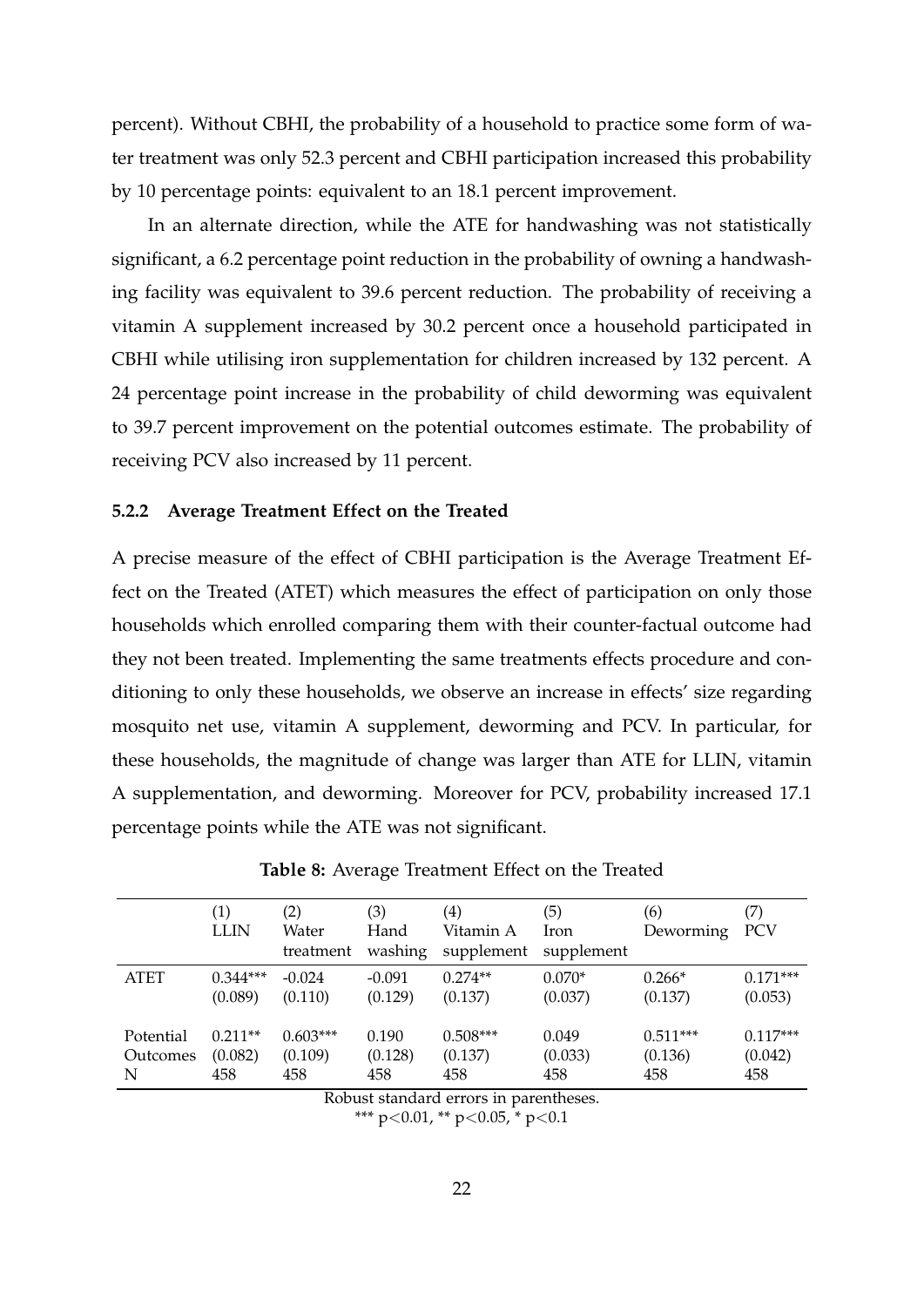However, we also observe worsening results for water treatment and owning a handwashing facility, though not statistically significantly different from non-enrolled households.

#### **5.3 Robustness Checks**

In order to affirm that the results indicated in this analysis are stable, we employ several robustness checks based on alternative estimation strategies. First, as an alternative to Stata's Treatment Effects framework [\(StataCorp,](#page-39-12) [2015\)](#page-39-12), we implement two-stage weighted least squares (WLS) regressions, where weights are manually generated [\(Cerulli,](#page-34-12) [2014;](#page-34-12) [Nichols,](#page-38-14) [2008\)](#page-38-14). As expected, these results (see supplementary tables) are identical to the main analysis strategy. IPW is sometimes sensitive to extreme weights, where units have large weights when their treatment status is 0 or weights close to 0 when their treatment status is 1 [\(Austin & Stuart,](#page-33-10) [2017\)](#page-33-10). In such a scenario, it is advised to conduct weight stabilisation through truncating [\(Harder,](#page-36-10) [Stuart, & Anthony,](#page-36-10) [2010\)](#page-36-10). We, therefore, implement the weight stabilisation procedure by [Harder et al.](#page-36-10) [\(2010\)](#page-36-10) and rerun WLS We, therefore, utilise stabilised weights and estimate weighted least squares regressions of the effect of CBHI. Results shown in Table 7 indicate that the effects relating tin LLIN, iron supplements and deworming persist as in the main estimation strategy.

|                     | (1)<br><b>LLIN</b> | (2)<br>Water<br>treatment | (3)<br>Hand<br>washing | (4)<br>Vitamin A<br>supplement        | (5)<br>Iron<br>supplement | (6)<br>Deworming | (7)<br><b>PCV</b> |
|---------------------|--------------------|---------------------------|------------------------|---------------------------------------|---------------------------|------------------|-------------------|
| <b>ATE</b>          | $0.262***$         | $0.146**$                 | 0.010                  | 0.079                                 | $0.099*$                  | $0.135**$        | 0.024             |
|                     | (0.067)            | (0.070)                   | (0.041)                | (0.058)                               | (0.051)                   | (0.056)          | (0.053)           |
| Constant            | $0.309***$         | $0.434***$                | $0.0939***$            | $0.720***$                            | $0.0758***$               | $0.695***$       | $0.238***$        |
|                     | (0.043)            | (0.049)                   | (0.027)                | (0.047)                               | (0.024)                   | (0.048)          | (0.034)           |
| <b>Observations</b> | 464                | 464                       | 464                    | 464                                   | 464                       | 464              | 464               |
| R-squared           | 0.068              | 0.020                     | 0.000                  | 0.008                                 | 0.023                     | 0.023            | 0.001             |
|                     |                    |                           |                        | Robuet etandard orrore in paronthoeoe |                           |                  |                   |

**Table 9:** ATE using [Harder et al.](#page-36-10) [\(2010\)](#page-36-10) stabilised weights

Robust standard errors in parentheses. \*\*\* p<0.01, \*\* p<0.05, \* p<0.1

Knowing how much the instability of the weights affects the results is essential. [Seaman and White](#page-39-13) [\(2013\)](#page-39-13) suggest a simple method of assessing this by observing whether the sum of weights of the top 10% of treated units are larger than half the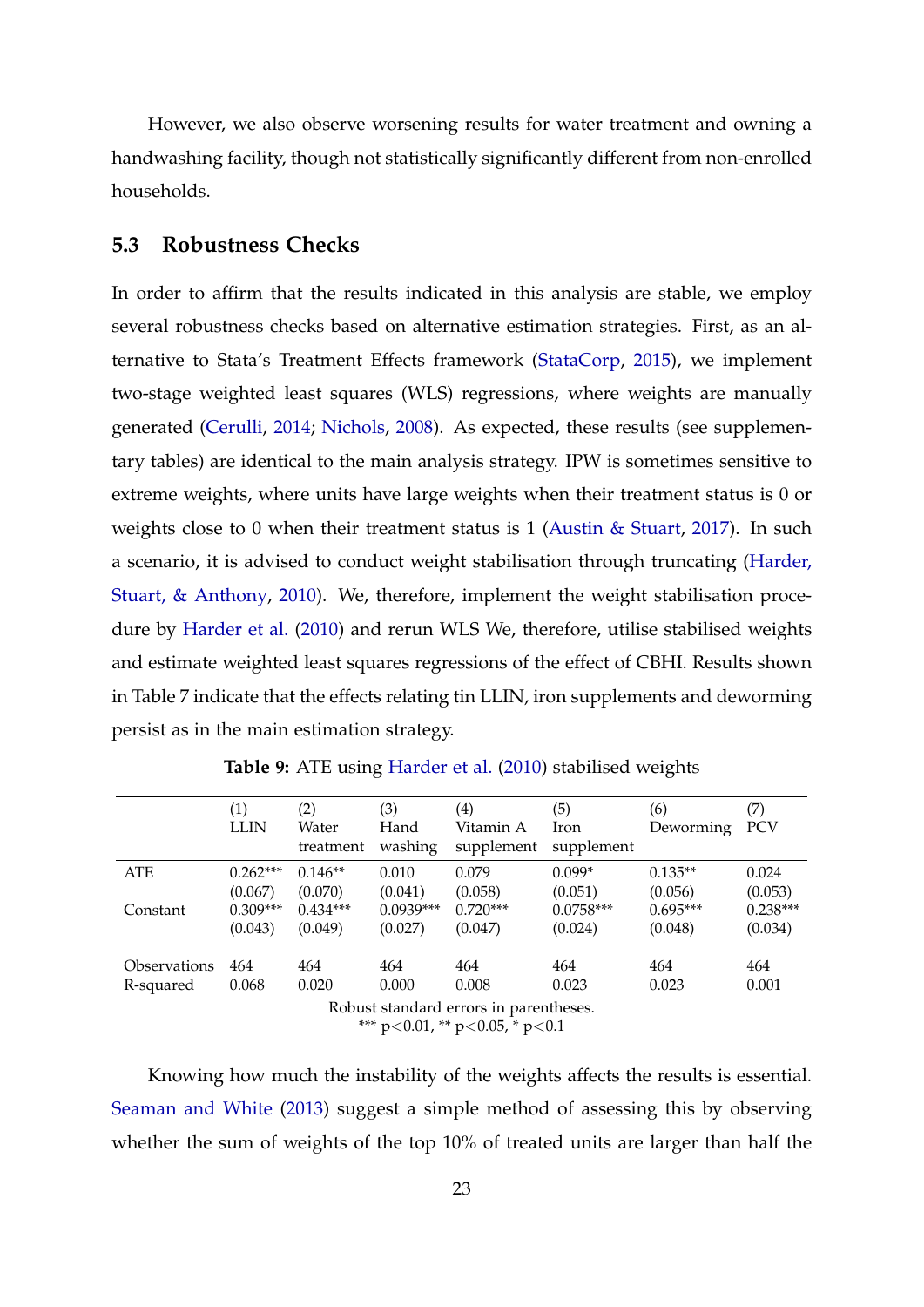sum of weights of all treated units. If this is the case, the weights are unacceptably unstable. We carry out this simple analysis and conclude that our weights are not unstable.

## **6 Discussion of results**

This paper aims at studying the impact of CBHI enrolment on the utilisation of various preventive health strategies. By using IPW on the propensity score, we apply a doubly robust method that not only balances the probability of enrolling in CBHI but also balances other covariates in the outcome regression [\(Austin,](#page-33-9) [2010;](#page-33-9) [Glymour &](#page-35-16) [Rudolph,](#page-35-16) [2016\)](#page-35-16). Enrolment in CBHI was associated with an increase in the probability of utilising LLIN by 23.6 percentage points. This is important because despite the increase in ownership of LLIN and usage is generally low [\(Ahmed & Zerihun,](#page-33-3) [2010\)](#page-33-3). Regarding vitamin A supplementation, we observe that participation was associated with improving the probability of receiving the supplements by 19 percentage points. Vitamin A supplements reduce a range of illness incidences including diarrhoea and child mortality for HIV infected children [\(Mayo-Wilson, Imdad, Herzer, Yakoob, &](#page-37-11) [Bhutta,](#page-37-11) [2011;](#page-37-11) [Semba, Pee, Sun, Bloem, & Raju,](#page-39-14) [2010\)](#page-39-14)

Turning to iron supplementation participation was associated with increasing the probability by 9 percentage points which was equivalent to improving the probability of take-up by 132 percent. This was due to a very low average reception of iron supplement of only 10 percent. 53 percent of children in Uganda are anaemic [\(UBOS & ICF,](#page-39-4) [2018\)](#page-39-4) which is associated to iron deficiency [\(Pasricha, Hayes, Kalumba,](#page-38-15) [& Biggs,](#page-38-15) [2013\)](#page-38-15) therefore even with lower statistical significance, the results are of important policy relevancy. Finally, regarding the average treatment effects, we observe that participation in CBHI increased the probability of receiving deworming children by 24 percentage points. The case for deworming is well elaborated going beyond health effects to education and labour market outcomes [\(Baird, Hicks, Kremer, &](#page-33-11) [Miguel,](#page-33-11) [2016;](#page-33-11) [Miguel & Kremer,](#page-38-16) [2004\)](#page-38-16). Overall it is observed that the point estimates of the associations were even larger for households that actually participated in CBHI (ATET) than for the population average (ATE) save for PCV vaccine where the ATET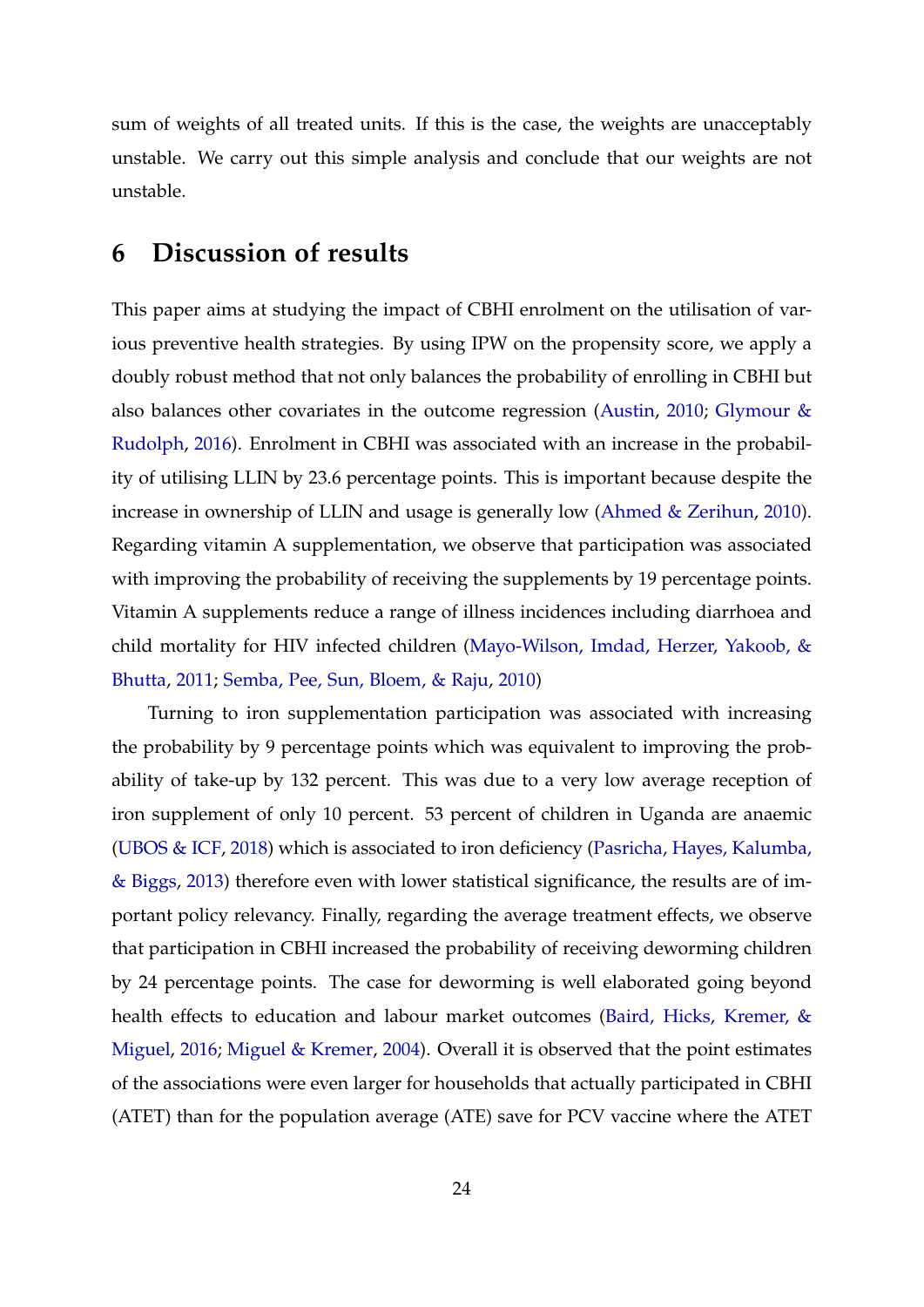was significant and larger than the ATE. A possible explanation for this might be the general availability of the vaccine itself. PCV was only introduced in 2014 [\(WHO,](#page-40-13) [2014\)](#page-40-13) and data collection for this study started was conducted in from August 2015 to March 2016. Moreover, the vaccine is only administered to children below 1 year [\(WHO,](#page-40-13) [2014\)](#page-40-13). This implied that a majority of our under-5 sample households did not have an opportunity of being offered the vaccine. This is, therefore, an early evaluation. It, however, points to early results that CBHI nudges even the take-up of newly introduced services.

Despite the positive effects observed, we did not observe statistically significant effects regarding household water treatment and owning a handwashing facility. One dimension of this finding is that since the results are not significant by conventional levels, we cannot say much about the effect of CBHI participation. However, the other dimension is that the coefficients are negative especially for the ATET. Negative coefficients, in this case, are an indicator of moral hazard. In a way, households reduce health improving practices such as hand washing and water treatment because they enrol in insurance. This is the kind of moral hazard detected in Ghana regarding using LLIN [\(Yilma et al.,](#page-40-8) [2012\)](#page-40-8). Though we cannot with confidence suggest that this moral hazard exists, we suggest that efforts be made to monitor behaviour and undertake continuous health promotion to avoid moral hazard.

## **6.1 Pathways of Impact**

A major question, therefore, remains through which participation in CBHI actually affects utilisation of preventive services. We postulate two main pathways of effect. The first one is savings, investments and hence affordability of supplementary services. This is, therefore, a financial protection pathway. While most of these preventive health services are publicly provided for free or at highly subsidised costs, 44.7 of women state lacking money to access services and 37.4 state distance to health facilities as main barriers to access health services (UBOS and ICF 2018). Moreover, even with publicly-provided services, informal fees are common (Hunt 2010; Bouchard et al. 2012). Through financial protection, households in insurance are able to reduce the indirect barriers of financial reasons for accessing services such as transport when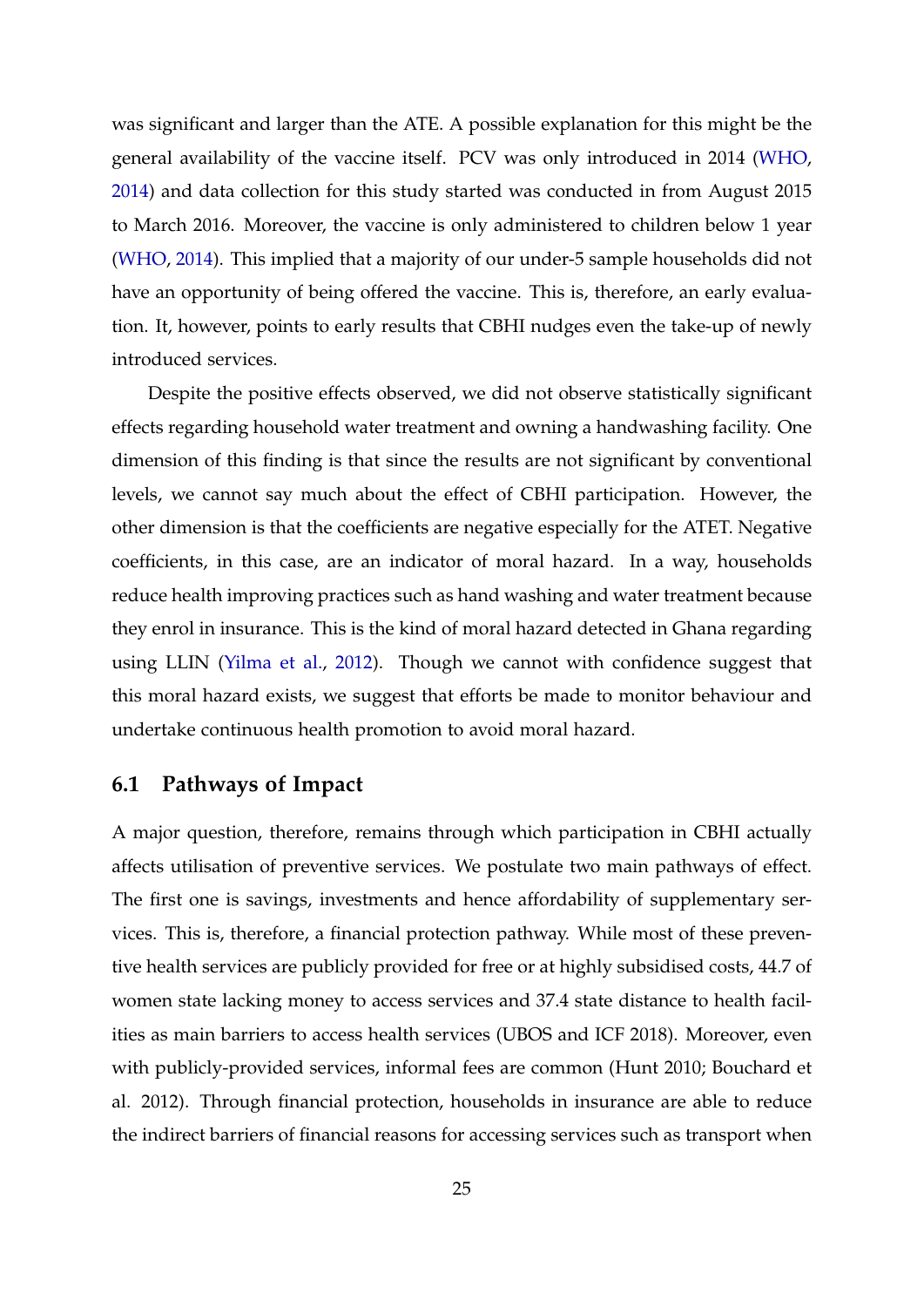the direct costs of accessing health services are reduced. To observe if financial protection was present, we undertake OLS regressions on the association of income with enrolment and income with reported hospital cost of care in the last 6 months. Results in Table 10 indicate that there was no significant association between household income and enrolment status but we observed a significant association indicating that households in insurance paid lower health care costs.

| VARIABLES                 | (1)<br>CBHI<br>Participation | (2)<br>Cost of<br>Participation (ugx) |
|---------------------------|------------------------------|---------------------------------------|
| Household income (log)    | $-0.0145$                    |                                       |
|                           | (0.0697)                     |                                       |
| CBHI participation        |                              | $-25,273**$                           |
|                           |                              | (10, 977)                             |
| Constant                  | $-0.0963$                    | 55,759***                             |
|                           | (0.749)                      | (9,018)                               |
| Observations              | 464                          | 304                                   |
| R-squared                 |                              | 0.018                                 |
| $\mathbf{D}$ 1<br>п.<br>. | ٠<br>$\mathbf{I}$            | $\cdot$ 1                             |

**Table 10:** Association of household income and CBHI participation and CBHI participation and cost of care

Robust standard errors in parentheses.

\*\*\* p<0.01, \*\* p<0.05, \* p<0.1

The second pathway is through information diffusion and social learning. We elaborate on this in three ways. The first one is that information diffusion might happen through prolonged exposure to information for behaviour change [\(Behrman,](#page-33-12) [Cheng, & Todd,](#page-33-12) [2004;](#page-33-12) [Beshears, Choi, Laibson, & Madrian,](#page-33-13) [2013\)](#page-33-13) in such a manner that the longer the exposure period, the more learning and behaviour change.

This pathway suggests households that participated in CBHI longer than others would have higher probabilities of utilising a preventive health strategy. To test this pathway, multinomial logit treatment effects models are implemented where CBHI participation was categorised into 1-4 years for low exposure and 5 years or more for higher exposure. As shown in Table 11, we do not find evidence of this pathway. Instead we find that the effect is dominated by low exposure households. This might also point to moral hazard or reduced learning in the way that those insured for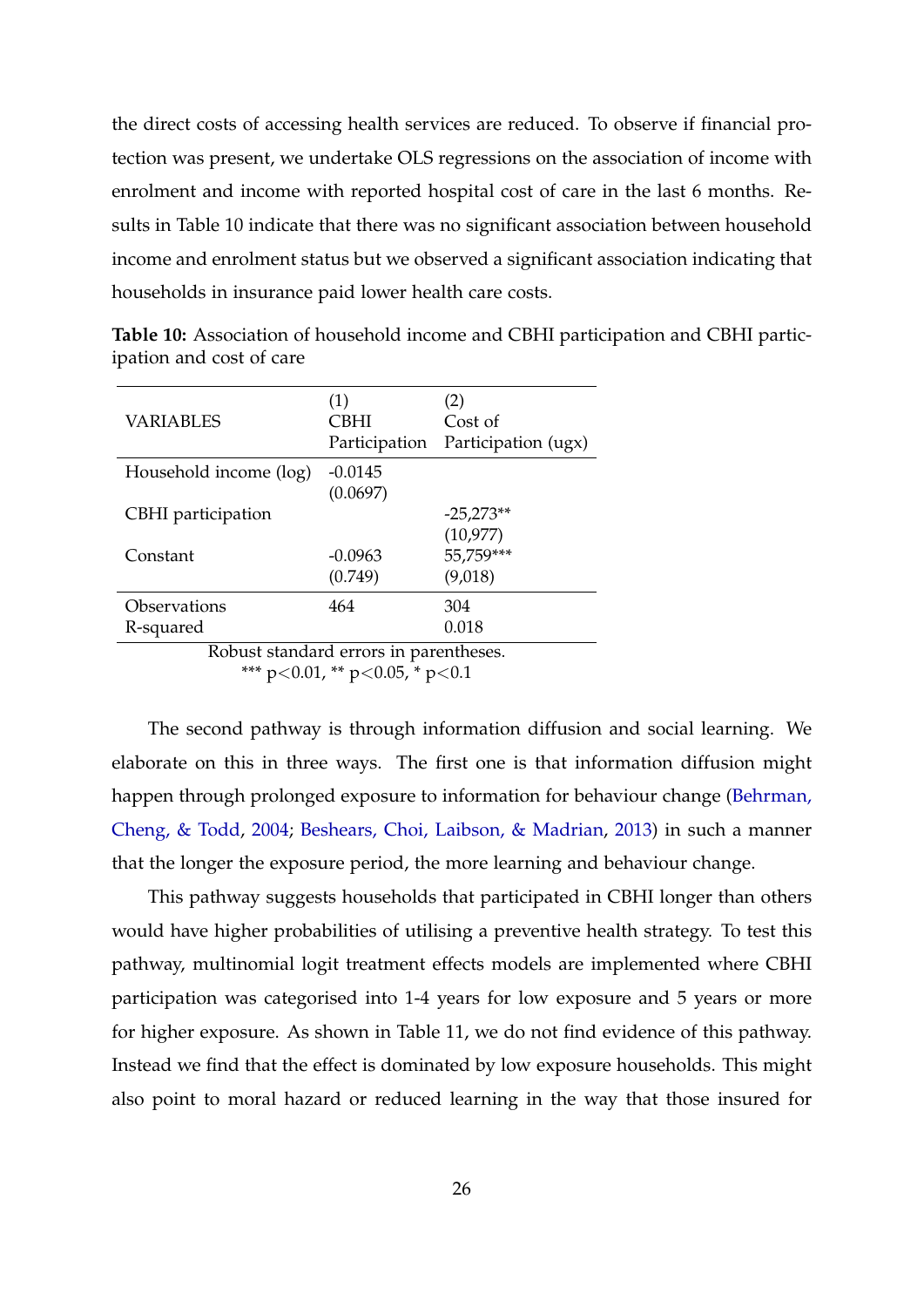longer tend not to utilise these services as much compared to those insured for few years. A question of central importance there is whether insurance can be coupled with health promotion [\(Coe & Beyer,](#page-34-13) [2014\)](#page-34-13).

|                 | (1)<br><b>LLIN</b> | (2)<br>Water<br>treatment | (3)<br>Hand<br>washing | (4)<br>Vitamin A<br>supplement | (5)<br>Iron<br>supplement | (6)<br>Deworming | (7)<br><b>PCV</b> |
|-----------------|--------------------|---------------------------|------------------------|--------------------------------|---------------------------|------------------|-------------------|
| <b>ATE</b>      |                    |                           |                        |                                |                           |                  |                   |
| CBHI 1-4 years  | 0.216              | $0.270**$                 | $-0.109$               | $0.217*$                       | 0.181                     | $0.264**$        | $-0.023$          |
|                 | (0.160)            | (0.105)                   | (0.085)                | (0.121)                        | (0.112)                   | (0.109)          | (0.089)           |
| $CBHI$ 5> years | 0.181              | 0.023                     | $-0.055$               | 0.018                          | 0.015                     | 0.084            | $-0.023$          |
|                 | (0.129)            | (0.118)                   | (0.073)                | (0.168)                        | (0.036)                   | (0.178)          | (0.070)           |
|                 |                    |                           |                        |                                |                           |                  |                   |
| Potential       | $0.307***$         | $0.540***$                | $0.151**$              | $0.619***$                     | $0.065***$                | $0.588***$       | $0.214***$        |
| outcomes        | (0.056)            | (0.065)                   | (0.064)                | (0.087)                        | (0.020)                   | (0.082)          | (0.038)           |
| N               | 457                | 457                       | 457                    | 457                            | 457                       | 457              | 457               |

**Table 11:** Multivalued treatments ATE for the effect of different levels of CBHI participation on preventive health.

Robust standard errors in parentheses.

\*\*\*  $p<0.01$ , \*\*  $p<0.05$ , \*  $p<0.1$ 

In addition to longer exposure to information intended for behaviour change, shorter but intensive exposure can also lead to behaviour change and improve adoption rates [\(Kilian et al.,](#page-37-12) [2016;](#page-37-12) [MacIntyre et al.,](#page-37-13) [2012\)](#page-37-13). As mentioned earlier, all households belong to a funeral group but funeral groups have different schedules and extent of objectives. Some funeral groups operate as village savings and loans associations and their work goes beyond only funeral insurance. Some groups, therefore, meet more than others. Our data shows that funeral groups in CBHI met on average 2.4 times while those not in CBHI met only 2.1 times per month. Moreover, households can also belong to other social groups in addition to their funeral group membership. Households in CBHI belonged in about 2.4 groups while those not enrolled were in only 1.5 groups. This points to further social learning and information possibilities of information diffusion. The funeral group line of thought has been previously tested in a series of papers [\(Katabarwa,](#page-36-11) [1999;](#page-36-11) [Katabarwa et al.,](#page-36-5) [2010,](#page-36-5) [2015;](#page-36-12) [Katabarwa, Mutabazi, & Richards,](#page-36-6) [2000;](#page-36-6) [Katabarwa, Richards Jr, & Ndyomugyenyi,](#page-37-14) [2000\)](#page-37-14) which find significant impacts of funeral groups in prevention interventions for river blindness. Our work in this paper further endorses this effect.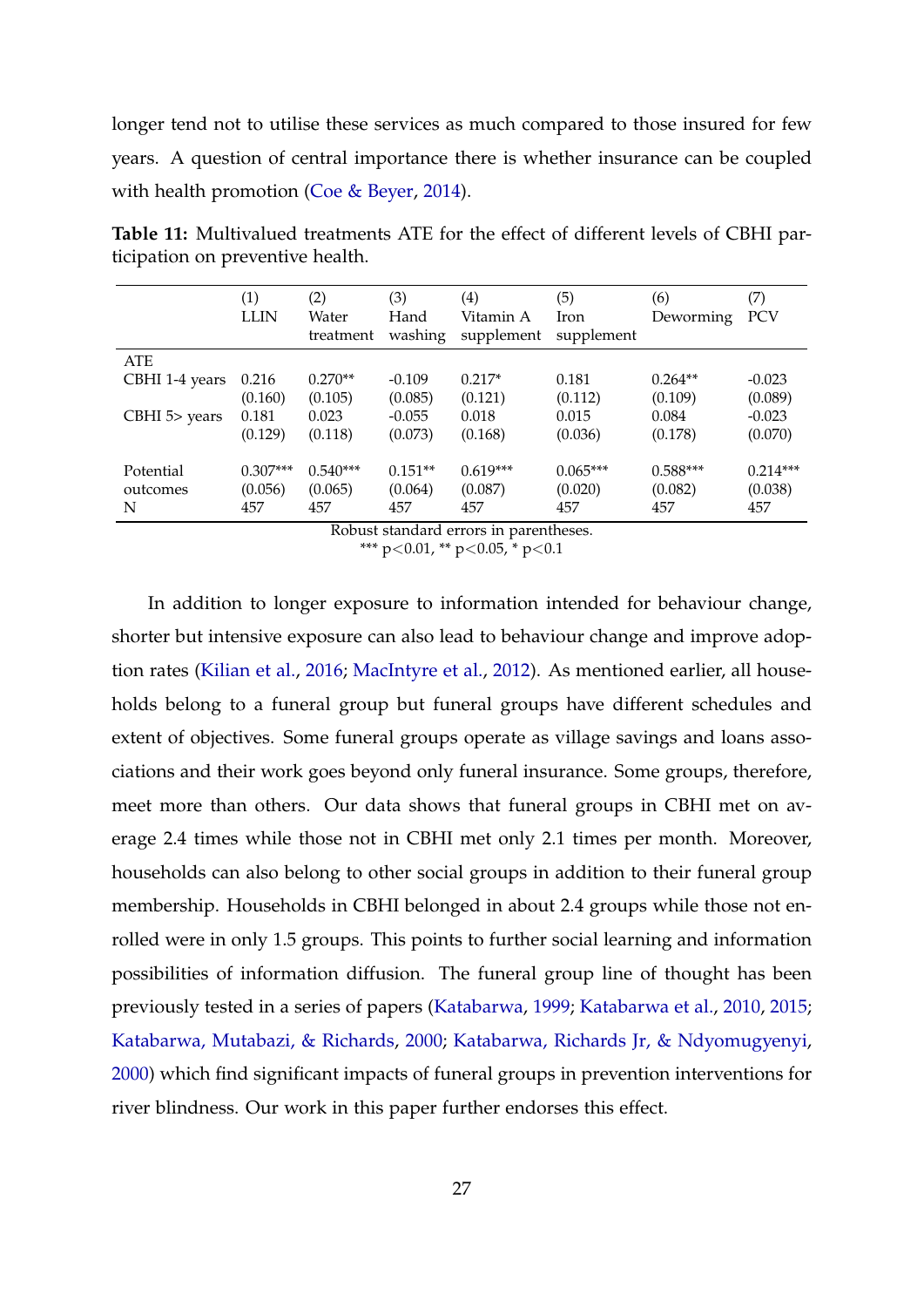# **7 Conclusions**

In conclusion, this study contributes to the limited evidence on the effect of health insurance on preventive health in developing countries. The study indicates that CBHI can be used to complement other various interventions that have been applied to increase the uptake of preventive health treatments and strategies. After applying a doubly robust IPW procedure, the study finds that participation in CBHI was associated with increasing the probability of sleeping under an LLIN, receiving vitamin A and iron supplements, deworming and receiving a vaccine for childhood pneumonia. Apart from demonstrating that CBHI can be added to a range of interventions for preventive health, the study is of further policy relevancy for Uganda. Ugandan policymakers are currently in the process of introducing a national health insurance. though this process has stalled for over two decades [\(Basaza et al.,](#page-33-0) [2013\)](#page-33-0), new evidence suggests a readiness for insurance [\(Biggeri, Nannini, & Putoto,](#page-34-14) [2018;](#page-34-14) [UBOS &](#page-39-15) [ICF,](#page-39-15) [2017\)](#page-39-15). This paper, therefore, gives more evidence about the usefulness of health insurance and the necessity to hasten the policy process for a country-wide health insurance programme. However, there are two limitations which this paper is not able to address. The first one is the possible unobserved heterogeneity between CBHI participating and non-participating households. While double-robust IPW achieves balance between the two groups of households, it is not able to fully account for this residual bias because of cross-sectional data. The paper is therefore limited to interpreting associations rather than causal effects. Our results should therefore be interpreted with this in mind. Future work in this area should aim at using experimental or panel data analysis which can overcome these concerns. The second limitation is in regard to self-assessed outcomes. In our data collections, we did not carry out any tests for for instance on hemoglobin or amount of E-coli to test how much household drinking water was treated. It might therefore be the case the social desirability bias [\(Grimm,](#page-35-17) [2010\)](#page-35-17) actually exists. This has been found in other studies [\(Luoto, Levine,](#page-37-15) [Albert, & Luby,](#page-37-15) [2014;](#page-37-15) [Meshnick,](#page-37-16) [2015\)](#page-37-16) and so this might bias our results upwards. Bar these limitations, this paper breaks ground for more research on insurance and preventive health in developing countries.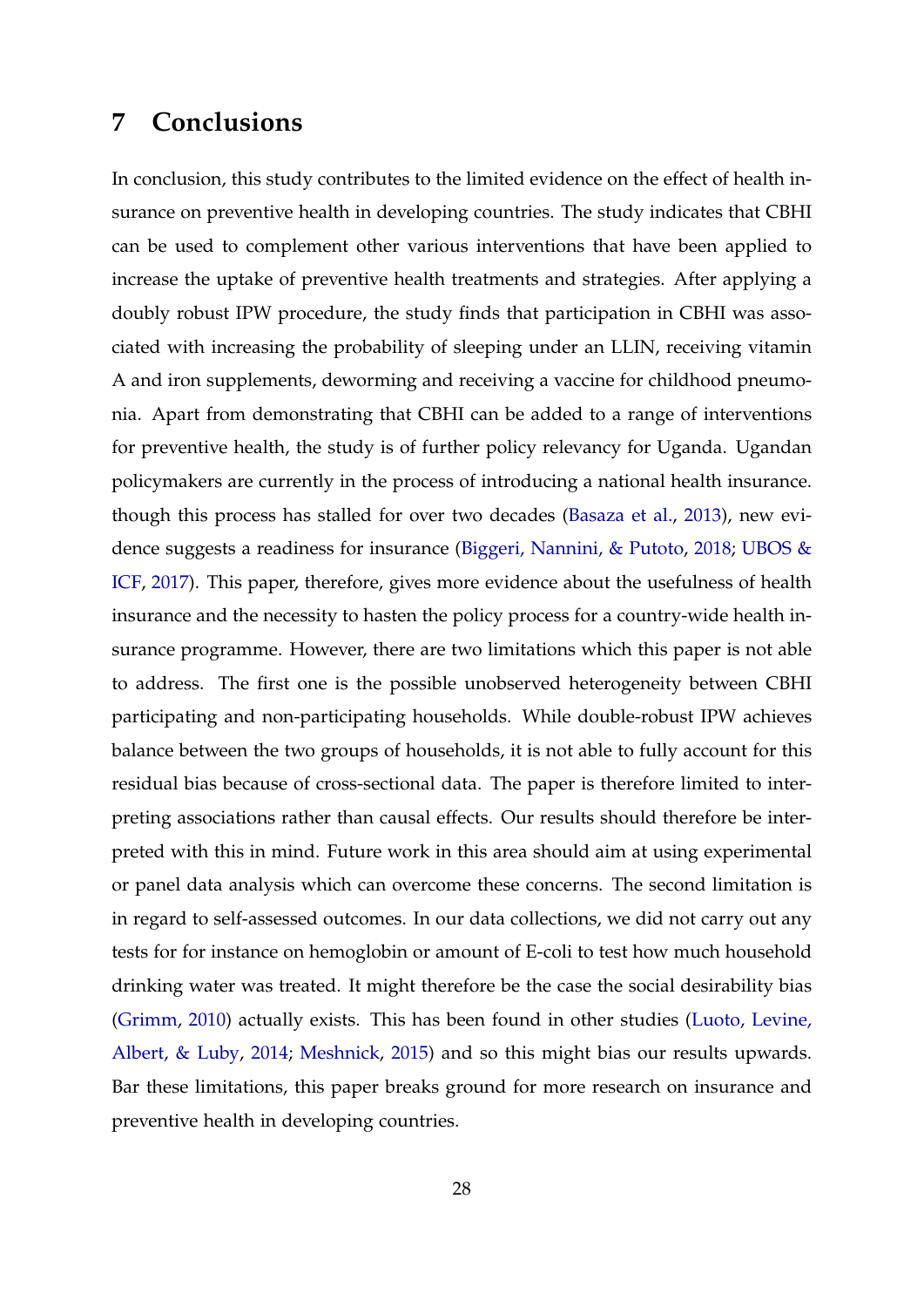# **References**

- <span id="page-33-5"></span>Acharya, A., Vellakkal, S., Taylor, F., Masset, E., Satija, A., Burke, M., & Ebrahim, S. (2013). The Impact of Health Insurance Schemes for the Informal Sector in Lowand Middle-Income Countries: A Systematic Review. *The World Bank Research Observer*, *28*(2), 236–266.
- <span id="page-33-3"></span>Ahmed, S. M., & Zerihun, A. (2010). Possession and usage of insecticidal bed nets among the people of Uganda: Is BRAC Uganda health programme pursuing a pro-poor path? *PLoS ONE*, *5*(9), 1–7.
- <span id="page-33-1"></span>Akmatov, M. K., & Mikolajczyk, R. T. (2012). Timeliness of childhood vaccinations in 31 low and middle-income countries. *Journal of Epidemiology & Community Health*, *66*(7), e14–e14.
- <span id="page-33-2"></span>Amone, J., Asio, S., Cattaneo, A., Kweyatulira, A. K., Macaluso, A., Maciocco, G., ... Santini, S. (2005). User fees in private non-for-profit hospitals in Uganda: a survey and intervention for equity. *International Journal for Equity in Health*, *4*, 6.
- <span id="page-33-4"></span>Attanasio, O., Augsburg, B., Brugues, F., & Caeyers, B. (2015). *Understanding the Links and Interactions between Low Sanitation and Health Insurance in India: Baseline report* (Tech. Rep.). London: Institute for Fiscal Studies.
- <span id="page-33-9"></span>Austin, P. C. (2010). The performance of different propensity-score methods for estimating differences in proportions (risk differences or absolute risk reductions) in observational studies. *Statistics in Medicine*, *29*(20), 2137–2148.
- <span id="page-33-7"></span>Austin, P. C. (2011). A Tutorial and Case Study in Propensity Score Analysis: An Application to Estimating the Effect of In-Hospital Smoking Cessation Counseling on Mortality. *Multivariate Behavioral Research*, *46*(1), 119–151.
- <span id="page-33-8"></span>Austin, P. C., & Stuart, E. A. (2015). Moving towards best practice when using inverse probability of treatment weighting ( IPTW ) using the propensity score to estimate causal treatment effects in observational studies. *Statistics in Medicine*, *34*, 3661–3679.
- <span id="page-33-10"></span>Austin, P. C., & Stuart, E. A. (2017). The performance of inverse probability of treatment weighting and full matching on the propensity score in the presence of model misspecification when estimating the effect of treatment on survival outcomes. *Statistical Methods in Medical Research*, *26*(4), 1654–1670.
- <span id="page-33-11"></span>Baird, S., Hicks, J. H., Kremer, M., & Miguel, E. (2016). WORMS AT WORK : LONG-RUN IMPACTS OF A CHILD HEALTH INVESTMENT. *The Quarterly Journal of Economics*, 1637–1680.
- <span id="page-33-6"></span>Barigozzi, F. (2004). Reimbursing preventive care. *GENEVA Papers on Risk and Insurance Theory*, *29*(2), 165–186.
- <span id="page-33-0"></span>Basaza, R., O'Connell, T. S., & Chapčáková, I. (2013). Players and processes behind the national health insurance scheme: a case study of Uganda. *BMC Health Services Research*, *13*, 357.
- <span id="page-33-12"></span>Behrman, J. R., Cheng, Y., & Todd, P. E. (2004). Evaluating Preschool Programs When Length of Exposure to the Program Varies: A Nonparametric Approach. *Review of Economics and Statistics*, *86*(1), 108–132.
- <span id="page-33-13"></span>Beshears, J., Choi, J. J., Laibson, D., & Madrian, B. C. (2013). Simplification and saving. *Journal of Economic Behavior and Organization*, *95*, 130–145.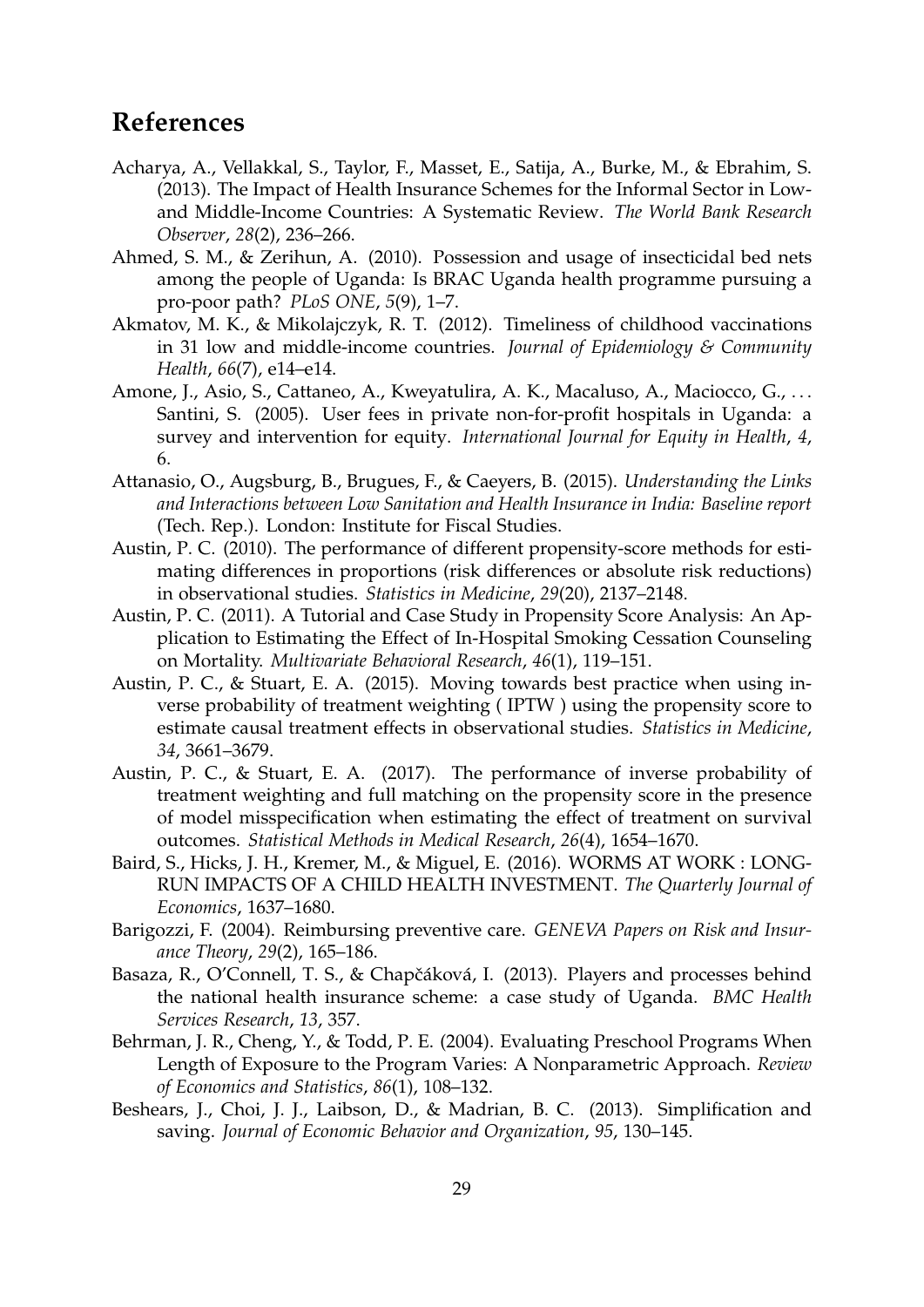- <span id="page-34-14"></span>Biggeri, M., Nannini, M., & Putoto, G. (2018). Assessing the feasibility of community health insurance in Uganda: A mixed- methods exploratory analysis. *Social Science & Medicine*, *200*(January), 145–155.
- <span id="page-34-8"></span>Bitrán, R., Muñoz, R., & Prieto, L. (2010). Health Insurance and Access to Health Services, Health Services Use, and Health Status in Peru. In M.-L. Escobar, C. C. Griffin, & R. P. Shaw (Eds.), *Impact of health insurance in low and middle income countries* (pp. 106–121). Brookings Institution Press.
- <span id="page-34-11"></span>Bonfrer, I., Van De Poel, E., Gustafsson-Wright, E., & van Doorslaer, E. (2015). *Effects of a subsidized voluntary health insurance on insured and uninsured in Nigeria* (No. April).
- <span id="page-34-0"></span>Borghi, J., Maluka, S., Kuwawenaruwa, A., Makawia, S., Tantau, J., Mtei, G., ... Macha, J. (2013). Promoting universal financial protection: a case study of new management of community health insurance in Tanzania. *Health Research Policy and Systems*, *11*, 21.
- <span id="page-34-1"></span>Browne, J. L., Kayode, G. A., Arhinful, D., Fidder, S. A. J., Grobbee, D. E., & Klipstein-Grobusch, K. (2016). Health insurance determines antenatal, delivery and postnatal care utilisation: evidence from the Ghana Demographic and Health Surveillance data. *BMJ open*, *6*(3), e008175.
- <span id="page-34-10"></span>Bryce, J., & Victora, C. G. (2005). Ten methodological lessons from the Multi-Country Evaluation of Integrated Management of Childhood Illness. *Health Policy and Planning*, *20*(SUPPL. 1), i94–i105.
- <span id="page-34-3"></span>Burki, T. (2015). Prioritising clean water and sanitation. *The Lancet. Infectious diseases*, *15*(2), 153–154.
- <span id="page-34-9"></span>Cercone, J., Pinder, E., Jimenez, J. P., & Briceno, R. (2010). Impact of Health Insurance on Access, Use, and Health Status in Costa Rica. In M.-L. Escobar, C. C. Griffin, & R. P. Shaw (Eds.), *The impact of health insurance in low- and middle-income countries* (pp. 89–106). Washington DC: The Brookings Institution.
- <span id="page-34-12"></span>Cerulli, G. (2014). treatrew: A User-written command for estimating avarege treatment effects by reweighting on the propensity score. *The Stata Journal*, *14*(3), 541–561.
- <span id="page-34-13"></span>Coe, G., & Beyer, D. (2014). The imperative for health promotion in universal health coverage. *Global Health: Science and Practice*, *2*(1), 10–22.
- <span id="page-34-5"></span>Cohen, J., & Dupas, P. (2010). Free Distribution or Cost-Sharing? Evidence from a Randomized Malaria Prevention Experiment. *Quarterly Journal of Economics*, *CXXV*(1), 1–45.
- <span id="page-34-6"></span>Cohen, J., Dupas, P., & Schaner, S. (2015). Targeting of Malaria Treatment : Evidence from a Randomized Controlled Trial. *American Economic Review*, *105*(2), 609– 645.
- <span id="page-34-7"></span>Cutler, D. M., & Zeckhauser, R. J. (2000). The Anatomy of Health Insurance. *Handbook of Health Economics*, *1*, 563–643.
- <span id="page-34-2"></span>Das, J. K., Salam, R. A., & Bhutta, Z. A. (2014). Global burden of childhood diarrhea and interventions. *Current Opinion in Infectious Diseases*, *27*(5), 451–458.
- <span id="page-34-4"></span>de Silva, N. R., Brooker, S., Hotez, P. J., Montresor, A., Engels, D., & Savioli, L. (2003). Soil transmitted helminth infection: updating the global picture. *Trends in Parasitology*, *19*(12), 547–51.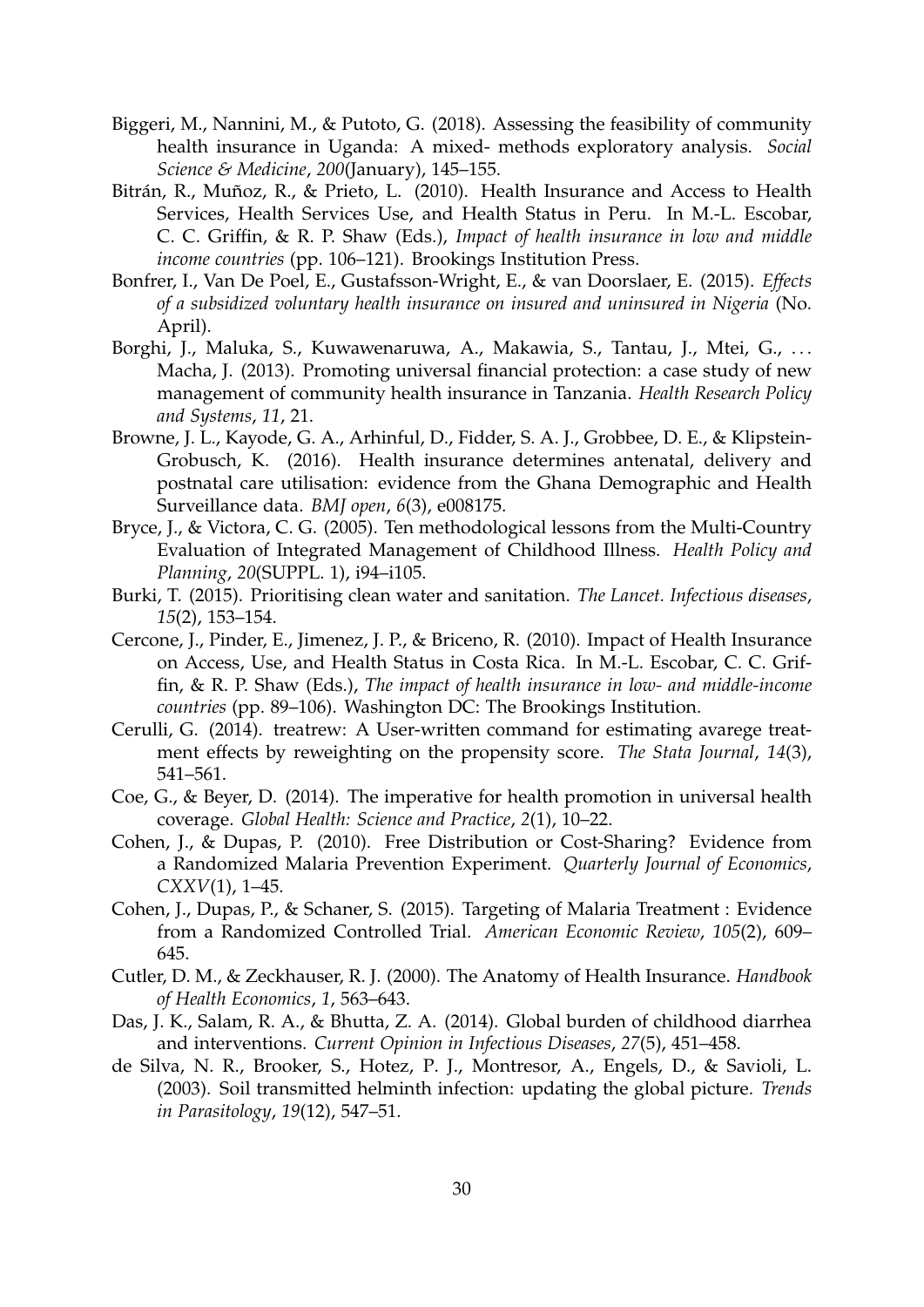- <span id="page-35-0"></span>Devadasan, N., Seshadri, T., Trivedi, M., & Criel, B. (2013). Promoting universal financial protection: evidence from the Rashtriya Swasthya Bima Yojana (RSBY) in Gujarat, India. *Health Research Policy and Systems*, *11*(1), 29.
- <span id="page-35-8"></span>Devereux, S., Masset, E., Sabates-Wheeler, R., Samson, M., Rivas, A.-M., & te Lintelo, D. (2017). The targeting effectiveness of social transfers. *Journal of Development Effectiveness*, *9*(2), 162–211.
- <span id="page-35-14"></span>Djimeu, E. W. (2014). The impact of social action funds on child health in a conflict affected country : Evidence from Angola. *Social Science & Medicine*, *106*, 35–42.
- <span id="page-35-7"></span>Dupas, P. (2011a). Do teenagers respond to HIV risk information? Evidence from a field experiment in Kenya. *American Economic Journal: Applied Economics*, *3*(January), 1–34.
- <span id="page-35-4"></span>Dupas, P. (2011b). Health Behavior in Developing Countries. *Annual Review of Economics*, *3*, 425–49.
- <span id="page-35-6"></span>Dupas, P. (2014). Short-Run Subsidies and Long-Run Adoption of New Health Products: Evidence From a Field Experiment. *Econometrica*, *82*(1), 197–228.
- <span id="page-35-10"></span>Ehrlich, I., & Becker, G. S. (1972). Market Insurance, Self- Insurance, and Self-Protection. *Journal of Political Economy*, *80*(4), 623–648.
- <span id="page-35-2"></span>Fischer Walker, C. L., Rudan, I., Liu, L., Nair, H., Theodoratou, E., Bhutta, Z. A., ... Black, R. E. (2013). Global burden of childhood pneumonia and diarrhoea. *The Lancet*, *381*(9875), 1405–1416.
- <span id="page-35-5"></span>Franklin, P. J. (2007). Indoor air quality and respiratory health of children. *Paediatric Respiratory Reviews*, *8*(4), 281–286.
- <span id="page-35-13"></span>Gajate-Garrido, G., & Ahiadeke, C. (2015). *The effect of insurance enrollment on maternal and child health care utilization: The case of Ghana.* Washington DC.
- <span id="page-35-12"></span>Giedion, U., Flórez, C. E., Díaz, B. Y., Alfonso, E., Pardo, R., & Villar, M. (2010). Colombia's Big Bang Health Insurance Reform. In M.-L. Escobar, C. C. Griffin, & R. P. Shaw (Eds.), *The impact of health insurance in low- and middle-income countries* (pp. 155–177). Washington DC: The Brookings Institution.
- <span id="page-35-9"></span>Glanz, K., & Bishop, D. B. (2010). The Role of Behavioral Science Theory in Development and Implementation of Public Health Interventions. *Annual Review of Public Health*, *31*, 399–418.
- <span id="page-35-16"></span>Glymour, M. M., & Rudolph, K. E. (2016). Causal inference challenges in social epidemiology: Bias, specificity, and imagination. *Social Science and Medicine*, *166*, 258–265.
- <span id="page-35-11"></span>Grignon, M. (2014). Access and Health Insurance. In A. J. Culyer (Ed.), *Encyclopedia of health economics* (Volume 1 ed., pp. 13–18). Elsevier Inc.
- <span id="page-35-17"></span>Grimm, P. (2010). *Social Desirability Bias* (J. N. Sheth & N. K. Malhotra, Eds.) (No. 1999). John Wiley & Sons.
- <span id="page-35-15"></span>Guo, S., & Fraser, M. W. (2015). *Propensity Score Analysis: Statistical Methods and Applications*. SAGE Publications.
- <span id="page-35-1"></span>Habib, S. S., Perveen, S., & Khuwaja, H. M. A. (2016). The role of micro health insurance in providing financial risk protection in developing countries- a systematic review. *BMC Public Health*, *16*(1), 281.
- <span id="page-35-3"></span>Hanna, R., Duflo, E., & Greenstone, M. (2016). Up in Smoke: The Influence of Household Behavior on the Long-Run Impact of Improved Cooking Stoves. *American Economic Journal: Economic Policy*, *8*(1), 80–114.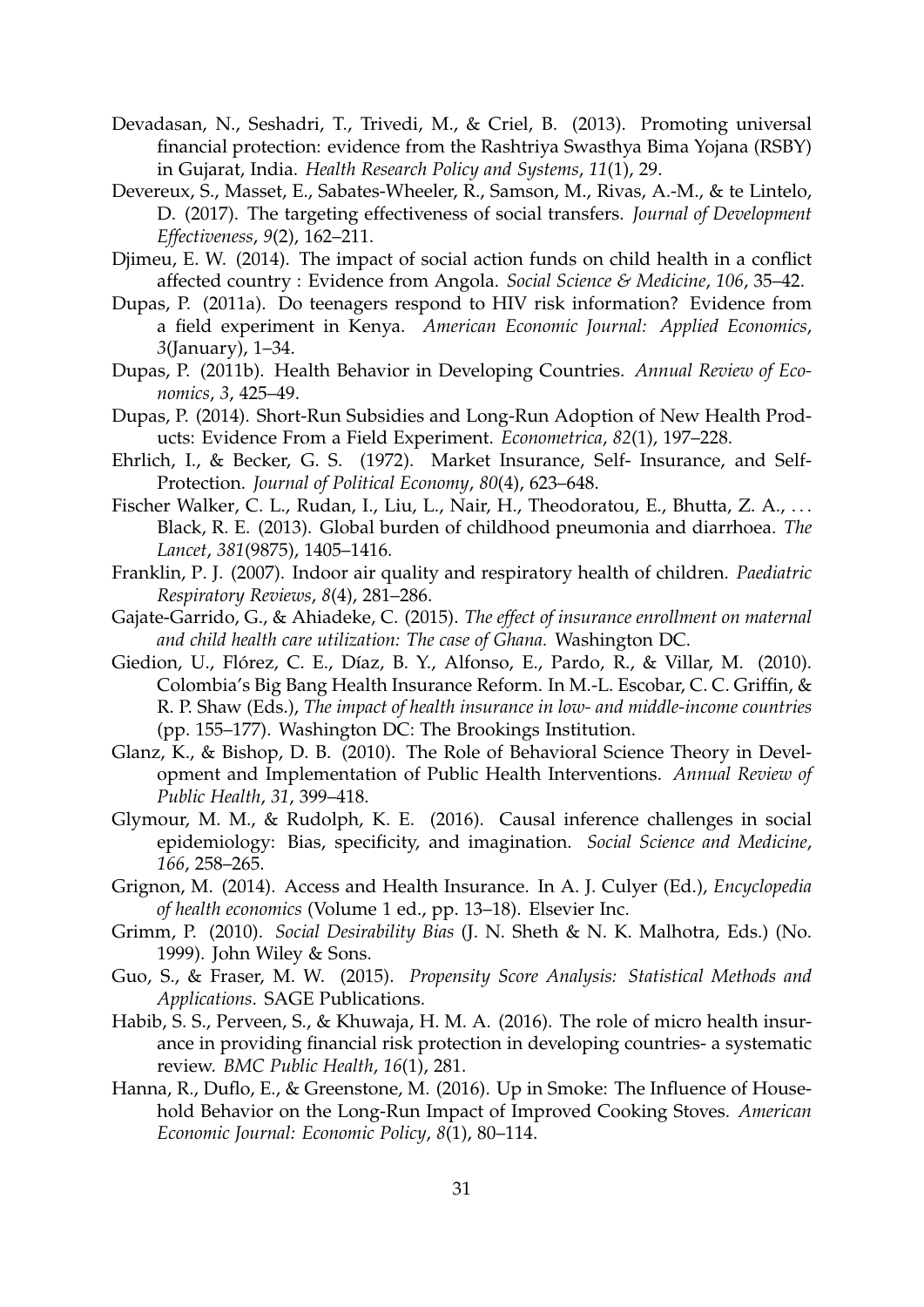- <span id="page-36-10"></span>Harder, V. S., Stuart, E. A., & Anthony, J. C. (2010). Propensity score techniques and the assessment of measured covariate balance to test causal associations in psychological research. *Psychological Methods*, *15*(3), 234–249.
- <span id="page-36-2"></span>Hendriks, M. E., Rosendaal, N. T. A., Wit, F. W. N. M., Bolarinwa, O. A., Kramer, B., Brals, D., ... Schultsz, C. (2016, jan). Sustained effect of health insurance and facility quality improvement on blood pressure in adults with hypertension in Nigeria: A population-based study. *International Journal of Cardiology*, *202*, 477– 484.
- <span id="page-36-3"></span>Hendriks, M. E., Wit, F. W. N. M., Akande, T. M., Kramer, B., Osagbemi, G. K., Tanovic, Z., ... Schultsz, C. (2014, apr). Effect of Health Insurance and Facility Quality Improvement on Blood Pressure in Adults With Hypertension in Nigeria: A Population-Based Study. *JAMA Internal Medicine*, *24*(4), 555–563.
- <span id="page-36-9"></span>Hirano, K., & Imbens, G. W. (2001). Estimation of Causal Effects using Propensity Score Weighting: An Application to Data on Right Heart Catheterization. *Health Services & Outcomes Research Methodology*, *2*, 259–278.
- <span id="page-36-7"></span>Hirano, K., Imbens, G. W., & Ridder, G. (2003). Efficient Estimation of Average Treatment Effects Using the Estimated Propensity Score. *Econometrica*, *71*(4), 1161–1189.
- <span id="page-36-8"></span>Huber, M. (2014). IDENTIFYING CAUSAL MECHANISMS (PRIMARILY) BASED ON INVERSE PROBABILITY WEIGHTING. *Journal of Applied Econometrics*, *29*, 920–943.
- <span id="page-36-1"></span>Jalan, J., & Somanathan, E. (2008). The importance of being informed: Experimental evidence on demand for environmental quality. *Journal of Development Economics*, *87*(1), 14–28.
- <span id="page-36-0"></span>Jutting, J. P. (2004). Do community-based health insurance schemes improve poor people's access to health care? Evidence from rural senegal. *World Development*, *32*(2), 273–288.
- <span id="page-36-11"></span>Katabarwa, M. (1999). Modern health services versus traditional engozi system in Uganda. *The Lancet*, *354*, 343.
- <span id="page-36-5"></span>Katabarwa, M., Habomugisha, P., Agunyo, S., McKelvey, A. C., Ogweng, N., Kwebiiha, S., ... McFarland, D. (2010). Traditional kinship system enhanced classic community-directed treatment with ivermectin (CDTI) for onchocerciasis control in Uganda. *Transactions of the Royal Society of Tropical Medicine and Hygiene*, *104*(4), 265–272.
- <span id="page-36-12"></span>Katabarwa, M., Habomugisha, P., Eyamba, A., Byamukama, E., Nwane, P., Arinaitwe, A., ... Khainza, A. (2015). Community-directed interventions are practical and effective in low-resource communities: Experience of ivermectin treatment for onchocerciasis control in Cameroon and Uganda, 2004-2010. *International Health*, *8*(2), 116–123.
- <span id="page-36-4"></span>Katabarwa, M., Mutabazi, D., & Richards, F. O. (1999). Monetary incentives and community-directed health programmes in some less-developed countries. *Lancet*, *354*(9193), 1909.
- <span id="page-36-6"></span>Katabarwa, M., Mutabazi, D., & Richards, F. O. (2000). Controlling onchocerciasis by community-directed, ivermectin-treatment programmes in Uganda: why do some communities succeed and others fail? *Annals of Tropical Medicine and Parasitology*, *94*(4), 343–352.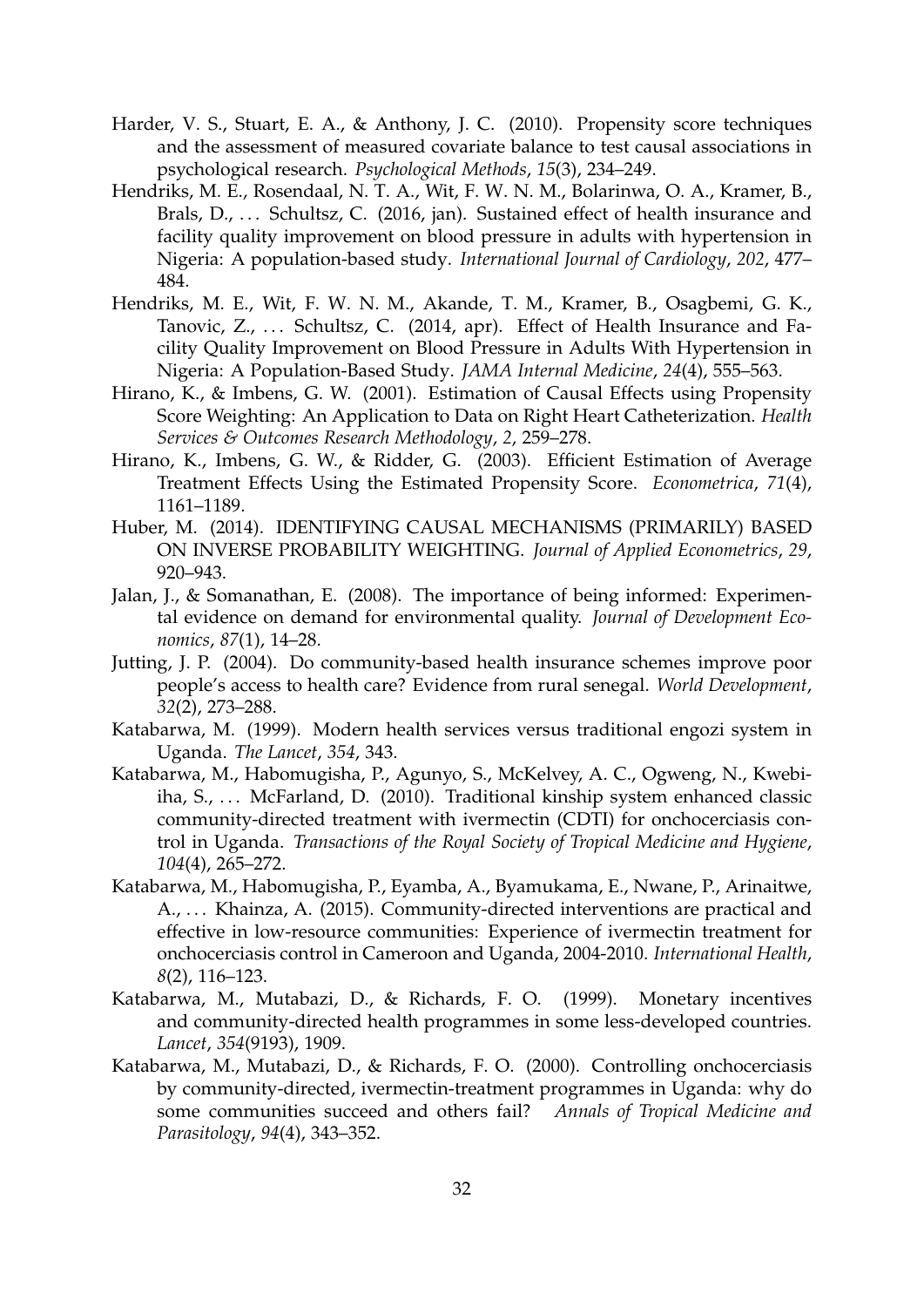- <span id="page-37-10"></span>Katabarwa, M., Richards, F. O. J., & Rakers, L. (2004). Kinship structure and healthcare improvement in sub-Saharan Africa. *The Lancet*, *363*(9427), 2194.
- <span id="page-37-14"></span>Katabarwa, M., Richards Jr, F. O., & Ndyomugyenyi, R. (2000). In rural Ugandan communities the traditional kinship/clan system is vital to the success and sustainment of the African Programme for Onchocerciasis Control. *Annals of Tropical Medicine and Parasitology*, *94*(5), 485–495.
- <span id="page-37-1"></span>Kenkel, D. S. (2000). Prevention. In A. J. Culyer & J. P. Newhouse (Eds.), *Handbook of health economics* (Vol. 1, pp. 1675–1720). Elsevier B.V.
- <span id="page-37-6"></span>Kidd, S. (2017). Social exclusion and access to social protection schemes. *Journal of Development Effectiveness*, *00*(00), 1–33.
- <span id="page-37-12"></span>Kilian, A., Lawford, H., Ujuju, C. N., Abeku, T. A., Nwokolo, E., Okoh, F., & Baba, E. (2016). The impact of behaviour change communication on the use of insecticide treated nets: a secondary analysis of ten post-campaign surveys from Nigeria. *Malaria Journal*, *15*(1), 422.
- <span id="page-37-9"></span>King, G., Gakidou, E., Imai, K., Lakin, J., Moore, R. T., Nall, C., ... Llamas, H. H. (2009). Public policy for the poor? A randomised assessment of the Mexican universal health insurance programme. *The Lancet*, *373*(9673), 1447–1454.
- <span id="page-37-3"></span>Kremer, M., & Miguel, E. (2007). The Illusion of Sustainability. *Quarterly Journal of Economics*, *122*(3), 1007–1065.
- <span id="page-37-2"></span>Kremer, M., & Snyder, C. M. (2015). Preventives Versus Treatments. *The Quarterly Journal of Economics*, *130*(3), 1167–1239.
- <span id="page-37-4"></span>Luby, S. P., Agboatwalla, M., Painter, J., Altaf, A., Billhimer, W. L., & Hoekstra, R. M. (2004). Effect of Intensive Handwashing Promotion on Childhood Diarrhea in High-Risk Communities in Pakistan. *JAMA*, *291*(21), 2547–2554.
- <span id="page-37-15"></span>Luoto, J., Levine, D., Albert, J., & Luby, S. (2014). Nudging to use: Achieving safe water behaviors in Kenya and Bangladesh. *Journal of Development Economics*, *110*, 13–21.
- <span id="page-37-13"></span>MacIntyre, K., Littrell, M., Keating, J., Hamainza, B., Miller, J., & Eisele, T. P. (2012). Determinants of hanging and use of ITNs in the context of near universal coverage in Zambia. *Health Policy and Planning*, *27*(4), 316–325.
- <span id="page-37-5"></span>Madajewicz, M., Pfaff, A., van Geen, A., Graziano, J., Hussein, I., Momotaj, H., ... Ahsan, H. (2007). Can information alone change behavior? Response to arsenic contamination of groundwater in Bangladesh. *Journal of Development Economics*, *84*(2), 731–754.
- <span id="page-37-11"></span>Mayo-Wilson, E., Imdad, A., Herzer, K., Yakoob, M. Y., & Bhutta, Z. a. (2011). Vitamin A supplements for preventing mortality, illness, and blindness in children aged under 5: systematic review and meta-analysis. *BMJ*, *343*, d5094.
- <span id="page-37-7"></span>McLean, K. A., Byanaku, A., Kubikonse, A., Tshowe, V., Katensi, S., & Lehman, A. G. (2014). Fishing with bed nets on Lake Tanganyika: a randomized survey. *Malaria Journal*, *13*(1), 395.
- <span id="page-37-0"></span>Mebratie, A., Sparrow, R., Alemu, G., & Bedi, A. S. (2013). *Community-Based Health Insurance Schemes: A Systematic Review.*
- <span id="page-37-8"></span>Mendoza, R. L. (2016). Which moral hazard? Health care reform under the Affordable Care Act of 2010. *Journal of Health Organization and Management*, *30*(4), 510–529.
- <span id="page-37-16"></span>Meshnick, S. R. (2015). Editorial: Malaria control: Tortoises and hares. *American Journal of Tropical Medicine and Hygiene*, *92*(5), 885–886.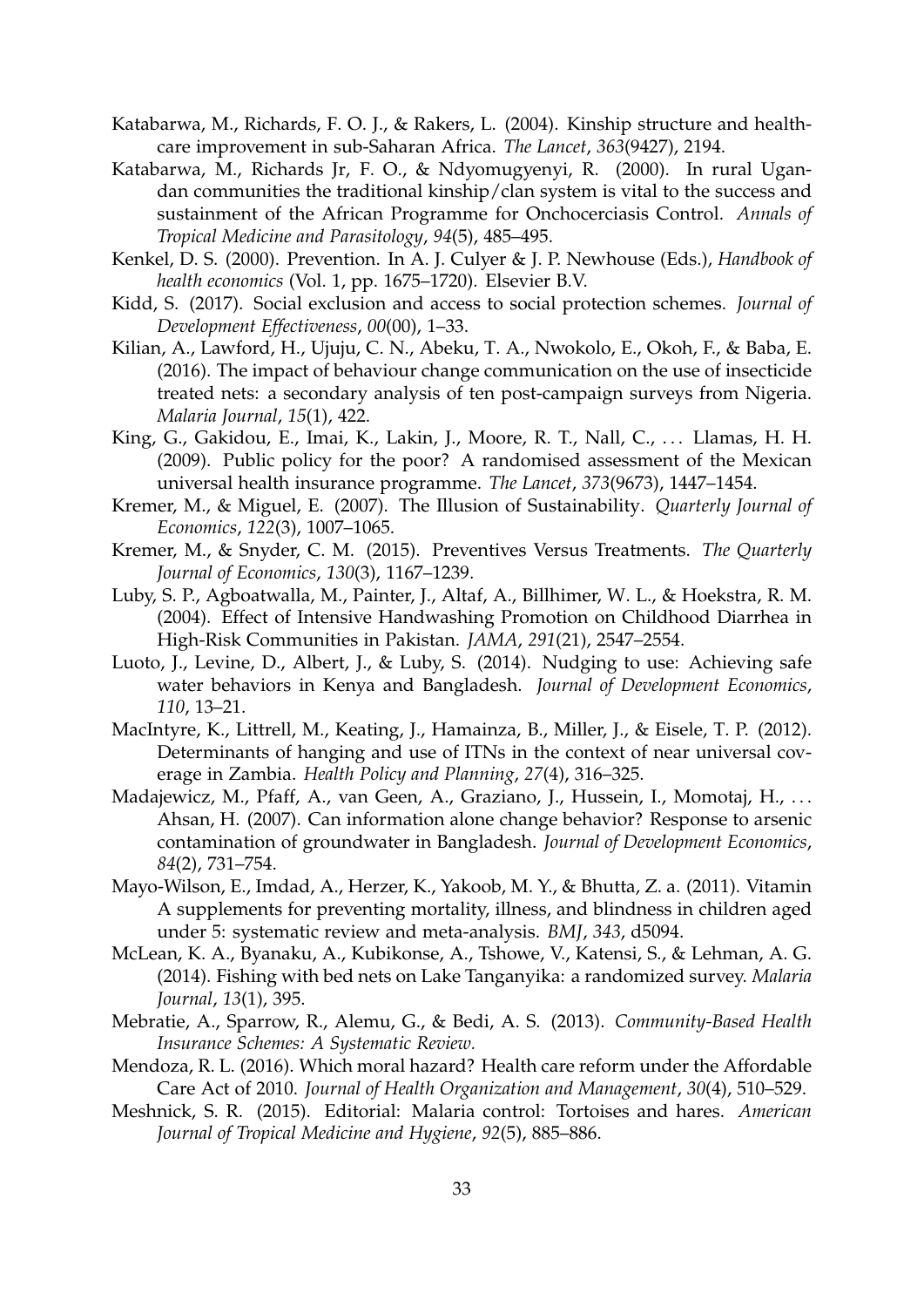- <span id="page-38-16"></span>Miguel, E., & Kremer, M. (2004). Worms: Identifying Impacts on Education and Health in the Presence of Treatment Externalities. *Econometrica*, *72*(1), 159–217.
- <span id="page-38-11"></span>Miller, J. A., Graefe, D. R., & De Jong, G. F. (2013). Health insurance coverage predicts lower childbearing among near-poor adolescents. *Journal of Adolescent Health*, *53*(6), 749–755. Retrieved from [http://dx.doi.org/10.1016/](http://dx.doi.org/10.1016/j.jadohealth.2013.06.024) [j.jadohealth.2013.06.024](http://dx.doi.org/10.1016/j.jadohealth.2013.06.024)
- <span id="page-38-7"></span>Mishra, A. K., & Kar, A. (2017). Are Targeted Unconditional Cash Transfers Effective? Evidence from a Poor Region in India. *Social Indicators Research*, *130*(2), 819–843.
- <span id="page-38-13"></span>Mitchell, R. C., & Carson, R. T. (1985). Option Value: Empirical Evidence From a Case Study of Recreation and Water Quality. *The Quarterly Journal of Economics*, *100*(1), 291–294.
- <span id="page-38-8"></span>Mobarak, A. M., Dwivedi, P., Bailis, R., Hildemann, L., & Miller, G. (2012). Low demand for nontraditional cookstove technologies. *Proceedings of the National Academy of Sciences*, *109*(27), 10815–10820.
- <span id="page-38-6"></span>MOH. (2016). *Annual Health Sector Performance Report 2015/2016* (Tech. Rep.). Kampala: Ministry of Health.
- <span id="page-38-3"></span>Nabyonga Orem, J., Desmet, M., Karamagi, H., Kadama, P. Y., Omaswa, F. G., & Walker, O. (2005). Abolition of cost-sharing is pro-poor: Evidence from Uganda. *Health Policy and Planning*, *20*(2), 100–108.
- <span id="page-38-4"></span>Nabyonga Orem, J., Mugisha, F., Kirunga, C., MacQ, J., & Criel, B. (2011). Abolition of user fees: The Uganda paradox. *Health Policy and Planning*, *26*, ii41–ii51.
- <span id="page-38-0"></span>Nabyonga Orem, J., & Zikusooka, C. M. (2010). Health financing reform in Uganda: How equitable is the proposed National Health Insurance scheme? *International Journal for Equity in Health*, *9*(23), 1–8.
- <span id="page-38-14"></span>Nichols, A. (2008). Erratum and discussion of propensity-score reweighting. *The Stata Journal*, *8*(4), 532–539.
- <span id="page-38-10"></span>Nyman, J. A. (2001). The income transfer effect, the access value of insurance and the Rand health insurance experiment. *Journal of Health Economics*, *20*(2), 295–298.
- <span id="page-38-5"></span>Okwero, P., Tandon, A., Sparkes, S., McLaughlin, J., & Hoogeveen, J. G. (2010). *Fiscal Space for Health in Uganda.* Washington DC.
- <span id="page-38-12"></span>Pagan, J. A., Puig, A., & Soldo, B. J. (2007). Health Insurance Coverage and the Use of Preventive Services by Mexican Adults. *Health economics*, *16*, 1359–1369.
- <span id="page-38-15"></span>Pasricha, S. R., Hayes, E., Kalumba, K., & Biggs, B. A. (2013). Effect of daily iron supplementation on health in children aged 4-23 months: A systematic review and meta-analysis of randomised controlled trials. *The Lancet Global Health*, *1*(2), e77–e86.
- <span id="page-38-9"></span>Pauly, M. V. (1974). Overinsurance and Public Provision of Insurance : The Roles of Moral Hazard and Adverse Selection. *The Quarterly Journal of Economics*, *88*(1), 44–62.
- <span id="page-38-2"></span>Pruss-Ustun, A., Bartram, J., Clasen, T., Colford, J. M., Cumming, O., Curtis, V., ... Cairncross, S. (2014). Burden of disease from inadequate water, sanitation and hygiene in low- and middle-income settings: A retrospective analysis of data from 145 countries. *Tropical Medicine and International Health*, *19*(8), 894–905.
- <span id="page-38-1"></span>Pruss-Ustun, A., & Corvalan, C. (2006). *Preventing Disease Through Healthy Environments: Towards an Estimate of the Enviromental Burden of Disease*. World Health Organization.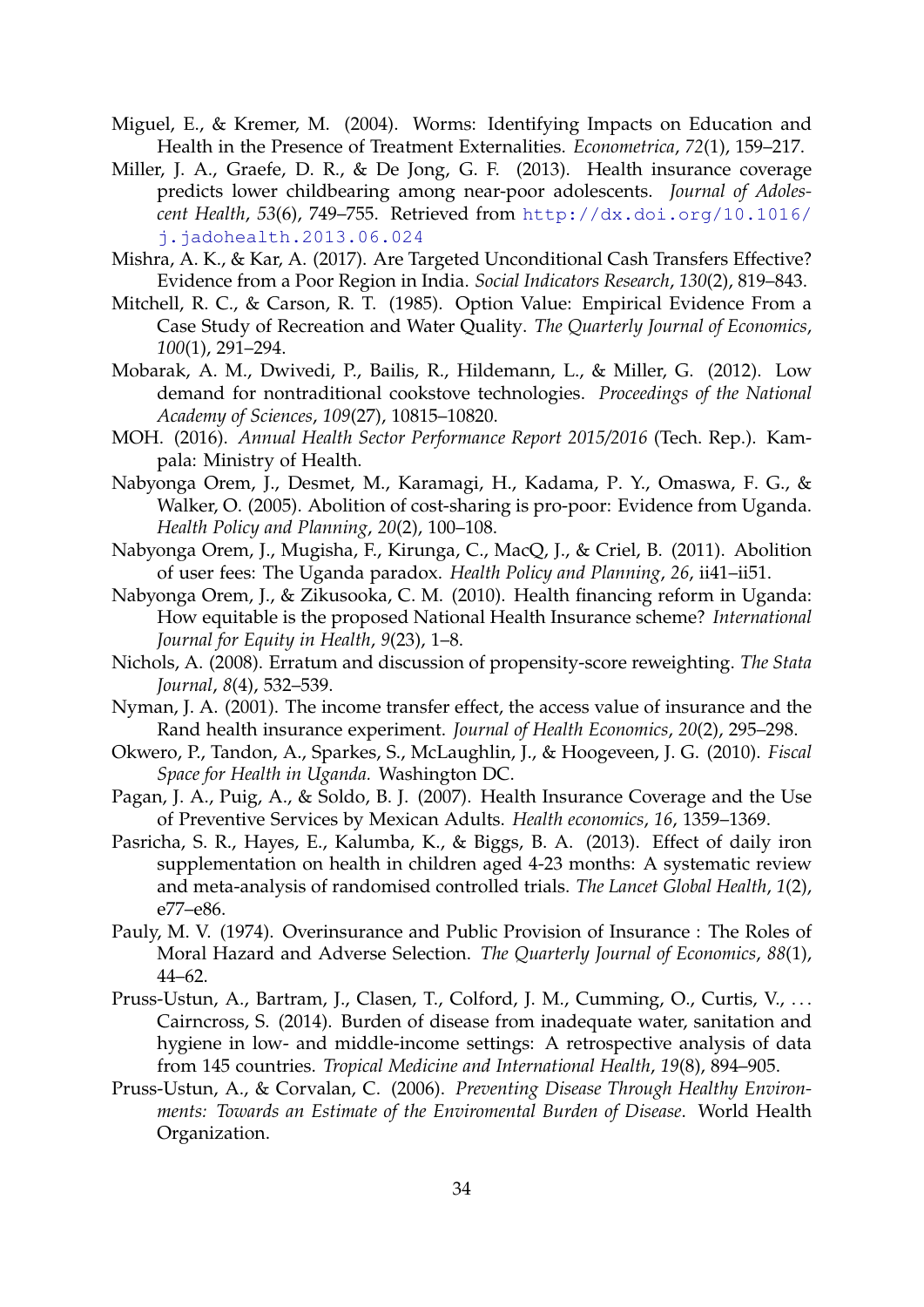- <span id="page-39-1"></span>Rainey, J. J., Watkins, M., Ryman, T. K., Sandhu, P., Bo, A., & Banerjee, K. (2011). Reasons related to non-vaccination and under-vaccination of children in low and middle income countries: Findings from a systematic review of the published literature, 1999-2009. *Vaccine*, *29*(46), 8215–8221.
- <span id="page-39-0"></span>Ranson, M. K., Sinha, T., Chatterjee, M., Gandhi, F., Jayswal, R., Patel, F., ... Mills, A. J. (2007). Equitable Utilisation of Indian Community Based Health Insurance Scheme Among its Rural Membership: Cluster Randomised Controlled Trial. *British Medical Journal*, *334*(7607), 1309.
- <span id="page-39-8"></span>Rivera-Hernandez, M., & Galarraga, O. (2015). Type of Insurance and Use of Preventive Health Services Among Older Adults in Mexico. *Journal of Aging and Health*, *27*(6), 962–982.
- <span id="page-39-13"></span>Seaman, S. R., & White, I. R. (2013). Review of inverse probability weighting for dealing with missing data. *Statistical Methods in Medical Research*, *22*(3), 278– 295.
- <span id="page-39-14"></span>Semba, R. D., Pee, S. D., Sun, K., Bloem, M. W., & Raju, V. K. (2010). The Role of Expanded Coverage of the National Vitamin A Program in Preventing Morbidity and Mortality among Preschool Children in India. *The Journal of Nutrition*, *140*(1), 208S–212S,.
- <span id="page-39-7"></span>Seog, S. H. (2012). Moral Hazard and Health Insurance When Treatment Is Preventive. *Journal of Risk and Insurance*, *79*(4), 1017–1038.
- <span id="page-39-9"></span>Spenkuch, J. L. (2012). Moral hazard and selection among the poor: Evidence from a randomized experiment. *Journal of Health Economics*, *31*(1), 72–85.
- <span id="page-39-12"></span>StataCorp. (2015). *TREATMENT-EFFECTS REFERENCE MANUAL: POTENTIAL OUTCOMES / COUNTERFACTUAL OUTCOMES (Stata Statistical Software)*. College Station, Texas: StataCorp LP.
- <span id="page-39-2"></span>Torres-Duque, C., Maldonado, D., Pérez-Padilla, R., Ezzati, M., & Viegi, G. (2008). Biomass fuels and respiratory diseases: A review of the evidence. *Proceedings of the American Thoracic Society*, *5*(5), 577–590.
- <span id="page-39-10"></span>UBOS. (2014). *Uganda National Household Survey 2012/2013* (Tech. Rep.). Kampala: Uganda Bureau of Statistics.
- <span id="page-39-11"></span>UBOS. (2017). *Uganda National Household Survey 2016/2017* (Tech. Rep.). Kampala: Uganda Bureau of Statistics.
- <span id="page-39-15"></span>UBOS, & ICF. (2017). *Uganda Demographic and Health Survey 2016: Key Indicators Report* (Tech. Rep.). Kampala, Uganda and Rockville Maryland: Uganda Bureau of Statistics; ICF.
- <span id="page-39-4"></span>UBOS, & ICF. (2018). *Uganda Demographic and Health Survey 2016* (Tech. Rep.). Kampala, Uganda and Rockville Maryland: Uganda Bureau of Statistics and ICF.
- <span id="page-39-5"></span>UBOS, & ICF International. (2012). *Uganda Demographic and Health Survey* (Tech. Rep.). Kampala, Uganda; Calverton, Maryland.
- <span id="page-39-3"></span>USAID. (2015). *Mass Distribution of Long Lasting Insecticidal Nets for Universal Coverage in Uganda: Evaluation Report* (Tech. Rep. No. September). Kampala: USAID Monitoring Evaluation and Learning Program.
- <span id="page-39-6"></span>Van de Poel, E., Flores, G., Ir, P., O'Donnell, O., & Van Doorslaer, E. (2014). Can vouchers deliver? An evaluation of subsidies for maternal health care in Cambodia. *Bulletin of the World Health Organization*, *92*(5), 331–339.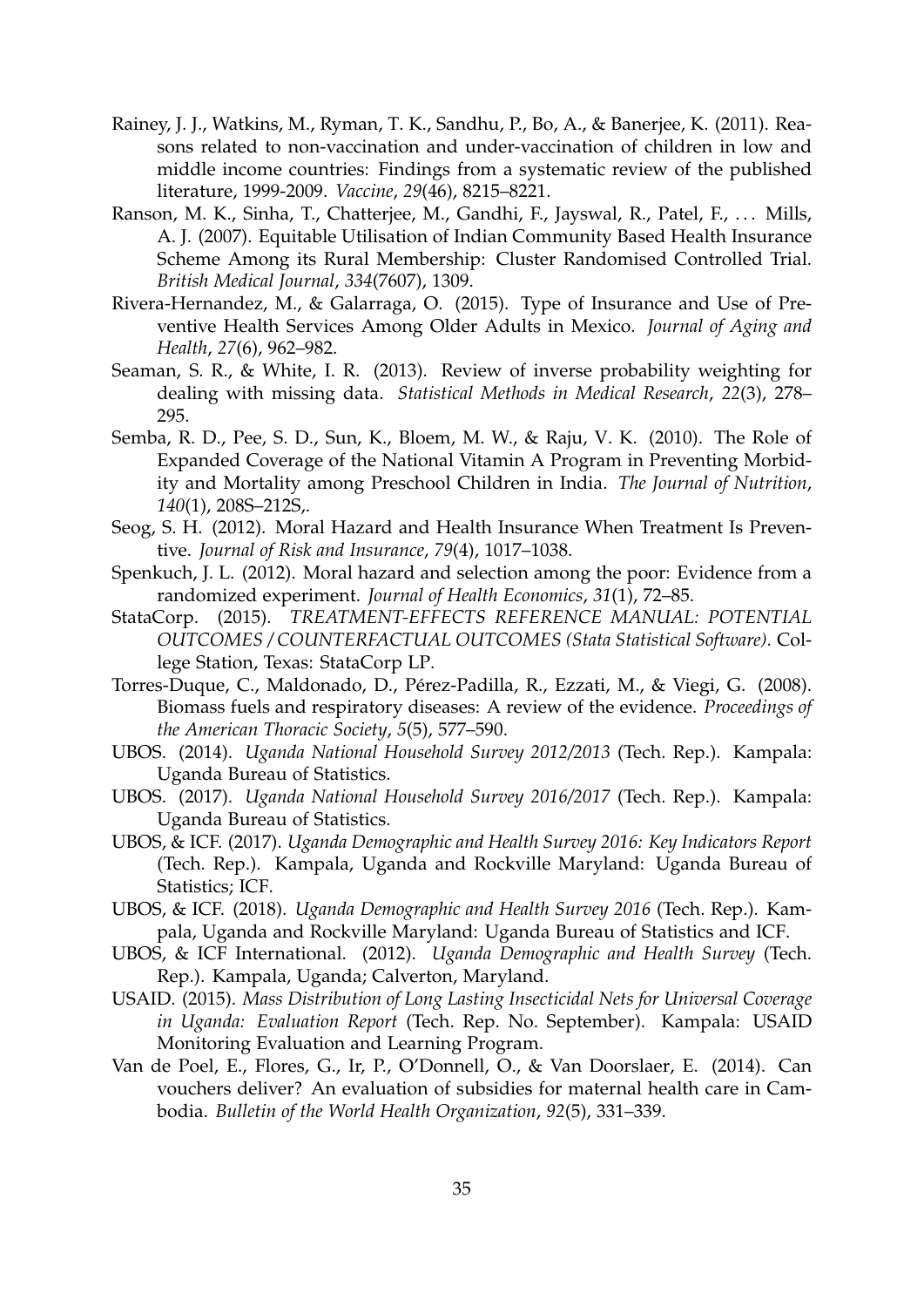- <span id="page-40-7"></span>Van Gemert, F., Kirenga, B., Chavannes, N., Kamya, M., Luzige, S., Musinguzi, P., . . . van der Molen, T. (2015). Prevalence of chronic obstructive pulmonary disease and associated risk factors in Uganda (FRESH AIR Uganda): A prospective cross-sectional observational study. *The Lancet Global Health*, *3*(1), e44–e51.
- <span id="page-40-9"></span>Victora, C. G., & Peters, D. H. (2009). Seguro Popular in Mexico: is premature evaluation healthy? *The Lancet*, *373*(9673), 1404–1405.
- <span id="page-40-11"></span>Vyas, S., & Kumaranayake, L. (2006). Constructing socio-economic status indices: How to use principal components analysis. *Health Policy and Planning*, *21*(6), 459–468.
- <span id="page-40-0"></span>Wang, H., & Pielemeier, N. (2012). Community-Based Health Insurance : An Evolutionary Approach to Achieving Universal Coverage in Low-Income Countries. *Journal of Life Sciences*, *6*, 320–329.
- <span id="page-40-1"></span>WHO. (2010). *The World Health Report: Health Systems Financing: The Path to Universal Coverage* (Tech. Rep.). Geneva: World Health Organisation.
- <span id="page-40-12"></span>WHO. (2013). *Household Water Treatment and Safe Storage: Manual for the Participant* (Tech. Rep.). Geneva: World Health Organisation.
- <span id="page-40-13"></span>WHO. (2014). *Uganda rolls out the Pneumococcal Conjugate Vaccine (PCV).* Retrieved 2017-08-21, from [http://www.afro.who.int/news/uganda-rolls-out](http://www.afro.who.int/news/uganda-rolls-out-pneumococcal-conjugate-vaccine-pcv) [-pneumococcal-conjugate-vaccine-pcv](http://www.afro.who.int/news/uganda-rolls-out-pneumococcal-conjugate-vaccine-pcv)
- <span id="page-40-3"></span>WHO. (2015). *Uganda: WHO Statistical Profile.* Retrieved 2017-07-28, from [http://](http://www.who.int/gho/countries/uga.pdf) [www.who.int/gho/countries/uga.pdf](http://www.who.int/gho/countries/uga.pdf)
- <span id="page-40-2"></span>WHO. (2016). *World Malaria Report* (Tech. Rep.). Geneva: World Health Organisation.
- <span id="page-40-5"></span>WHO. (2017). *Soil-transmitted helminth infections.* Retrieved 2017-07-27, from [http://](http://www.who.int/mediacentre/factsheets/fs366/en/) [www.who.int/mediacentre/factsheets/fs366/en/](http://www.who.int/mediacentre/factsheets/fs366/en/)
- <span id="page-40-6"></span>WHO, & UNICEF. (2015). *Progress on Sanitation and Drinking Water: 2015 Update and MDG Assessment* (Tech. Rep.). Geneva: World Health Organisation & UNCEF.
- <span id="page-40-10"></span>Woode, M. E. (2017). Parental health shocks and schooling : The impact of mutual health insurance in Rwanda. *Social Science & Medicine*, *173*, 35–47.
- <span id="page-40-8"></span>Yilma, Z., Van Kempen, L., & De Hoop, T. (2012). A perverse 'net' effect? Health insurance and ex-ante moral hazard in Ghana. *Social Science and Medicine*, *75*(1), 138–147.
- <span id="page-40-4"></span>Zar, H. J., & Ferkol, T. W. (2014). The global burden of respiratory disease-Impact on child health. *Pediatric Pulmonology*, *49*, 430–434.